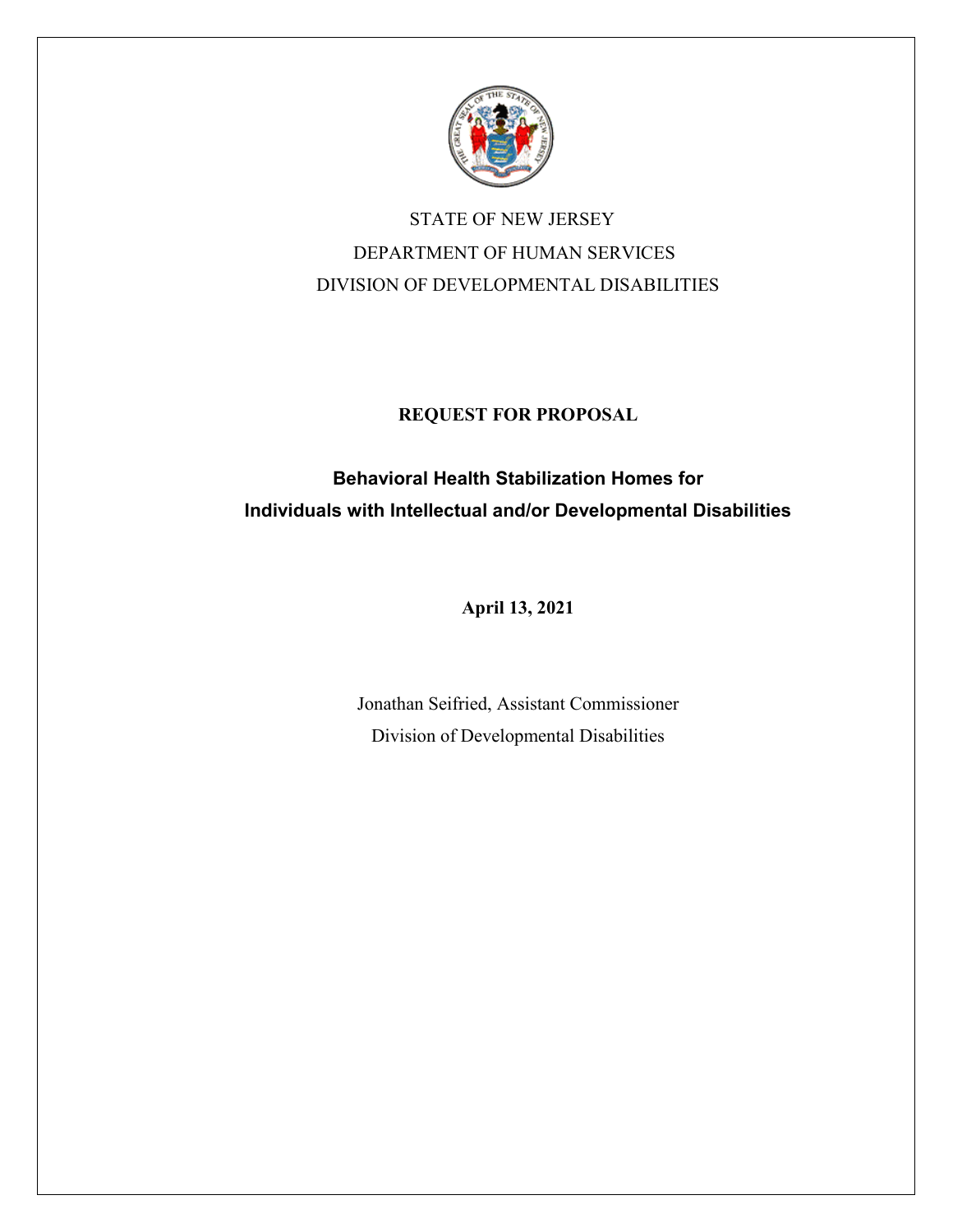## **TABLE OF CONTENTS**

| I.    |                                                                                 |  |
|-------|---------------------------------------------------------------------------------|--|
| II.   |                                                                                 |  |
| III.  |                                                                                 |  |
| IV.   |                                                                                 |  |
| V.    |                                                                                 |  |
| VI.   |                                                                                 |  |
| VII.  |                                                                                 |  |
| VIII. |                                                                                 |  |
| IX.   |                                                                                 |  |
| X.    |                                                                                 |  |
| XI.   |                                                                                 |  |
|       |                                                                                 |  |
|       | Attachment B - Addendum to RFP for Social Service and Training Contracts  25    |  |
|       |                                                                                 |  |
|       | Attachment D - Certification Regarding Debarment, Suspension, Ineligibity and   |  |
|       | Attachment E - Behavioral Health Stabilization Home Staffing Attestation 31     |  |
|       | Attachment F – Summary of Behavioral Health Stabilization Home Requirements  37 |  |
|       |                                                                                 |  |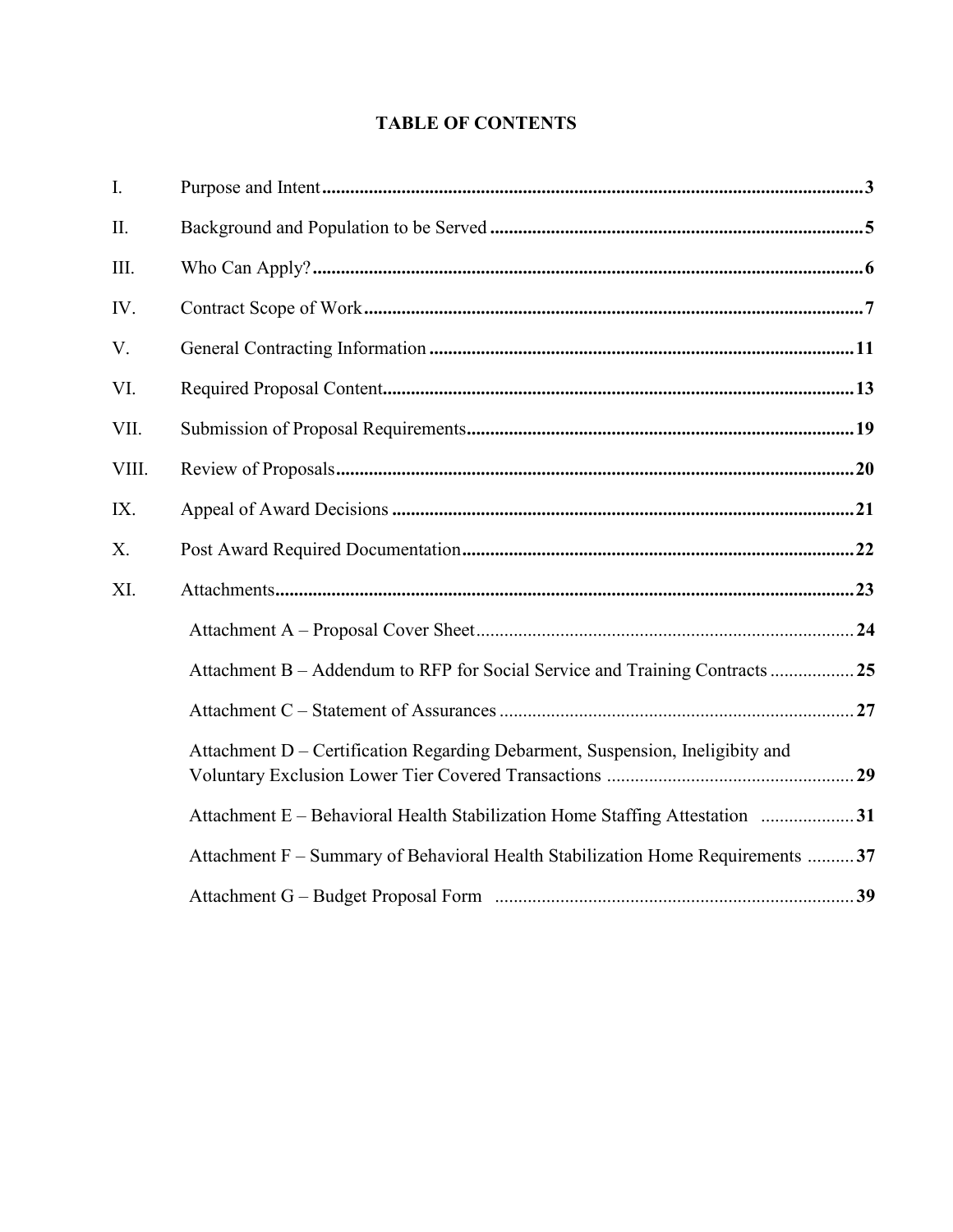### <span id="page-2-0"></span>**I. Purpose and Intent**

The New Jersey Department of Human Services (DHS), Division of Developmental Disabilities (DDD) is utilizing the Request for Proposal (RFP) process to identify one (1) provider to develop three (3), four (4) bedroom Behavioral Health Stabilization (BHS) Homes for Individuals with Intellectual and/or Developmental Disabilities (I/DD). Smaller variations may be proposed so long as the overall operating budget, total number of beds (12) and geographic location of programs comport with the requirements of this RFP. The purpose of the BHS Home is to provide out-of-home stabilization and assessment services on a statewide basis to individuals with I/DD under DDD services that present with intense behavioral and/or emotional challenges that cannot be effectively managed in their current living arrangement. Examples of these behaviors may include, but are not limited to:

- Aggression toward others;
- Self-injurious behavior;
- Property Destruction;
- Elopement.

This program shall not replace in-patient hospitalization when medically indicated. Services provided through this RFP shall be funded via contract with DDD and not through fee-for-service. The total annual contract award for all program operations shall not exceed \$4 million total. All programs must be licensed, open, and operational no later than September 16, 2022. Contingent on DDD approval, up to \$250,000 in onetime funding (based on actual costs) will be allocated for each of the three sites that shall include:

- Two vehicles per site, one of which shall be accessible;
- \$12,000 per site for furnishings;
- \$90,000 per site for capital costs related to acquisition or renovation; and
- Installation of sprinkler and fire alarm for each site (This will be provided in addition to the aforementioned capital costs funding).

The goal is to create a short-term highly structured, and nurturing environment with professional competencies to stabilize individuals and work to transition them back to their previous living arrangement, or to an alternate setting, as appropriate for the individual and approved by DDD. While individual circumstances may vary, the average stay at this program is anticipated to be approximately 90 days.

The homes shall be developed in accordance with DDD standards and policies, including DHS guidance and best practices related to COVID-19. While person centered and innovative behavioral stabilization techniques are encouraged, a behavior support policy that comports to the requirements of Division Circular #34 and Division Circular #19 must be developed to allow for the use of personal control techniques and other emergency measures as appropriate and approved by the individual's treatment team. The homes must be licensed under N.J.A.C. 10:44A and shall be accessible to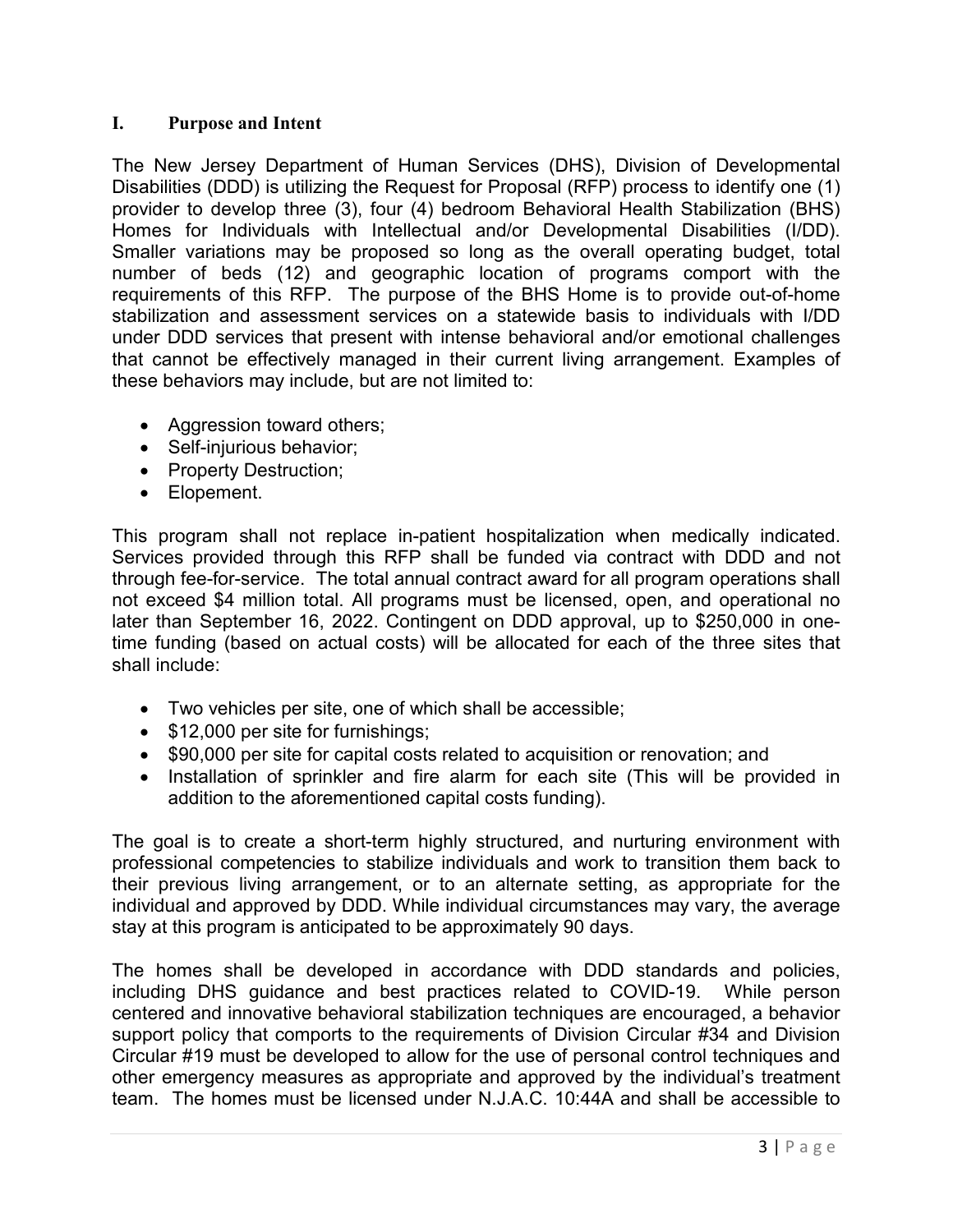individuals with ambulation needs. Settings must be in compliance with the Centers for Medicare and Medicaid Services (CMS) Home and Community Based Settings Final Rule and shall include environmental design features that enhance service delivery in the home. Such features may include specialized design and space planning for individuals with sensory processing difficulties. The installation of a comprehensive sprinkler and fire alarm system for each residential site is required and will be funded by DDD.

Applicants are advised that this program must accept all individuals referred by DDD. Homes shall not be clustered or co-located with other programs. Applicants may elect to operate programs in the same geographical area. However, additional points will be awarded in the scoring of this RFP if these homes are developed in the following locations:

- One (1) program located in the Northern Region (Hunterdon, Warren, Sussex, Morris, Passaic, Bergen, Essex, and Hudson);
- One (1) program in the Central Region (Mercer, Monmouth, Ocean, Middlesex, Somerset, and Union);
- One (1) program in the Southern Region (Burlington, Camden, Gloucester, Salem, Cumberland, Atlantic and Cape May).

Each program must be able to serve men, women, transgender and gender nonconforming individuals. Bedrooms shall be single occupancy. BHS Home beds are to be available for admissions seven (7) days per week, 365 days a year with 24-hour coverage provided by at least two staff on the premises at all times when clients are present, including awake overnight coverage. Consistent and quality staffing must be provided at each home. The program manager or designee is to be available on an oncall basis 24 hours a day, seven (7) days a week. The level of staffing in the BHS Home program shall be assigned based on the individual needs of the person(s) utilizing the service. Staff must always be available to provide needed services including transportation (to and from day/employment services, doctor's appointments, etc.) and supervision based on the needs of the individual. The successful applicant shall demonstrate expertise working with I/DD individuals who present with complex behavioral health challenges on an emergent basis who do not meet the commitment criteria for psychiatric admission.

The intent is to stabilize crises while diagnostic assessments, services, and supports that meet the individual's needs are provided. The goal of this intervention is to develop a plan of care that will not only stabilize the individual, but will also provide transition support and technical assistance upon discharge to their identified living arrangement.

Individuals referred may have ambulation challenges and/or medical involvement, however, such medical involvement shall not warrant on-site nursing such as feeding tubes. Examples of medical involvement individuals referred may have include, but are not limited to: insulin dependent diabetes, administration of diastat, etc. Additionally, some individuals may present with a history of fire setting and/or inappropriate sexual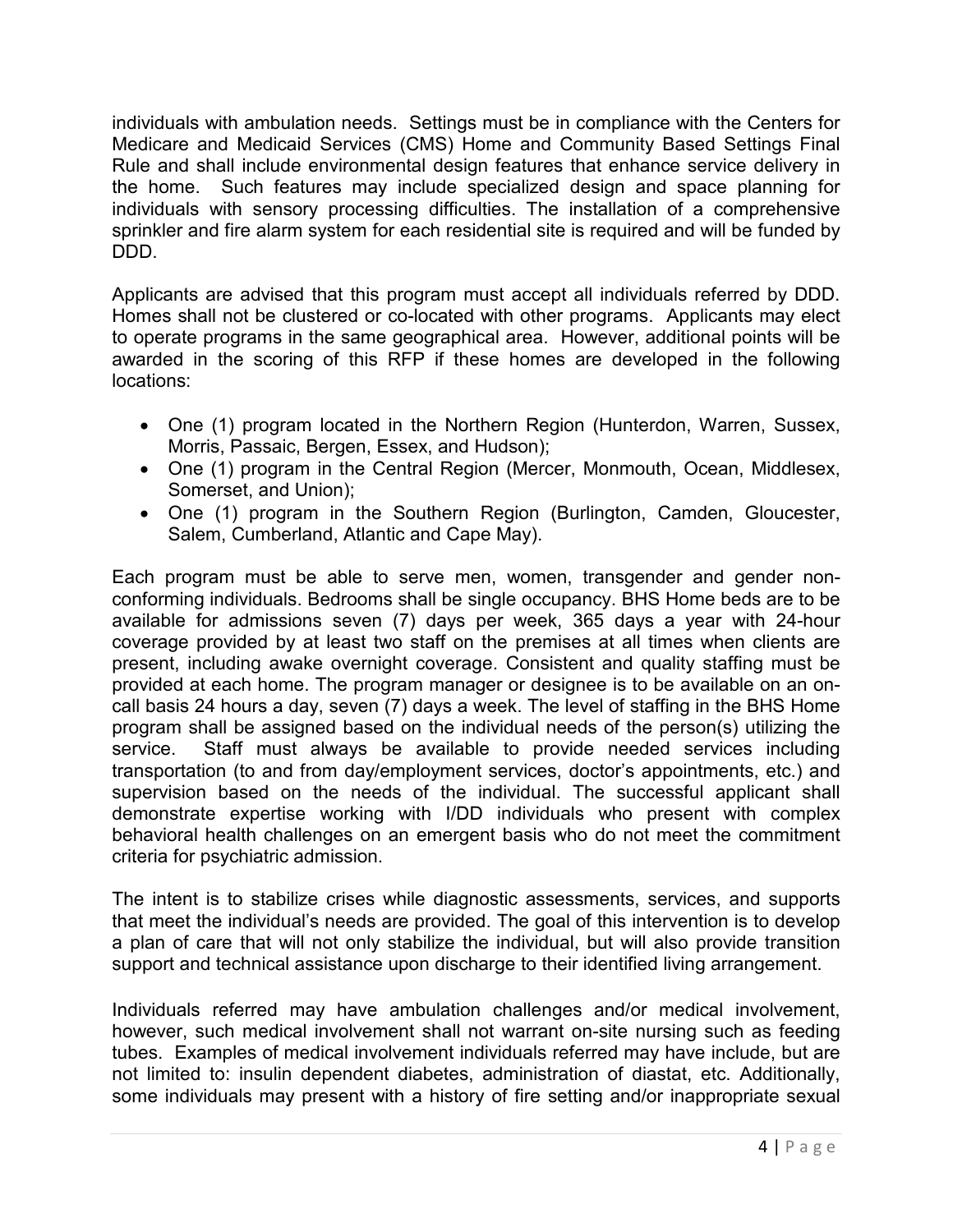behaviors, therefore, agencies applying for this RFP will need to possess the ability to serve this population, which will require an approved Offender Model through the DHS Office of Licensing prior to opening.

The successful applicant shall provide trauma-informed care to individuals in the BHS Homes. An understanding of the impact of trauma, the provision of trauma-informed care, and the related approaches to healing must be demonstrated throughout the program design.

All direct support professional (DSP) and other relevant staff involved in the operation of this program are expected to receive the mandated trainings outlined in the Community Care Program Manual for the service they are providing as well as those trainings required for licensure. Additionally, due to the specialized nature of the BHS Home, DSP and other relevant staff must also receive Division approved specialized trainings. These trainings include, but are not limited to:

- Crisis Intervention;
- Positive Behavior Supports;
- Trauma Informed Care;
- Development and Implementation of a Behavior Support Plan.

Mandated and required trainings are non-negotiable. However, applicants may elect to propose specialized trainings in their submission.

Although this RFP describes specific deliverables related to the provision of care, DDD welcomes bidders to submit innovative approaches to support people with I/DD and complex behavioral and emotional support needs. Due to the complexities of individual presentations, comprehensive program design models that use assistive technology, program innovation, and are in alignment with best practices will be considered.

| April 13, 2021     | <b>Notice of Funding Availability</b>        |
|--------------------|----------------------------------------------|
| April 27, 2021     | <b>Close of Question &amp; Answer Period</b> |
| July 2, 2021       | <b>Submission Deadline</b>                   |
| August 6, 2021     | <b>Preliminary Notification of Award</b>     |
| August 27, 2021    | <b>Appeal Deadline</b>                       |
| September 10, 2021 | <b>Notification of Final Award</b>           |
| September 16, 2022 | Deadline for Program Opening, All Locations  |

The following summarizes the anticipated RFP schedule:

### **II. Background and Population to be Served**

DDD has been providing and funding services for state residents with Intellectual/Developmental Disabilities since 1959. DDD was created in response to the need for better and more effective services for state residents with developmental disabilities. Advocates for those services included many parents and other family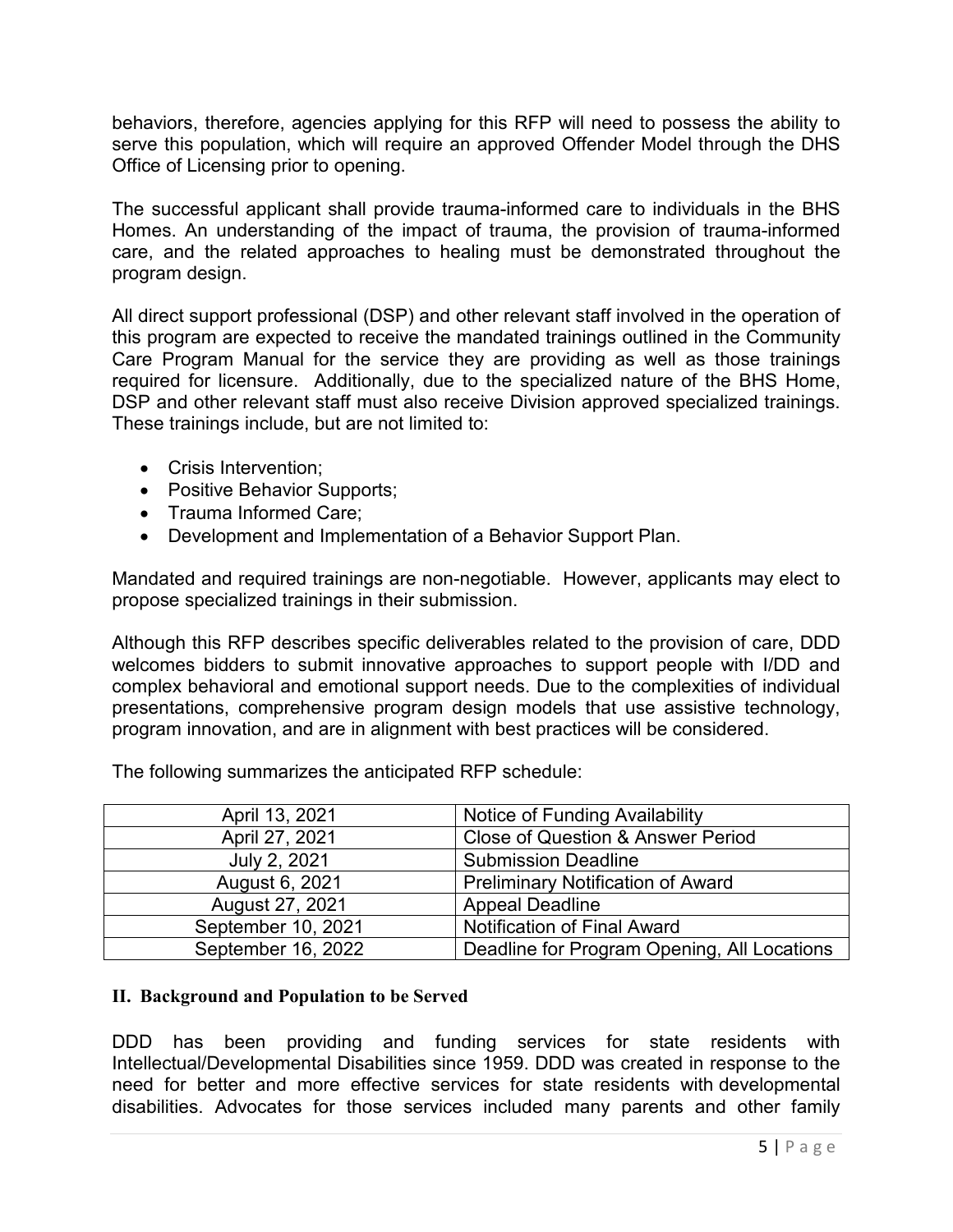members who wanted community-based alternatives to the institutional care that had been their only option for many decades.

Currently, DDD is responsible for overseeing a statewide system of services and supports for about 24,000 eligible adults age 21 and over with developmental disabilities. Most DDD-eligible individuals live in the community, either with family or in a community residence such as a group home or supervised apartment or in a Community Care Residence with a family caregiver. Approximately 1,300 individuals reside in one of five (5) developmental centers administered by DDD.

DDD assures the opportunity for individuals with intellectual and developmental disabilities to receive quality services and supports, participate meaningfully in their communities, and exercise their right to make choices.

This mission and Division goals are founded within these Core Principles:

- Ensure Health and Safety while Respecting the Rights of Individuals;
- Promote and Expand Community-Based Supports and Services to Avoid Institutional, Segregated, and Out-of-State Services;
- Promote Individual Choice, Natural Relationships, and Equity in the Provision of Supports and Services;
- Ensure Access to Needed Services From Other State and Local Agencies;
- Support Provider Agencies in Achieving Core Principles;
- Ensure that Services are High in Quality and Culturally Competent;
- Ensure Financial Accountability and Compliance with all Laws and Ethical Codes;
- Ensure Clear, Consistent Communication and Responsiveness to Stakeholders; and
- Promote Collaboration and Partnerships with Individuals, Families, Providers, and All Other Stakeholders.

### **III. Who Can Apply?**

To be eligible for consideration for this RFP, the applicant must satisfy the following requirements:

- The applicant must be a non-profit, for-profit or governmental entity;
- Must meet eligibility requirements to become a DDD/Medicaid approved provider as outlined in the Community Care Program manual and N.J.A.C 10:44A, Standards for Community Residences for Individuals with Developmental Disabilities:
- The applicant must demonstrate a proven history of serving individuals with intellectual and/or developmental disabilities who experience severe challenging behaviors;
- For an applicant that is a DDD provider when this RFP is issued, that applicant must have all outstanding Plans of Correction (POC) submitted to DDD for approval prior to submission;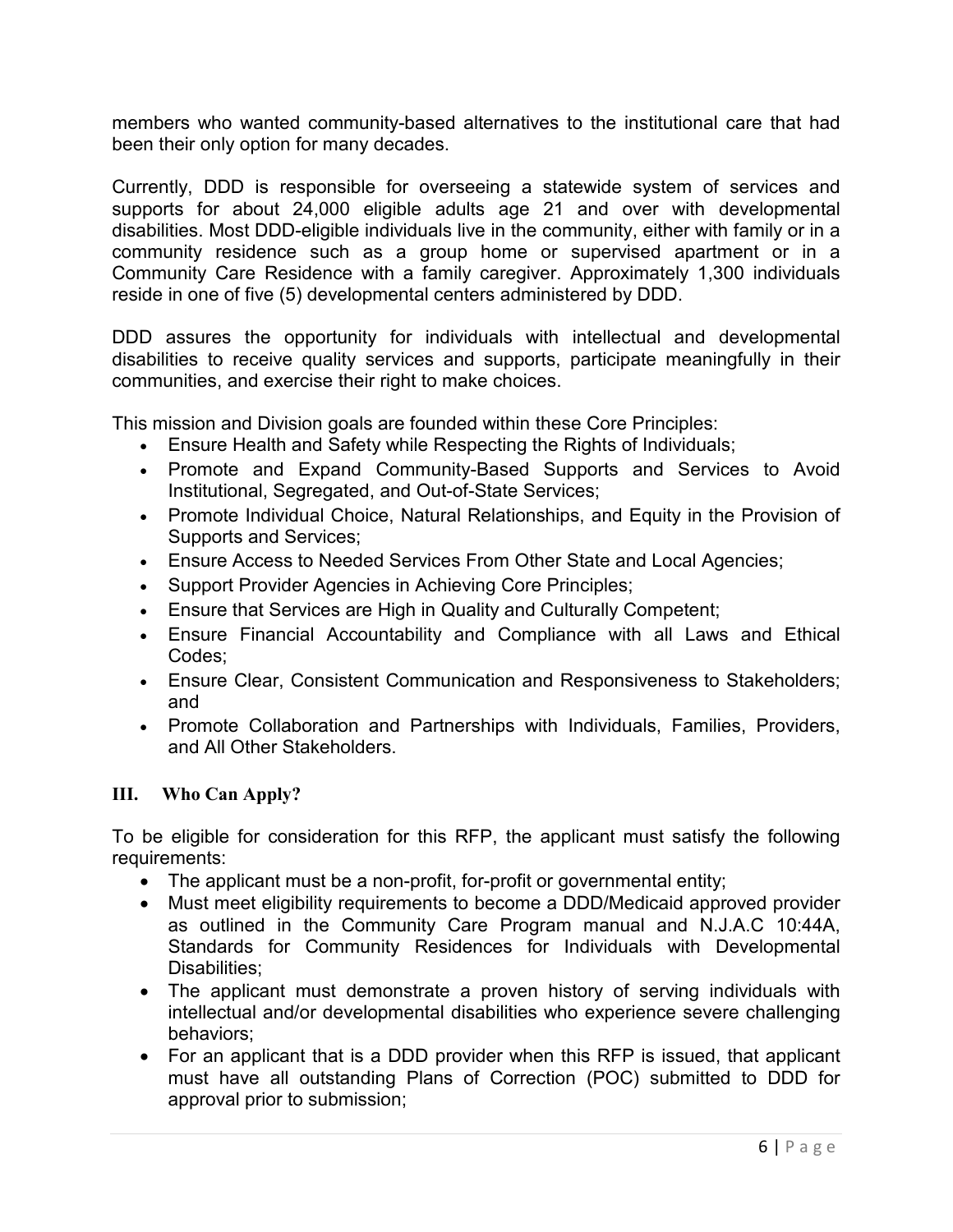- The bidder must be in good standing with OOL, including having not had a moratorium on admissions, 10% or more provisional licenses, or deficiencies in three or more risk management categories (per the **DHS Risk Management** [System\)](https://www.state.nj.us/humanservices/staff/opia/risk/index.html) at any time within the three years preceding the issue date of this RFP;
- The applicant must be fiscally viable based upon an assessment of the applicant's audited financial statements. If an applicant is determined, in DDD's sole discretion, to be insolvent or to present insolvency within the twelve (12) months after bid submission, DDD will deem the proposal ineligible for contract award;
- The applicant must not appear on the State of New Jersey Consolidated Debarment at the Report and Report at the Report at the Report at the Report at the  $R$ <http://www.state.nj.us/treasury/revenue/debarment/debarsearch.shtml> or be suspended or debarred by any other State or Federal entity from receiving funds;
- The applicant shall not employ a member of the Board of Directors in a consultant capacity; and
- Pursuant to N.J.S.A. 52:32-44, a for-profit applicant and each proposed subcontractor must have a valid Business Registration Certificate on file with the Division of Revenue, (i.e., this statutory requirement does not apply to non-profit organizations, private colleges and universities, or state and municipal agencies).

## <span id="page-6-0"></span>**IV. Contract Scope of Work**

The successful bidder will be required to secure the services of a psychiatrist licensed to practice in the State of NJ, Board Certified Behavior Analyst (BCBA) or a Board Certified Behavior Analyst – Doctoral (BCBA-D), and Registered Nurse to effectively operate the program. A summary of required qualifications can be found in Attachment E.

Additionally, DDD requires the establishment of a Transition Navigator employed through each BHS Home who will be responsible to conduct weekly treatment team meetings to assure that a comprehensive and person-centered approach underlies the intensive short-term treatment and the long-term planning for a successful transition.

In addition to the Transition Navigator, the treatment team **must** include, but is not limited to, the following individuals:

- Individual receiving services;
- Family Members/Caregivers, Guardian as applicable;
- Assigned 1:1 staff or support staff, as applicable;
- Site Manager;
- Program Nurse;
- DDD representative;
- Lead Behavioral Clinician;
- Psychiatrist or Psychiatric APN, as applicable;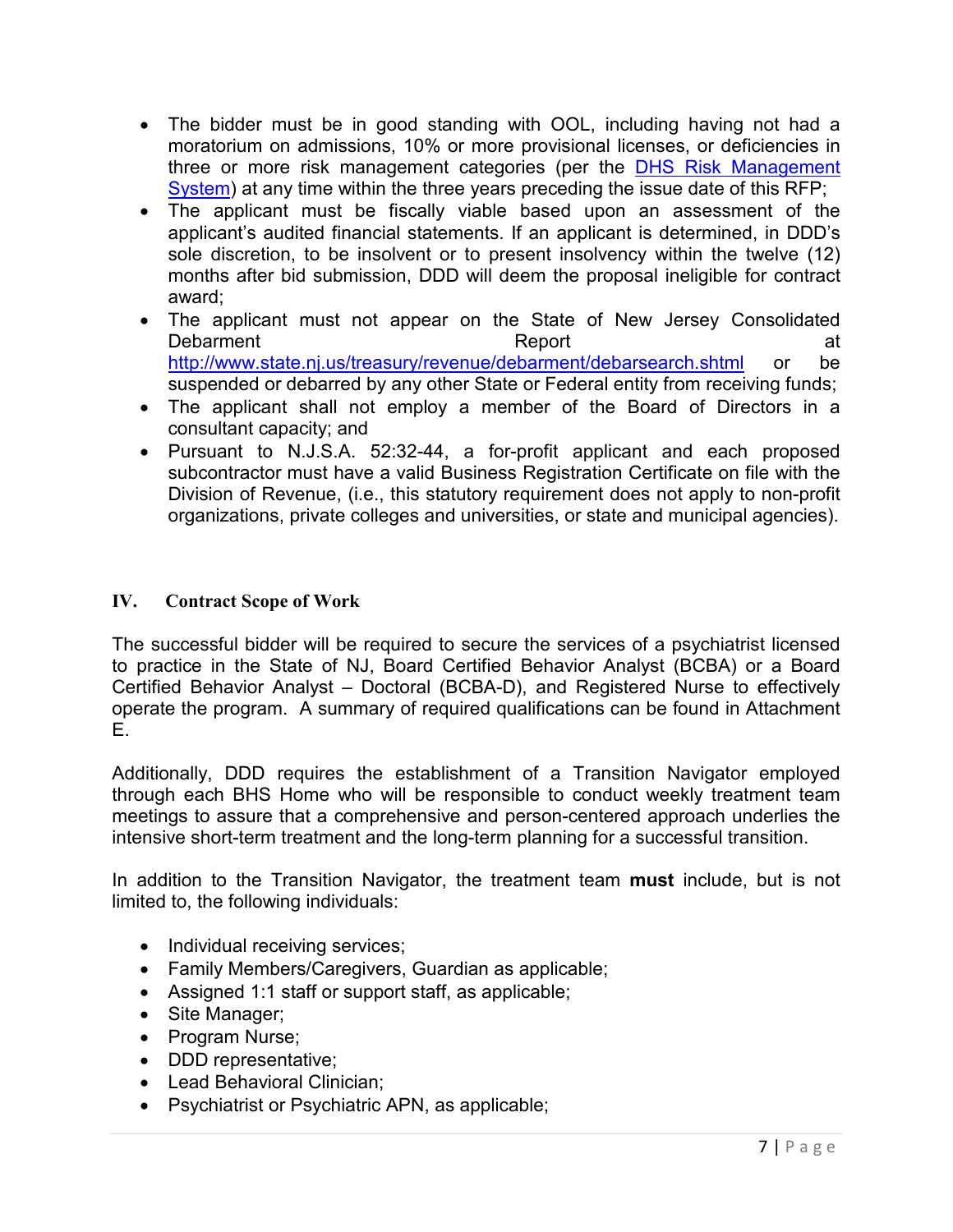- Support Coordinator/Case Manager, as applicable;
- Representatives from the individual's target placement (either previous or newly identified), as applicable;
- Care Management Organization (CMO or MCO) Care Manager, as applicable;
- Other health care providers, allied therapists, or clinicians involved in the care and treatment of the individual, as applicable.

### **Prior to admission:**

DDD will review all referrals and will direct placements to the BHS Home. This may include individuals served in other more restrictive programs who have demonstrated improvement in their behavioral needs and are determined by the Division to be ready for the BHS Home. The successful bidder will be required to have a zero-reject policy and must have the ability to facilitate a same day admission, to include transport to the program when needed.

The BHS Home will review all available referral information and will solicit any additional information needed to support the individual. Additionally, the BHS Home shall act as the main point of contact between all entities needed to facilitate the admission.

### **Upon admission:**

The BHS Home will immediately assess and train staff for awareness of individual preference and critical vulnerability to include, but not limited to:

- Specialized diet needs, including diet texture;
- Supervision;
- Behavioral presentation;
- Medical issues.

Additionally, staff will begin to monitor and collect data that may include, but is not limited to the following domains:

- Medical:
- Behavioral;
- Sleeping patterns;
- Level of independence in self-care;
- Other areas as needed based on the presentation of the individual and agreed upon by the treatment team.

### **Within the first 72 hours of admission:**

The provider shall conduct global person-centered assessments to:

- Identify strengths, needs and preferences;
- Complete a trauma informed mental health assessment;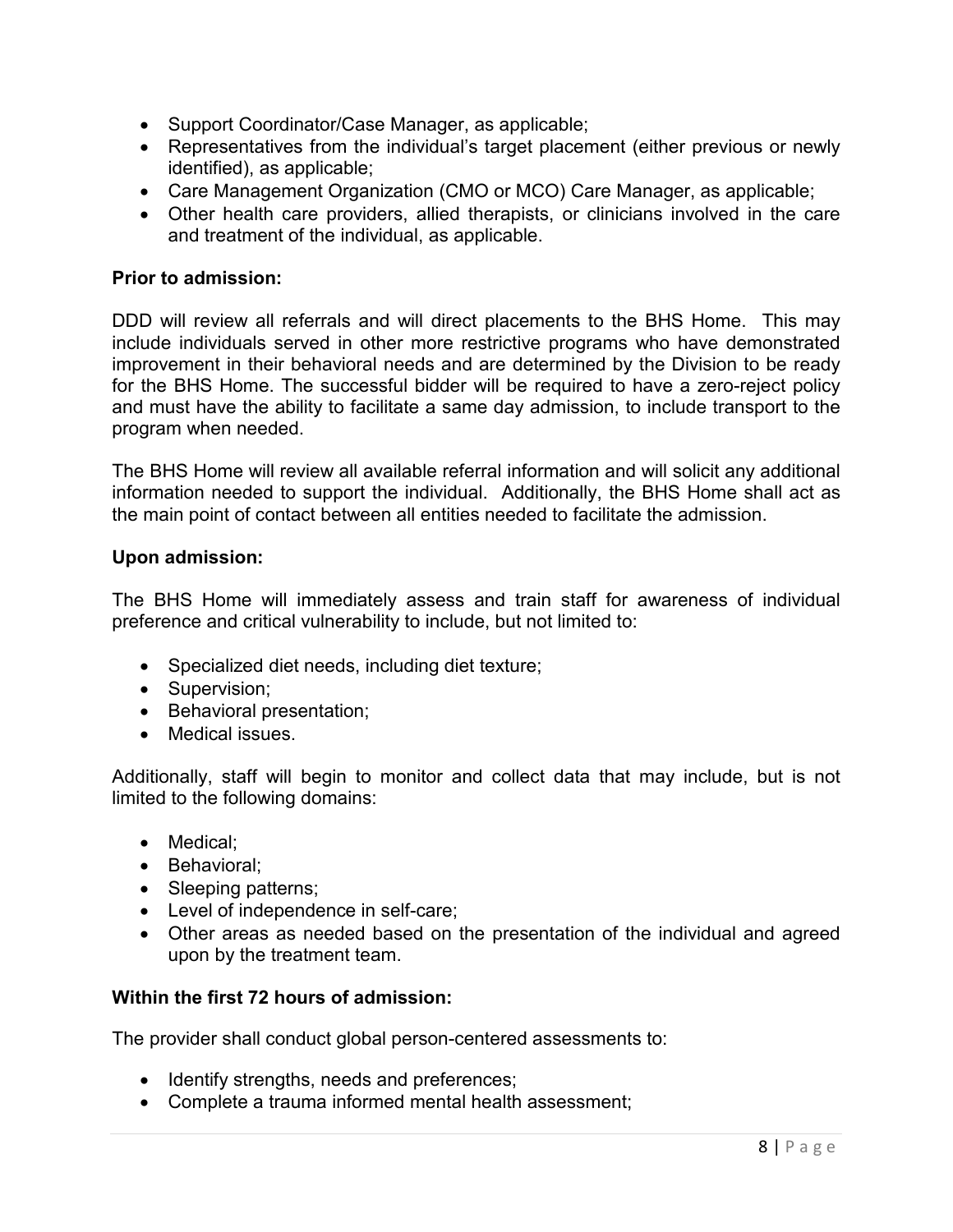- Rule out associated causative health related conditions;
- Determine the function of problem behavior by completing a Functional Assessment of Behavior, and utilizing Functional Analysis, Interview-Informed Synthesized Contingency Analysis (IISCA) or other tool as needed or clinically indicated for accurate and expeditious identification of the function of problem behavior;
- Ensure that a psychiatric assessment, report, and recommendations will be completed.

A comprehensive safety plan will be developed for each individual in collaboration with the treatment team. This safety plan will outline supervision requirements, identify triggers and provide specific interventions for staff. This safety plan shall be updated on a regular basis.

### **Within the first seven days of admission:**

- A complete comprehensive behavior support plan for reduction of target behavior(s), including basic interventions to introduce and teach functional replacement behavior, shall be implemented and trained using competency based training.
	- o Fidelity checks to be completed to ensure consistent implementation of behavior support plan as indicated by treatment team;
	- o Routine data analysis on progress to ensure immediate and rapid adjustments to behavior plan as needed;
	- o Staff training provided as needed to continue dynamic treatment for the individual;
	- o A treatment team meeting held, which shall include the individual, family/caregiver, DDD and other appropriate team members, to develop a comprehensive treatment and transition plan that integrates the team's input, assessments and recommendations.
		- The treatment plan shall be developed to include the individual's preferences as much as possible and shall contain clearly delineated goals and objectives with specified timelines and benchmarks for success, including a detailed description of the treatment goals that must be attained for the individual to be considered transition ready.

### **Each day the provider shall:**

- Implement the behavior support plan, document data and review trends. Clinical supervisory staff will review behavioral data and significant events.
- Record comprehensive and well-documented communication regarding significant events, the behaviors of the individual, and other relevant information for each shift.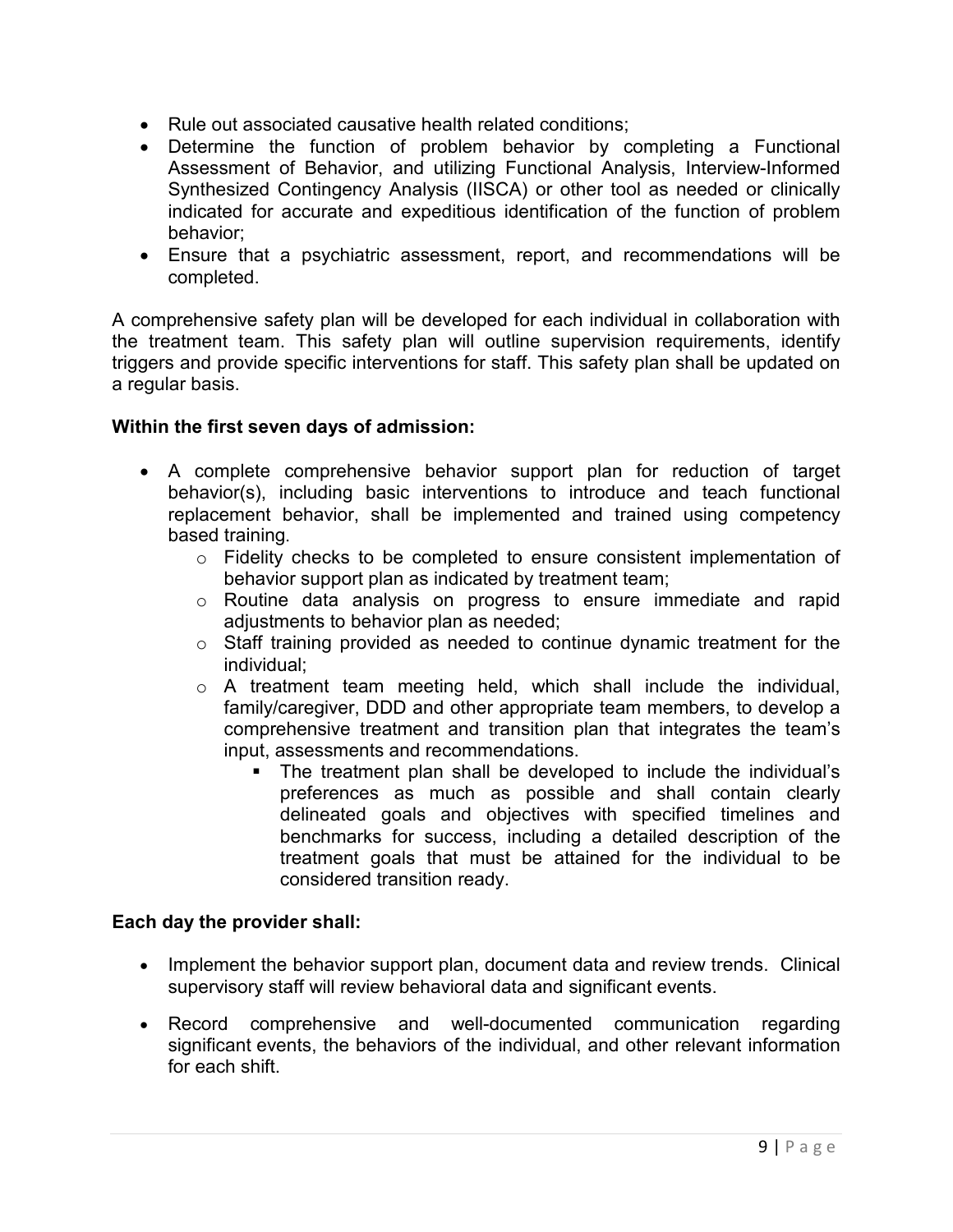- Require the communication log to be reviewed and initialed when staff arrive on shift.
- Ensure individuals are properly supervised with a minimum of 2 awake staff on at all times - including while individuals are asleep. The program must demonstrate the capacity to provide 1:1 supervision as needed. Required supervision ratios must be maintained during crisis situations.
- Develop a person centered activity schedule that will engage individuals in structured skill building activities tailored to meet their identified needs, documenting participation daily.
- Medication will be dispensed and monitored as prescribed.
- Provide transportation to medical appointments, family visits, community outings, and any other off-site requisite activities as needed. This can include transportation to and from day program.
- Direct therapeutic staff to have daily face-to-face contact and "check-in" with each individual.
- Require the Transition Navigator have a daily check-in with staff to obtain necessary updates for transition planning.

### **Prior to an individual's transition:**

- The team will provide a "step down" action plan that details week-to-week activities to support a person centered, coordinated transition from BHS Home placement.
- Development of a contingency plan in the event that during the transition phase the individual and/or receiving caregiver/provider encounter challenges that make the transition appear compromised. This contingency plan will identify the critical staff necessary to support the individual through to transition.
- Staff/family/caregivers from the individual's original or newly identified placement, as applicable, shall be included in the entirety of the transition process so that they can receive the proper training and support on the current behavioral support plan and any other ancillary support needs so that the individual can smoothly transition out of the BHS Home.
- As progress is achieved, strategies shall be developed to include the person centered, individualized transition activities with the proposed residential and/or day placement.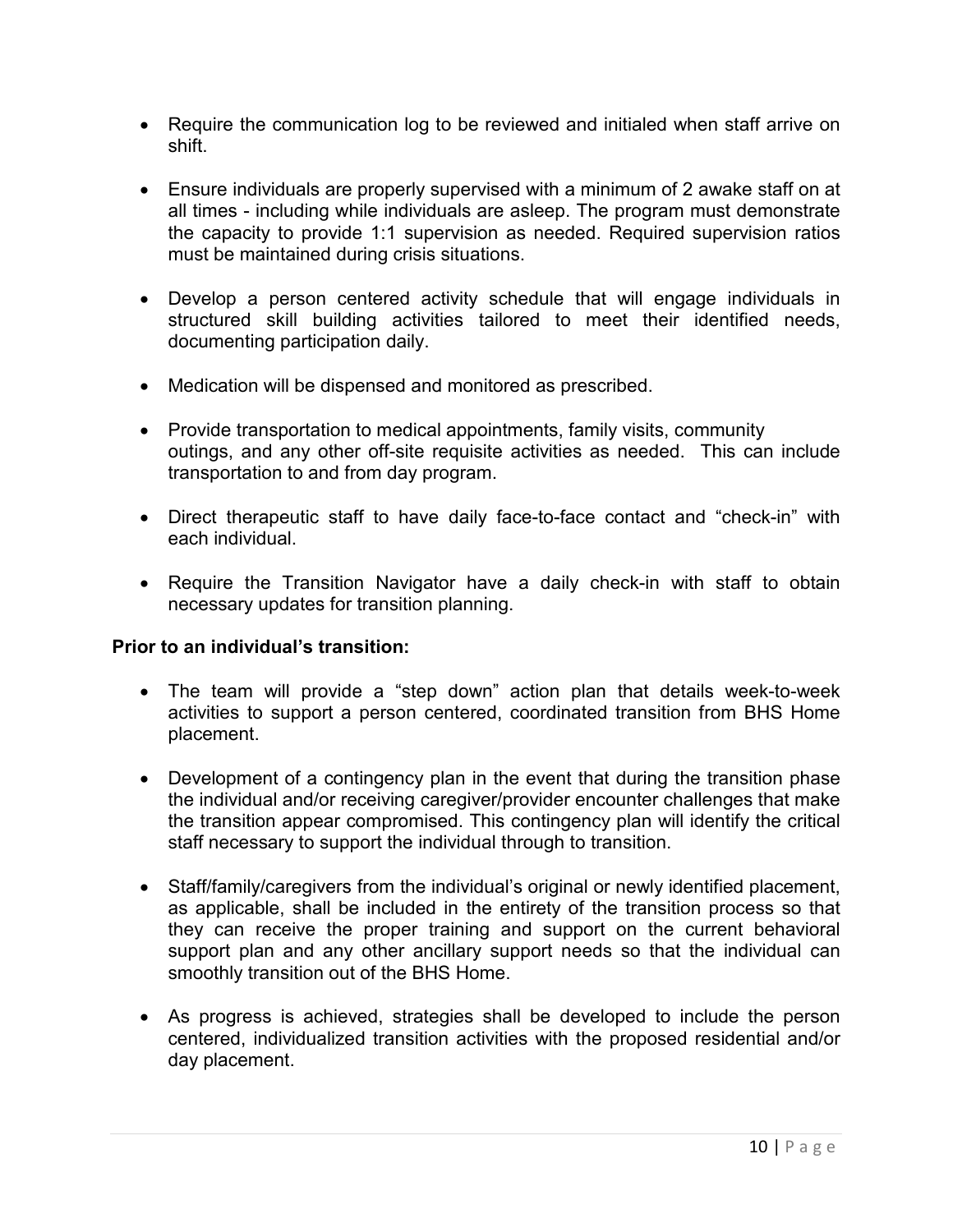### **Disposition Challenges**

In the event that an individual cannot return to their original placement and/or an alternate placement cannot be secured, the BHS Home will be required to develop a permanent placement for the individual, with approval from the individual/guardian and DDD. This placement will provide the needed services and supports for the individual. Funding for the target placement will be through the fee-for-service system and be based on the individual's assigned tier.

### **Division monitoring and oversight**

DDD will conduct routine oversight utilizing the following metrics to determine if the program is meeting the deliverables outlined in this RFP. A sample of these metrics are available in Attachment F. If it has been determined that the provider is not meeting expectations, DDD may take action to transfer the BHS Home to an alternate provider. Examples of factors that may lead to this determination include, but are not limited to:

- Behavioral supports provided are consistently ineffective, not in line with best practices or habitually under resourced;
- Inability of the BHS Home provider to open expansion programs in a timely manner to facilitate resident discharge;
- Inability of the BHS Home provider to train and support staff/family in targeted permanent placement in behavioral programming, causing consistent delays in the discharge of the individual.

### **Quality Assurance and Performance Improvement (QA/PI) Activities:**

Applicants must articulate a robust QA/PI plan that includes all members of the treatment team. On a monthly basis, the provider must provide to DDD reporting on the following metrics:

- Admissions/discharges;
- Current average length of stay;
- Number of incident reports;
- Incident Report trending analysis;
- Number of personal control techniques utilized for an individual;
- Staffing vacancies.

### <span id="page-10-0"></span>**V. General Contracting Information**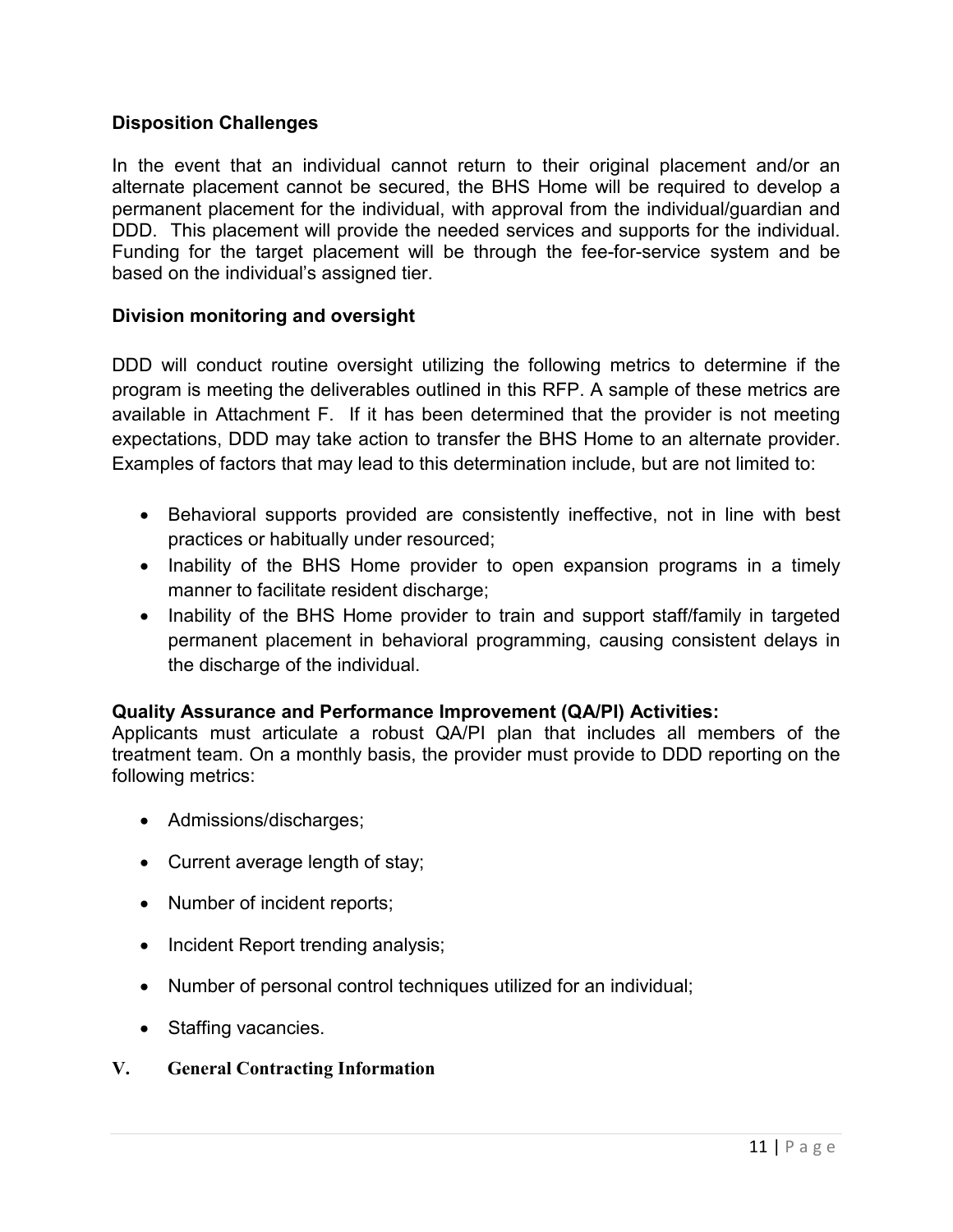Interested providers must currently meet, or be able to meet, the terms and conditions of the DHS contracting policies and procedures as set forth in the Standard Language Document, the Contract Reimbursement Manual (CRM), and the Contract Policy and Information Manual. These documents are available on the DHS website at: <https://www.state.nj.us/humanservices/olra/ocpm/resources/manuals/index.html>

Interested providers are required to comply with the Affirmative Action Requirements of Public Law 1975, c. 124 (N.J.A.C. 17:27) and the requirements of the Americans with Disabilities Act of 1991 (P.L. 101-336).

Bidders must adhere to all applicable State and Federal cost principles. Budgets should be reasonable and reflect the scope of responsibilities in order to accomplish the goals of this project.

All interested providers will be notified in writing of DHS's intent to award a contract. All Proposals are considered public information and will be made available after announcement of the contract award and prior to final award, as well as through the State Open Public Records Act process at the conclusion of the RFP process.

All interested providers must comply with all rules and regulations for any DDD program element of service proposed by the applicant. Additionally, please take note of the DDD Organizational Rules, N.J.A.C. 10:40, which apply to all contracted developmental disabilities services. These regulations can be accessed at [http://www.state.nj.us/humanservices/providers/rulefees/regs/.](http://www.state.nj.us/humanservices/providers/rulefees/regs/)

Contracts awarded as a result of this RFP may be renewable based on continuing appropriations and achievement of contractual commitments. Site visits conducted by State representatives and review of progress reports submitted by successful applicants will be the primary basis for the State's compliance reviews.

Funds may only be used to support services that are specific to this award; hence, this funding may not be used to supplant or duplicate existing funding streams.

Capital funding is available to offset costs incurred directly by providers in developing group homes licensed under N.J.A.C 10:44A, as well as for accelerated principal payment related to the financing of such costs.

Funding will be secured by the Division's standard capital agreement and promissory note, as well as a mortgage reflective of the Division's position in the financing structure. Only new sites shall be considered. A new site is defined as:

- A home or buildable lot that has not yet been purchased by a provider or by a housing entity/developer affiliated with a provider; or
- A home that is not licensed by DHS but is already owned and requires capital investment to meet licensing standards.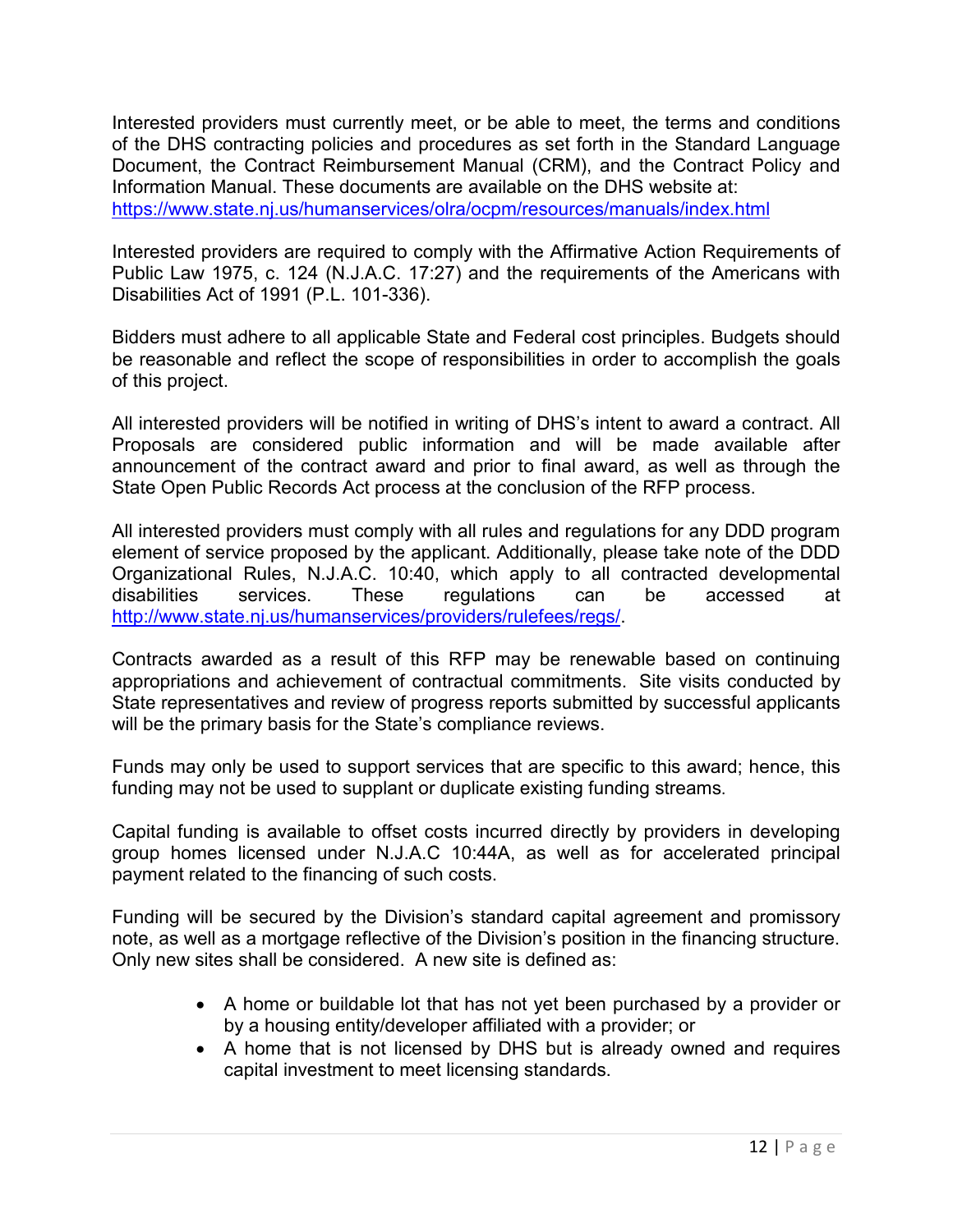Individuals moving into these homes must be eligible for Division services and referred by the Division.

Funding will not be released to a community-based provider unless the provider has secured 100% of the financing required to fund the project cost.

No funding match is required, however, bidders are required to identify all other sources of funding for the project, both in-kind and monetary, that will be used to fund the entire project cost. Bidders may not fund any costs incurred for the planning or preparing of a proposal in response to this RFP from current DHS/Division contracts.

### <span id="page-12-0"></span>**VI. Required Proposal Content**

All Proposal submissions will be evaluated based on the elements indicated below. The proposal must not exceed 20 pages (not inclusive of appendices and required attachments.) All Proposals must include responses that clearly correspond to each category as delineated below.

#### **Funding Proposal Cover Sheet:** (See Attachment A)

#### **Bidder's Organization, History, and Experience: (5 points)**

Provide a brief and concise summary of the bidder's background and experience in implementing this or related types of services and explain how the bidder is qualified to fulfill the obligations of the RFP. The written narrative should include:

- 1. Describe the agency's history, mission, purpose, current licenses and modalities, and record of accomplishments. Explain the bidder's work with the target population, the number of years' experience working with the target population; and experience implementing a program similar to those described in the project scope;
- 2. Describe why the bidder is most appropriate and best qualified to implement this program;
- 3. Explain the bidders administrative and organizational capacity to carry out the program
- 4. Summarize the steps in place to enhance staff retention, including items such as adequate support and supervision, training, incentives and competitive salary offerings;
- 5. Describe the bidder's current status of DDD/Medicaid approval for individual supports, behavioral supports, and any other relevant service. All bidders must plan to support individuals of all tier levels including those with medical or behavioral acuity. As such, providers must ensure that staff meet or exceed the qualifications and training requirements contained in the Community Care Program Manual for relevant services. Proposals must state that the applicant meets these requirements;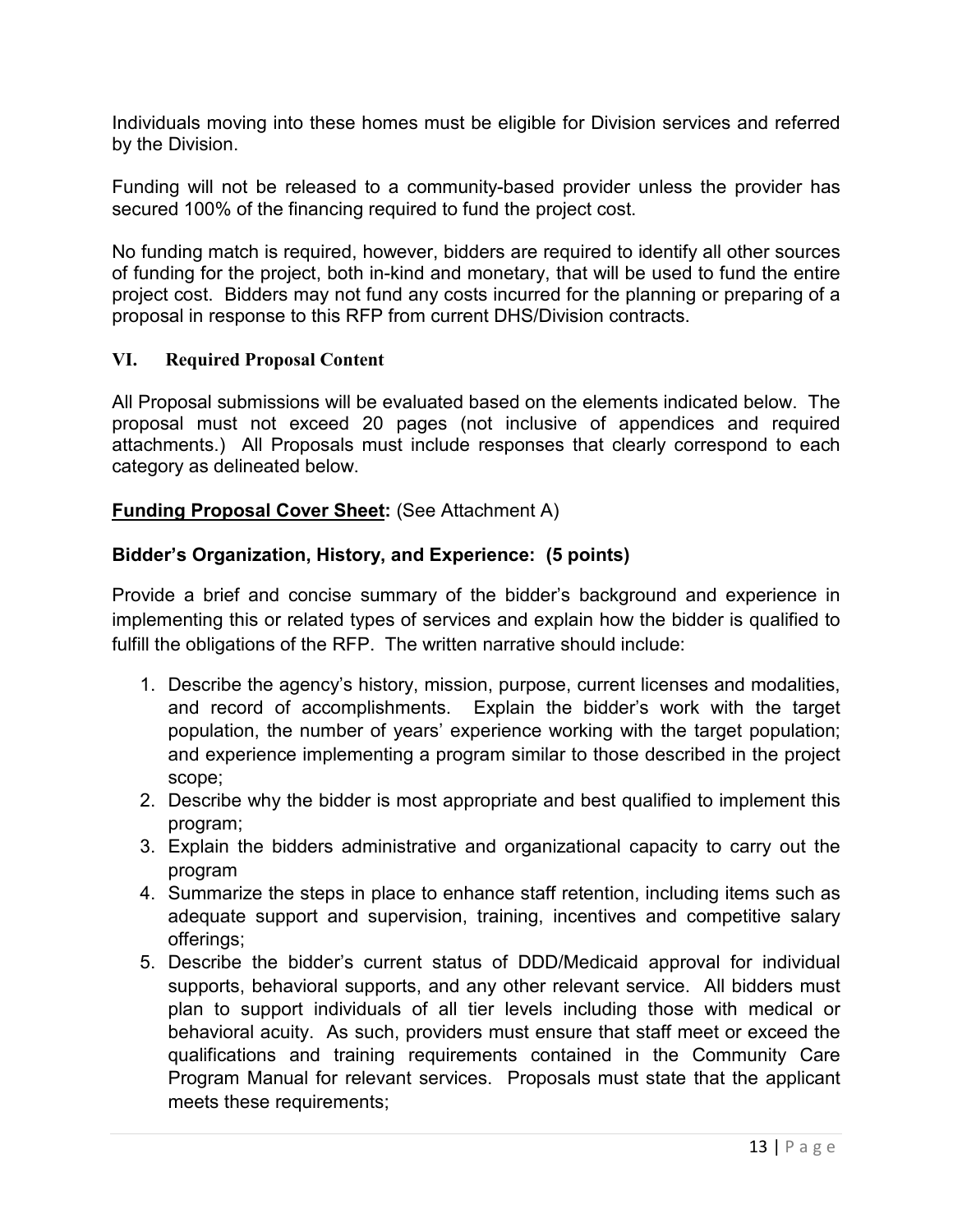- 6. Confirmation of the provider's attainment of DDD-approved policy and procedure manual in compliance with all DDD Circulars, including DC#19 (Defensive Techniques and Personal Control Techniques) and DC#34 (Behavior Modification Programming), or a realistic timeframe for which this will be completed. This document must be approved before operation of the program begins. Timeframes must be in line with those outlined in this RFP;
- 7. Include a description of the provider's ability to provide culturally competent services, assurance of a non-discrimination policy, and no reject policy;
- 8. Discuss experience in conducting trauma-informed assessments, providing trauma-informed care, and creating plans that respond to the individual's life story and experiences.
- 9. Describe the bidder's current status and history relative to debarment by any State, Federal, or local government agency. If there is debarment activity, it must be explained with supporting documentation as an appendix to the bidder's proposal;
- 10.Provide a description of all active litigation in which the bidder is involved, including pending litigation of which the bidder has received notice. Failure to disclose active or pending litigation may result in the agency being ineligible for contract award at the Division's sole discretion;
- 11.Non-profit providers must submit a Board of Directors signed resolution, on Board letterhead, listing all members indicating full support and commitment.
- 12.Each proposal must identify key administrative personnel by name, title and how their job function relates to oversight and management of the BHS Home program operations.
- 13.For profit providers shall submit a letter indicating full support and commitment from the President or Chief Executive Officer on agency letterhead.
- 14.Describe the bidder's current status and compliance in regard to programmatic performance, level of service, and compliance with all applicable licensing standards and requirements.
- 15.Written assurance of the provider's commitment to work cooperatively with DDD is mandatory in order to establish operations within a compressed timeframe.
- 16.Description of the history of compliance with previous service expansions, licensing history, OPIA risk management system, fiscal health of the bidder, vacancy assessment, compliance with DDD Housing Unit's capital documentation requirements; and other factors critical to DDD business needs.
- 17.Describe the provider's ability and experience with facilitating same day emergency admissions and behavioral stabilization techniques.

## **Project Description: (40 points)**

In this section, the bidder is to provide an overview of how the services detailed in the scope of work will be implemented and the timeframes involved, specifically addressing: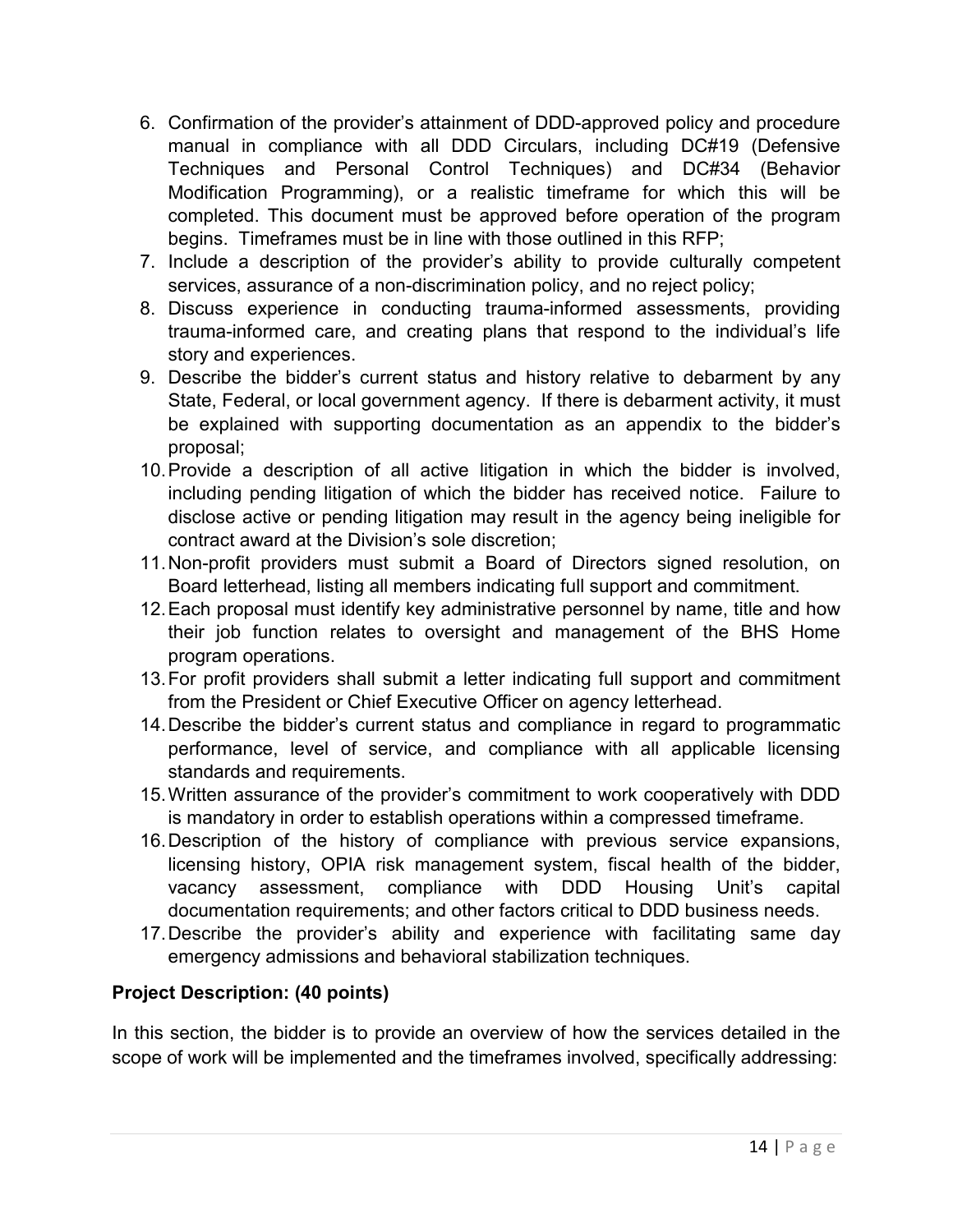- 1. A detailed timeline of plans to assess, stabilize, and support individuals upon admission to services. This description should include benchmarks of:
	- a. Services and actions that will occur prior to admission; upon admission; daily; 72 hours after admission, every seven days thereafter, and any other additional benchmarks throughout course of stabilization.
	- b. This timeline should include a description of the specific actions, evaluations, and reports to be provided.
	- c. Describe how evidence-based practices will be used.
	- d. While a dedicated psychiatrist or psychiatric APN will be available in this program, residents may select to keep their current provider(s). Describe how staff will collaborate with any current physicians, psychiatrists, and/or allied therapists who are involved in the care and treatment an individual in the program.
- 2. A detailed description of how the bidder will include the individual, family/guardian, and current/future service providers/caregivers in the treatment team. Address how the agency will resolve differences of opinion among team members and ensure that the individual rights and preferences are met throughout the course of stabilization.
- 3. Discuss plans to conduct trauma-informed assessments, provide traumainformed care, and create plans that respond to the individual's life story and experiences.
- 4. Discuss plan to address preferred discharge timeframe of 90 days of admission to the program, as applicable based on individual circumstance.
- 5. Upon referral, it is expected that the BHS Home provider shall be willing and able to facilitate a same day admission upon receipt and review of an individual's referral from DDD with a zero reject policy. This can include transporting the individual to the program for admission if directed by the Division. Due to the emergent nature of this program, all referral information may not be available. It is expected that the BHS Home provider will follow up with all associated providers to obtain any additional information and evaluations that may be needed. The bidder should describe how the referral information will be reviewed, shared with appropriate staff, and how additional information and evaluations will be obtained post admission.
- 6. The bidder should describe the admissions process for the program and a plan for how the BHS Home provider will obtain documentation not available at time of admission.
- 7. Describe the strategies and techniques that will be used for behavioral stabilization;
- 8. Provide a sample Safety Plan that will be utilized upon admission to the program.
- 9. Describe the treatment needs and service profiles that your agency is qualified and prepared to support in this program.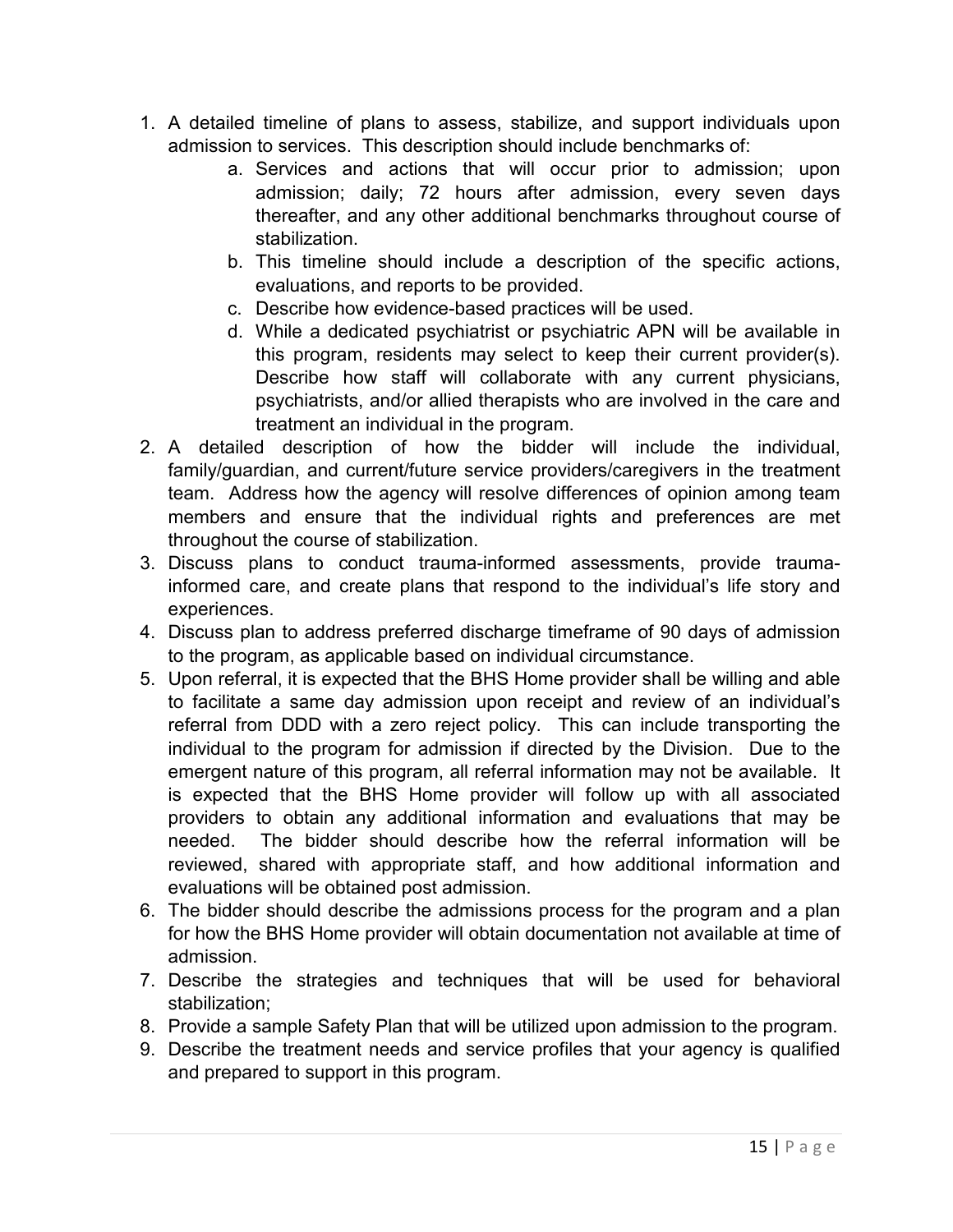- 10.Description of how the BHS Home provider will address the following behavioral presentations:
	- a. Elopement/walkaways;
	- b. PICA;
	- c. Peer to peer aggression;
	- d. Property destruction;
	- e. Self-injurious behavior;
	- f. Problematic sexual behavior and/or fire setting.
- 11.Some individuals referred to BHS Home by DDD may be referred from a more restrictive setting after the individual has demonstrated the ability to be served in the BHS Home. This may necessitate the BHS Home provider to partner with the sending provider to ensure a smooth transition. The bidder should describe how these referrals will ideally be addressed to ensure the most positive outcome for the individual.
- 12.Describe discharge and transition planning. This must include a plan to either assist the individual to transition back to their original residential/home environment, or to develop an alternate step down program when appropriate;
- 13.Describe how the bidder will work with all team members to create a sustainable discharge plan that will address the individual's needs and preferences, in a program that will meet home and community-based standards.

## **Outcome(s) and Evaluations(s): (15 points)**

In this section, the bidder must provide information related to the projected outcomes associated with the proposal as well as the evaluation methods that will be used to measure success and continuous quality improvement. The following elements should be included in the description:

- 1. Describe methods of data collection and evaluation. Explain how the determination of behavioral stabilization will be achieved.
- 2. Describe how this program will be continuously evaluated for success and what ongoing internal evaluation methods will be implemented.
- 3. Describe how the agency will continue to use and engage emerging best practices in the field.
- 4. Demonstrate how the provider will evaluate administrative structures and quality assurance services on an ongoing basis and revise as needed to ensure effective service delivery.
- 5. Describe all assessment tools and evaluations to be used.
- 6. Details of any outside entity planned for use to conduct evaluations, including but not limited to the entity's name, contact information, brief description of credentials and experience conducting program evaluation.
- 7. An additional 10 points will be awarded in the scoring process if the bidder can demonstrate one or more of the following:
	- a. Agency is accredited by the Council on Quality Leadership.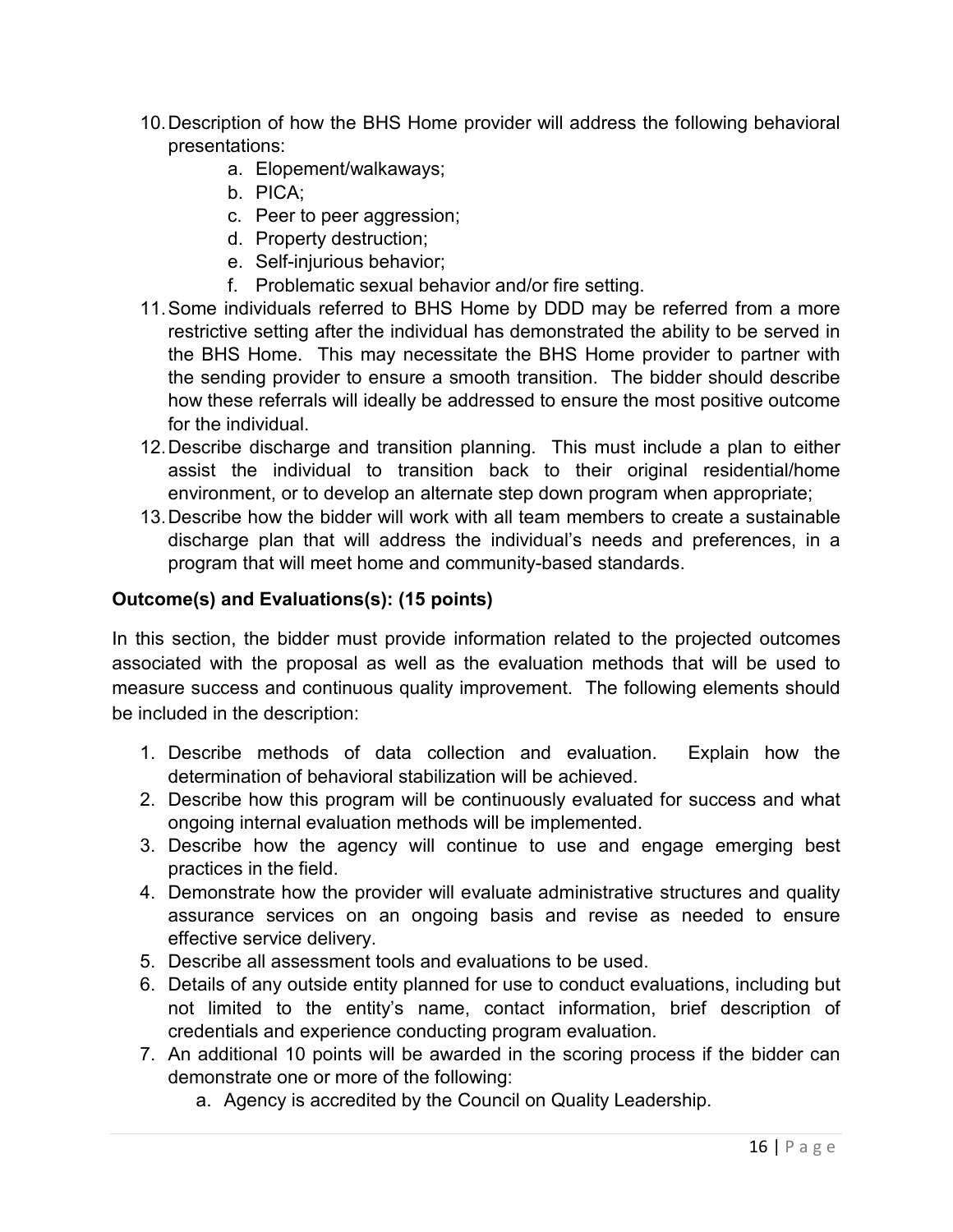- b. Firm plans and commitment to have BHS Home program DSP staff working shifts in the settings receive National Association of Dual Diagnosis credentials before program opening.
- c. Affiliation with a New Jersey Hospital which will be used for the benefit of the BHS Home.
- 8. Tools and activities the bidder will implement to ensure fidelity to the evidencebased practice.
- 9. The expectation is for the program to open on or before September 16, 2022. A development timeline that describes how this deliverable will be met shall be included in the submission. Alternate timelines shall be considered but may negatively impact scoring.

## **Staffing: (15 points)**

- 1. All proposals must include a detailed staff schedule that addresses the applicant's ability to adequately meet the needs of individuals in a behavioral crisis state, seven (7) days a week, twenty-four (24) hours a day including a plan for call-outs, and the ability to provide 1:1 services when needed.
- 2. Describe the composition and skill set of the proposed treatment team, including staff qualifications, credentials, and professional licensure. This shall include the on staff psychiatrist or psychiatric APN, Board Certified Behavior Analyst (BCBA) or a Board Certified Behavior Analyst – Doctoral (BCBA-D), and Registered Nurse.
- 3. Provide the details of the Full Time Equivalent and Part Time Equivalent staffing required to satisfy the scope of work.
- 4. Provide copies of job descriptions or resumes as an appendix limited to two (2) pages each – for all proposed staff.
- 5. Describe hiring policies, including drug testing, background and credential checks, as well as handling of prior criminal convictions.
- 6. Describe how staff trainings, as outlined in the Purpose and Intent portion of this RFP, will be addressed. Include how the agency will ensure that the on-boarding of staff will be managed in relation to training to ensure proper coverage.
- 7. Describe your agencies approach to staff training.
- 8. Submit a list of the bidder's board members and current term, including each member's professional licensure and organization affiliation(s).

## **Facilities/Equipment: (5 points)**

The bidder should detail the facilities where business operations are performed, and where BHS Home services will be delivered:

- 1. Describe plans for site acquisition and financing.
- 2. Describe the proposed location of the homes. Applicants who plan to operate BHS Homes in three separate regions of the state as previously described will be awarded an additional 5 points.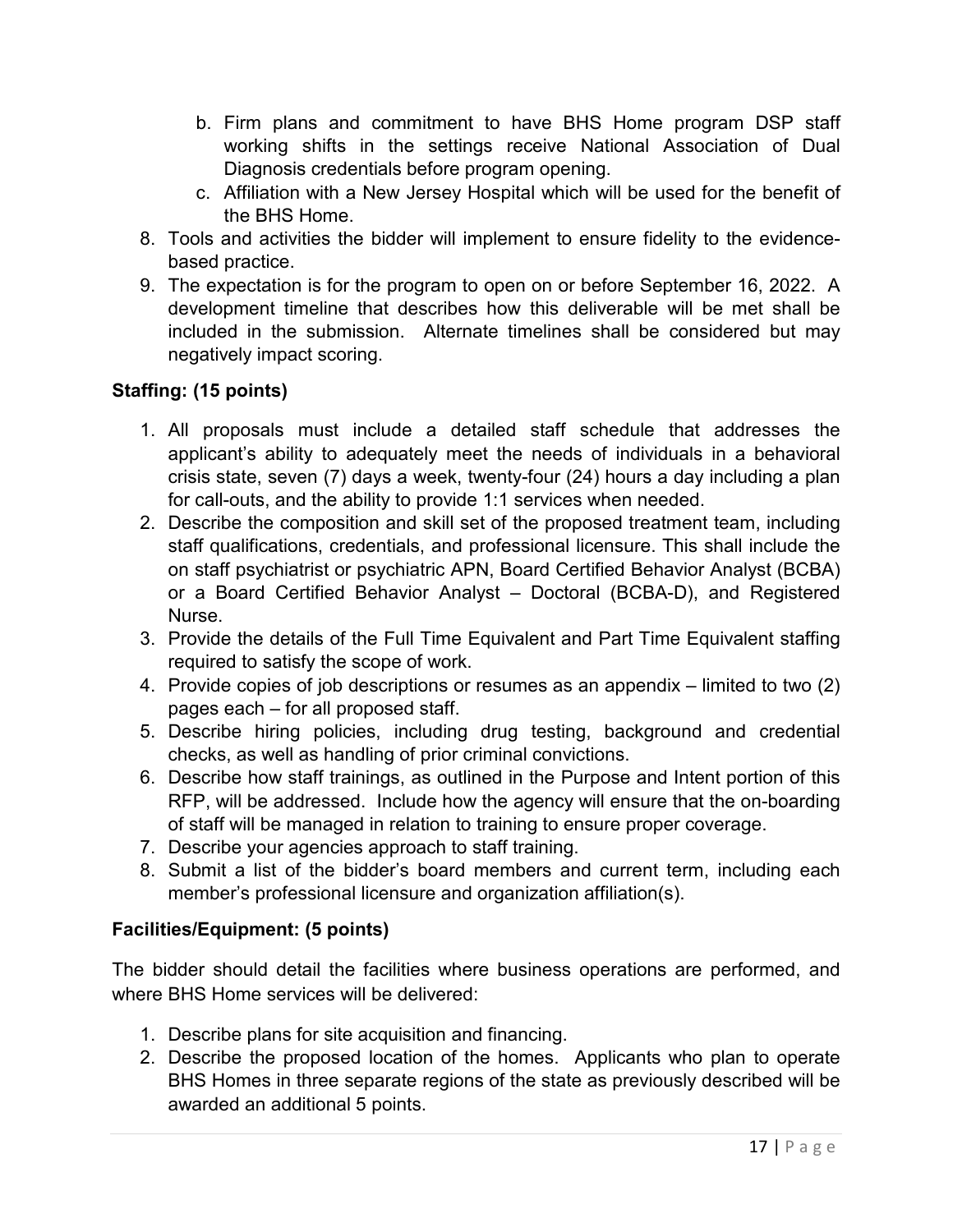- 3. Describe the bidder's ability and plans to make appropriate accessibility modifications to facilities and offices for individuals with disabilities.
- 4. Describe environmental design features that will enhance service delivery at this this location.
- 5. Each home should be developed in accordance with DDD Housing policy, should be fully accessible, and able to accommodate four (4) individuals. Describe ability to meet this requirement.
- 6. Sprinkler and fire alarm installation is required, please describe your ability to meet this requirement.
- 7. Describe any assistive technology that will be incorporated into the home.
- 8. Describe plans to obtain furnishings and vehicles within the required timeline.
- 9. Describe whether there will be cameras or video equipment used in the homes. If these are used, please attach a copy of the agency policy governing the use of this equipment.

## **Budget: (20 points)**

Contract award recommendations will be based on such factors as the proposal score, quality and appropriateness, applicant history and experience, as well as budget reasonableness. Providers are advised that the contract award may be conditional upon final contract and budget negotiation. The Division will consider the cost efficiency of the proposed budget as it relates to the scope of work. Therefore, bidders must clearly indicate how this funding will be used to meet the program goals and/or requirements. In addition to the budget forms, bidders are asked to provide budget notes.

- 1. The budget should be reasonable and reflect the scope of responsibilities required to accomplish the goals of the program. All costs associated must be delineated and budget notes must clearly articulate the details of all proposed budget items including a description of miscellaneous and other costs.
	- a. Failure to provide adequate information could result in lower ranking of the proposal. Budget notes, to the extent possible, should be displayed on the Excel template itself.
- 2. Each proposal must express written assurance that if the agency receives an award pursuant to this RFP, it will pursue all available sources of revenue and support upon award.
- 3. The name and address of each organization providing support and/or money to help fund the program for which the proposal is being submitted.
- 4. The timeline for completion of the project.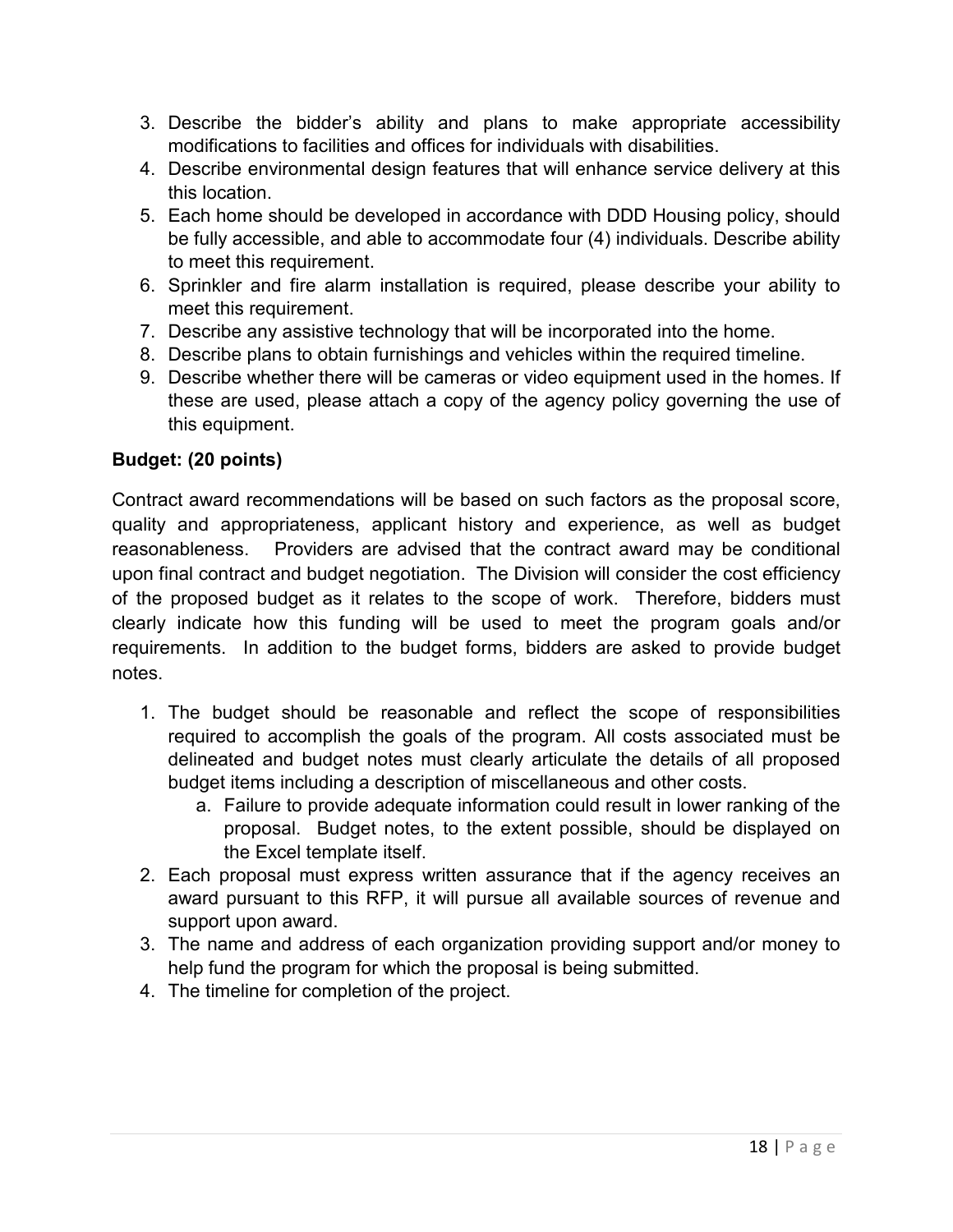### **Appendices**

The following items must be included as appendices with the bidder's proposal, limiting appendices to a total of 40 pages. Proposals that do not include all items will not be considered.

- 1. Attachment A;
- 2. Bidder mission statement;
- 3. Organizational chart;
- 4. Job descriptions of key personnel;
- 5. Resumes of proposed personnel if currently on staff, limited to two (2) pages each;
- 6. Letter of support from affiliate/partner hospital or medical facility.
- 7. A description of all pending and in-process audits identifying the requestor, the firm's name and telephone number, and the type and scope of the audit;
- 8. List the board of directors, officers, and terms;
- 9. Copy of documentation of the bidder's charitable registration status;
- 10.Original and/or copies of letters of commitment/support;
- 11.Department of Human Services Statement of Assurances (RFP Attachment C);
- 12.Certification Regarding Debarment, Suspension, Ineligibility and Voluntary Exclusion Lower Tier Covered Transactions (RFP Attachment D);
- 13.Disclosure of Investment in Iran [\(www.nj.gov/treasury/purchase/forms.shtml\)](http://www.nj.gov/treasury/purchase/forms.shtml); and<br>14. Statement
- of Bidder/Vendor Ownership Disclosure [\(www.nj.gov/treasury/purchase/forms.shtml\)](http://www.nj.gov/treasury/purchase/forms.shtml).

The documents listed below are also required with the proposal, **unless the bidder has a current contract with the Division and these documents are current and on file with the Division.**

- 1. Most recent single audit report (A133) or certified statements (submit only two (2) copies); and
- 2. Any other audits performed in the last two (2) years (submit only two [2] copies).

### **VII. Submission of Proposal Requirements**

The Division assumes no responsibility and bears no liability for costs incurred by the bidder in the preparation and submittal of a proposal in response to this RFP. The narrative portion of the proposal should not exceed 20 pages, be single-spaced with one (1") inch margins, and no smaller than twelve (12) point Arial, Courier or Times New Roman font. For example, if the bidder's narrative starts on page 3 and ends on page 23 it is 21 pages, not 20 pages. The Division will not consider any information submitted beyond the page limit for RFP evaluation purposes.

The budget notes and appendix items do not count towards the narrative page limit. Proposals must be submitted no later than 4:00 p.m. on the submission deadline date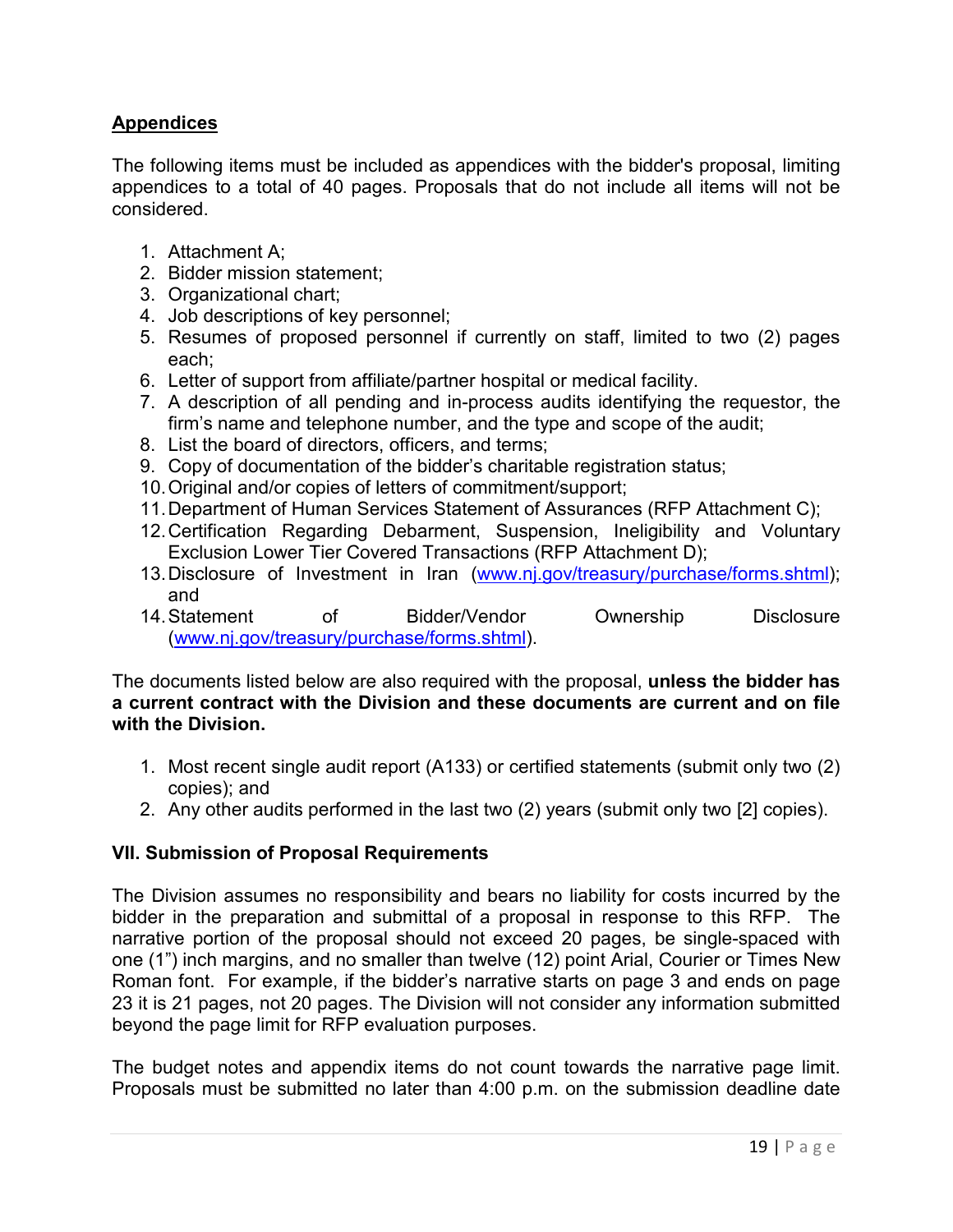noted above**.** All bidders are required to submit one (1) original and five (5) copies of the proposal narrative, budget and appendices (six [6] total proposal packages) to the following address:

For U.S. Postal Service delivery:

Amy Scartocci, Housing Director Department of Human Services Division of Developmental Disabilities PO Box 726 Trenton, NJ 08625-0726

OR

For private delivery vendor such as UPS or FedEx:

Amy Scartocci, Housing Director Department of Human Services Division of Developmental Disabilities 222 South Warren Street Trenton, NJ 08625

The bidder may mail or hand-deliver its proposal, however, DDD is not responsible for items mailed but not received by the due date. Note that U.S. Postal Service two-day priority mail delivery to the post office box listed above may result in the bidder's proposal not arriving timely and, therefore, being deemed ineligible for RFP evaluation. The bidder will not be notified that its proposal has been received. The State will not accept facsimile transmission of proposals.

### **VIII. Review of Proposals**

Technical assistance regarding this RFP will be provided via the DHS web site. Potential applicants are encouraged to submit questions to the Division at [DDD.RFP@dhs.nj.gov](mailto:DDD.RFP@dhs.nj.gov) no later than 4:00 P.M. on "Close of Question & Answer period" date listed above. Responses to submitted questions will be posted on the DHS website location [https://www.nj.gov/humanservices/providers/grants/rfprfi/index.html.](https://www.nj.gov/humanservices/providers/grants/rfprfi/index.html)

There will be a review process for all timely submitted proposals. DDD will convene a review committee of public employees to conduct a review of each proposal accepted for review.

The bidder must obtain a minimum score of 70 points out of 100 points for the proposal narrative and budget sections in order to be considered eligible for funding.

DDD will award up to 20 points for fiscal viability, using a standardized scoring rubric based on the audit, which will be added to the average score given to the proposal from the review committee. An additional 15 points may be awarded as described in the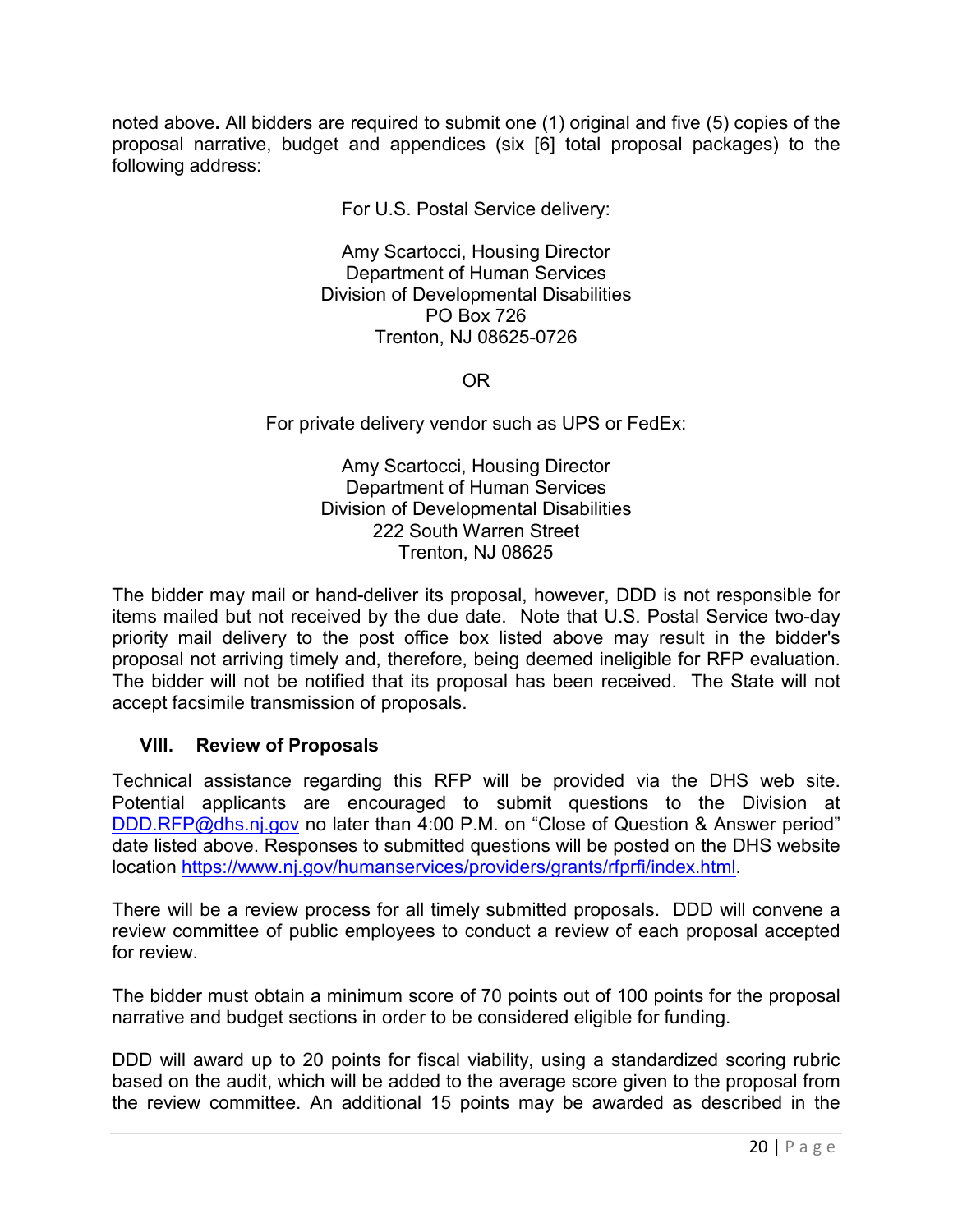Outcomes/Evaluation section and the Facilities/Equipment section. Thus, the maximum points any proposal can receive is 135 points which includes the combined score from the proposal narrative and budget as well as fiscal viability.

In addition, if a bidder is determined, in the Division's sole discretion, to be insolvent or to present insolvency within the twelve (12) months after bid submission, the Division will deem the proposal ineligible for contract award.

In addition to the overall score through the review process, contract award recommendations will be based on such factors as the proposal scope, quality and appropriateness, bidder history and experience, as well as budget reasonableness. The review committee will look for evidence of cultural competence in each section of the narrative. The review committee may choose to visit a bidder's existing program(s), invite a bidder for interview, and/or review any programmatic or fiscal documents in the possession of the Division. The bidder is advised that the contract award may be conditional upon final contract and budget negotiation.

The Division reserves the right to reject any and all proposals when circumstances indicate that it is in its best interest to do so. The Division's best interests in this context include, but are not limited to, loss of funding, inability of the bidder(s) to provide adequate services, an indication of misrepresentation of information and/or noncompliance with State and federal laws and regulations, existing DHS contracts, and procedures set forth in DHS Policy Circular P1.04 <http://www.state.nj.us/humanservices/olra/ocpm/resources/manuals/>

The Division will notify all bidders of contract awards, contingent upon the satisfactory final negotiation of a contract, by the final allocation date above.

### **IX. Appeal of Award Decisions**

An appeal of any award decision may be made only by a respondent to this RFP. All appeals must be made in writing and be received by the Division at the address below no later than 4:00 p.m. on the appeal date noted above. The written appeal must clearly set forth the basis for the appeal.

Appeal correspondence should be addressed to:

Jonathan Seifried, Assistant Commissioner Department of Human Services Division of Developmental Disabilities PO Box 726, Trenton, NJ 08625-0726

Or via email: **DDD-CO.LAPO@dhs.state.nj.us** 

Please note that all costs incurred in connection with appeals of Division decisions are considered unallowable cost for the purpose of Division contract funding.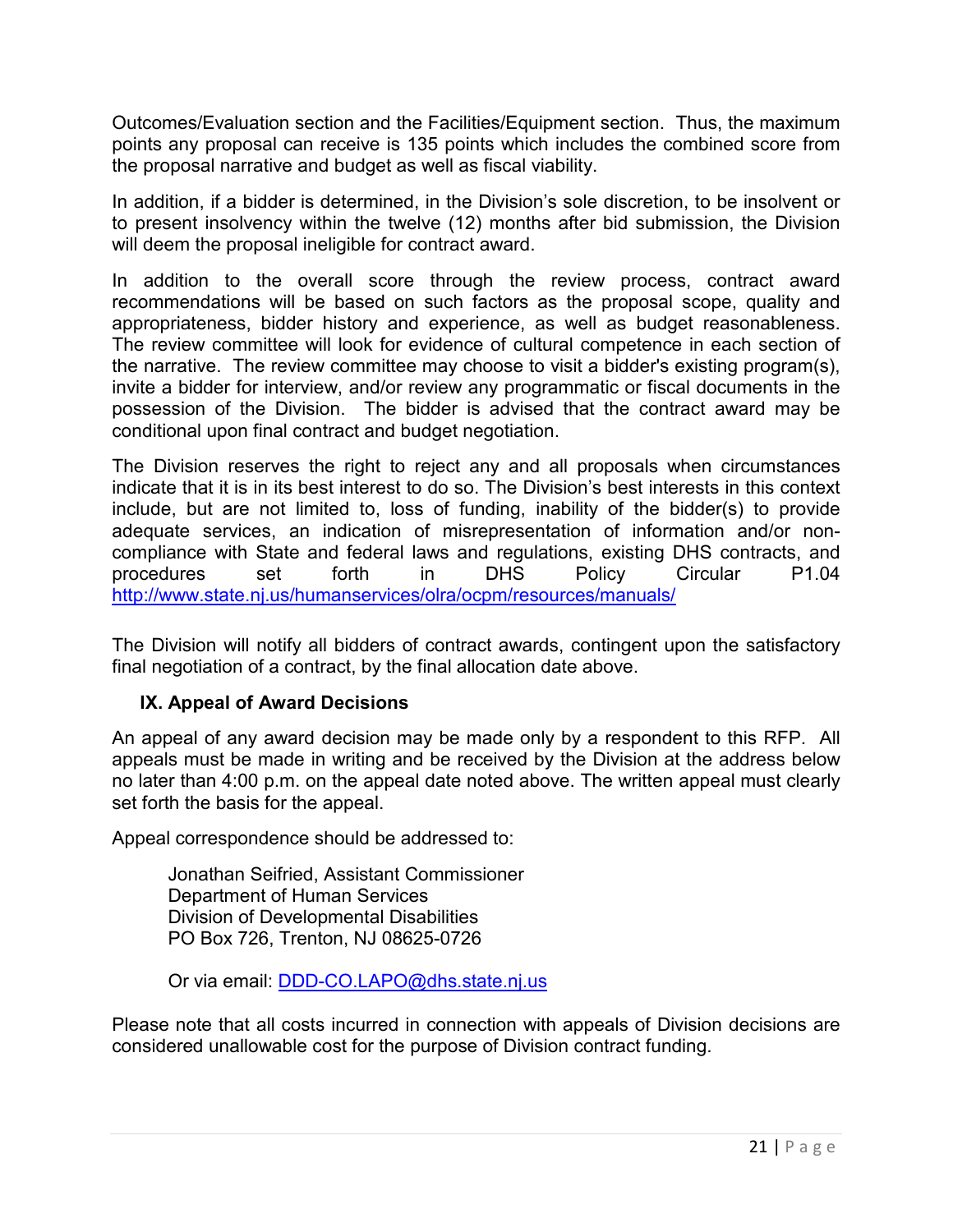The Division will review all appeals and render a final decision by September 10, 2021. Contract award(s) will not be considered final until all timely filed appeals have been reviewed and final decisions rendered.

An appeal based on the determination may be filed in writing to the Division Director within seven calendar days following receipt of the notification. An appeal of the selection process shall be heard only if it is alleged that the Division has violated a statutory or regulatory provision in the awarding of the contract. An appeal will not be heard based upon a challenge to the evaluation of a proposal.

## **X. Post Award Required Documentation**

Upon final contract award announcement, the successful bidder(s) must be prepared to submit (if not already on file), one (1) original signed document for those requiring a signature or copy of the following documentation (unless noted otherwise) in order to process the contract in a timely manner, as well as any other contract documents required by DHS/Division.

- 1. Most recent IRS Form 990/IRS Form 1120, and Pension Form 5500 (if applicable) (submit two [2] copies);
- 2. Copy of the Annual Report-Charitable Organization (for information visit: [https://www.state.nj.us/treasury/revenue/dcr/programs/ann\\_rpt.shtml\)](https://www.state.nj.us/treasury/revenue/dcr/programs/ann_rpt.shtml);
- 3. A list of all current contracts and grants as well as those for which the bidder has applied for from any Federal, state, local government or private agency during the contract term proposed herein, including awarding agency name, amount, period of performance, and purpose of the contract/grant, as well as a contact name for each award and the phone number;
- 4. Proof of insurance naming the State of New Jersey, Department of Human Services, Division of Developmental Disabilities, PO Box 362, Hamilton, NJ 08601-as an additional insured;
- 5. Board Resolution identifying the authorized staff and signatories for contract actions on behalf of the bidder;
- 6. Current Agency By-laws;
- 7. Current Personnel Manual or Employee Handbook;
- 8. Copy of Lease or Mortgage;
- 9. Certificate of Incorporation;
- 10.Co-occurring policies and procedures;
- 11.Policies regarding the use of medications, if applicable;
- 12.Policies regarding Recovery Support, specifically peer support services;
- 13.Conflict of Interest Policy;
- 14.Affirmative Action Policy;
- 15.Affirmative Action Certificate of Employee Information Report, newly completed AA 302 form, or a copy of Federal Letter of Approval verifying operation under a federally approved or sanctioned Affirmative Action program. (AA Certificate must be submitted within 60 days of submitting completed AA302 form to Office of Contract Compliance);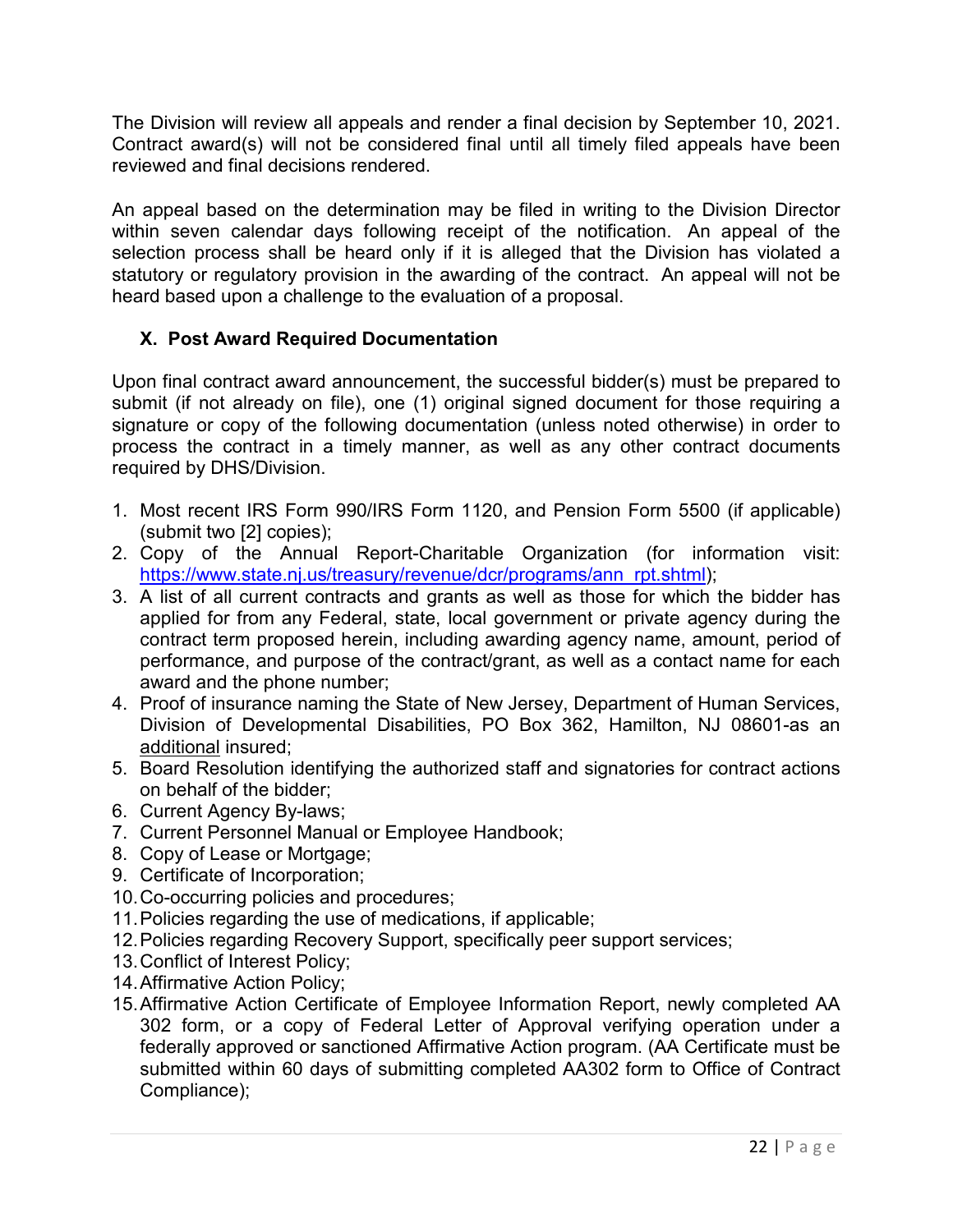- 16.A copy of all applicable licenses;
- 17.Local Certificates of Occupancy;
- 18.Master lease agreements, evidence of all State (non-Division), federal and local housing subsidies and resources.
- 19.Current State of New Jersey Business Registration;
- 20.Procurement Policy;
- 21.Current equipment inventory of items purchased with DHS funds (Note: the inventory shall include: a description of the item [make, model], a State identifying number or code, original date of purchase, purchase price, date of receipt, location at the Provider Agency, person(s) assigned to the equipment, etc.);
- 22.All subcontracts or consultant agreements, related to the DHS contract, signed and dated by both parties;
- 23.Business Associate Agreement (BAA) for Health Insurance Portability Accountability Act of 1996 compliance, if applicable, signed and dated;
- 24.Updated single audit report (A133) or certified statements, if differs from one submitted with proposal;
- 25.Business Registration (online inquiry to obtain copy at [https://www1.state.nj.us/TYTR\\_BRC/jsp/BRCLoginJsp.jsp;](https://www1.state.nj.us/TYTR_BRC/jsp/BRCLoginJsp.jsp) for an entity doing business with the State for the first time, it may register at [https://www.nj.gov/treasury/revenue\)](https://www.nj.gov/treasury/revenue);
- 26.Source Disclosure (EO129) [\(www.nj.gov/treasury/purchase/forms.shtml\)](http://www.nj.gov/treasury/purchase/forms.shtml); and
- 27.Chapter 51 Pay-to-Play Certification [\(www.nj.gov/treasury/purchase/forms.shtml\)](http://www.nj.gov/treasury/purchase/forms.shtml).

#### **XI. Attachments**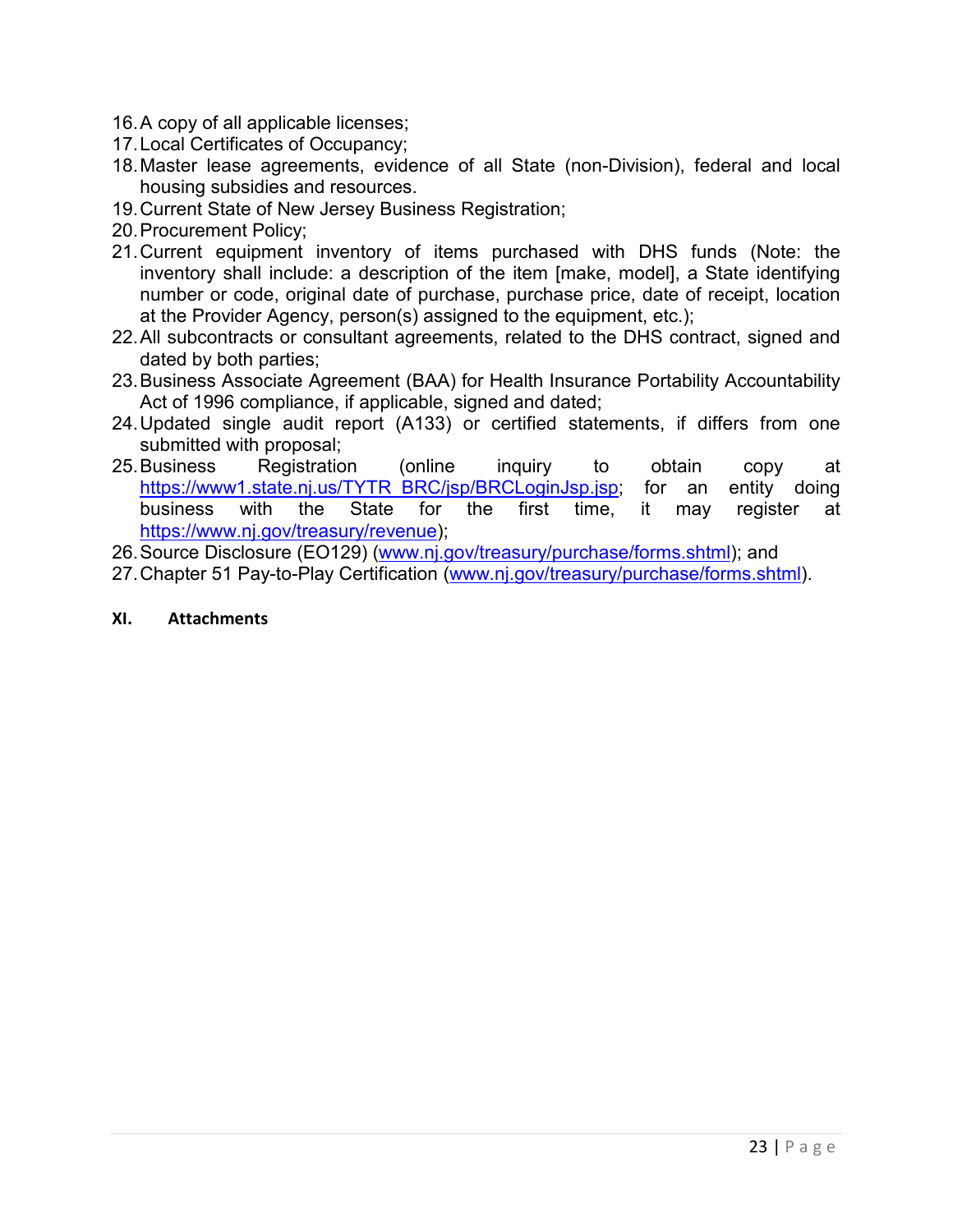**Attachment A – Proposal Cover Sheet**

| Date Received<br><b>STATE OF NEW JERSEY</b><br><b>DEPARTMENT OF HUMAN SERVICES</b><br>Division of Developmental Disabilities<br><b>Proposal Cover Sheet</b> |  |                                                                                                               |                             |  |  |
|-------------------------------------------------------------------------------------------------------------------------------------------------------------|--|---------------------------------------------------------------------------------------------------------------|-----------------------------|--|--|
|                                                                                                                                                             |  |                                                                                                               |                             |  |  |
|                                                                                                                                                             |  |                                                                                                               |                             |  |  |
|                                                                                                                                                             |  | Type: Public ____________ Profit _________ Non-Profit _____ Hospital-Based                                    |                             |  |  |
|                                                                                                                                                             |  |                                                                                                               |                             |  |  |
|                                                                                                                                                             |  |                                                                                                               |                             |  |  |
|                                                                                                                                                             |  |                                                                                                               |                             |  |  |
|                                                                                                                                                             |  |                                                                                                               |                             |  |  |
|                                                                                                                                                             |  |                                                                                                               |                             |  |  |
|                                                                                                                                                             |  |                                                                                                               |                             |  |  |
| Funding Period: From _________________________                                                                                                              |  |                                                                                                               | to $\overline{\phantom{a}}$ |  |  |
|                                                                                                                                                             |  | Total number of unduplicated consumers to be served: ___________________________                              |                             |  |  |
|                                                                                                                                                             |  |                                                                                                               |                             |  |  |
|                                                                                                                                                             |  | Brief description of services by program name and level of service to be provided:                            |                             |  |  |
|                                                                                                                                                             |  |                                                                                                               |                             |  |  |
|                                                                                                                                                             |  |                                                                                                               |                             |  |  |
|                                                                                                                                                             |  | Authorization: Chief Executive Officer (printed name): 2008 2010 2020 2021 2022 2022 2023 2024 2022 2022 2023 |                             |  |  |
|                                                                                                                                                             |  |                                                                                                               |                             |  |  |
|                                                                                                                                                             |  |                                                                                                               |                             |  |  |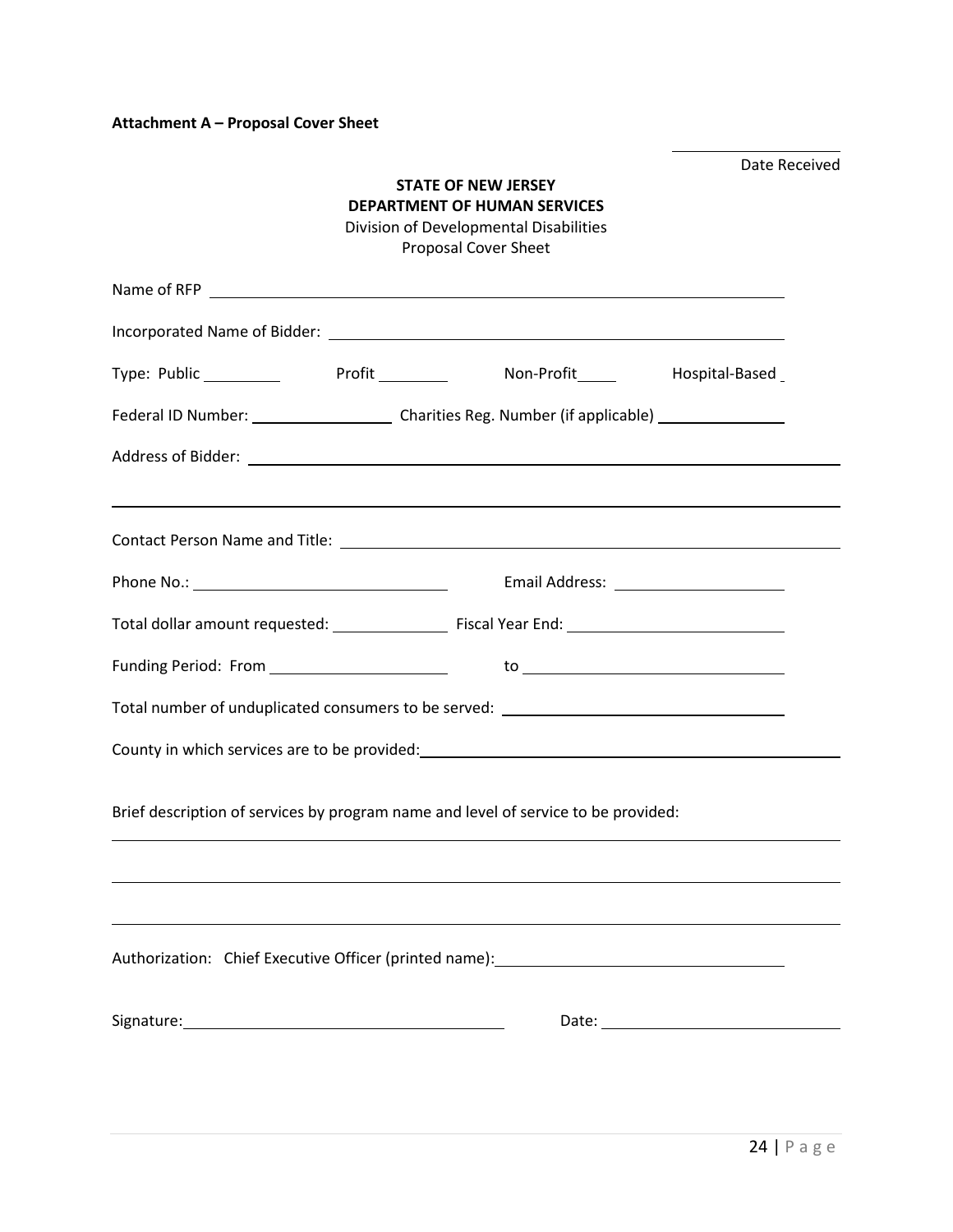### **Attachment B – Addendum to RFP for Social Service and Training Contracts**

#### **STATE OF NEW JERSEY DEPARTMENT OF HUMAN SERVICES**

#### **ADDENDUM TO REQUEST FOR PROPOSAL FOR SOCIAL SERVICE AND TRAINING CONTRACTS**

Executive Order No. 189 establishes the expected standard of responsibility for all parties that enter into a contract with the State of New Jersey. All such parties must meet a standard of responsibility that assures the State and its citizens that such parties will compete and perform honestly in their dealings with the State and avoid conflicts of interest.

As used in this document, "provider agency" or "provider" means any person, firm, corporation, or other entity or representative or employee thereof that offers or proposes to provide goods or services to or performs any contract for the Department of Human Services.

In compliance with Paragraph 3 of Executive Order No. 189, no provider agency shall pay, offer to pay, or agree to pay, either directly or indirectly, any fee, commission, compensation, gift, gratuity, or other thing of value of any kind to any State officer or employee or special State officer or employee, as defined by N.J.S.A. 52:13D-13b and e, in the Department of the Treasury or any other agency with which such provider agency transacts or offers or proposes to transact business, or to any member of the immediate family, as defined by N.J.S.A. 52:13D-13i, of any such officer or employee, or any partnership, firm, or corporation with which they are employed or associated, or in which such officer or employee has an interest within the meaning of N.J.S.A. 52:13D-13g.

The solicitation of any fee, commission, compensation, gift, gratuity or other thing of value by any State officer or employee or special State officer or employee from any provider agency shall be reported in writing forthwith by the provider agency to the Attorney General and the Executive Commission on Ethical Standards.

No provider agency may, directly or indirectly, undertake any private business, commercial or entrepreneurial relationship with, whether or not pursuant to employment, contract or other agreement, express or implied, or sell any interest in such provider agency to, any State officer or employee or special State officer or employee having any duties or responsibilities in connection with the purchase, acquisition or sale of any property or services by or to any State agency or any instrumentality thereof, or with any person, firm or entity with which he is employed or associated or in which he has an interest within the meaning of N.J.S.A. 52:13D-13g. Any relationships subject to this provision shall be reported in writing forthwith to the Executive Commission on Ethical Standards, which may grant a waiver of this restriction upon application of the State officer or employee or special State officer or employee upon a finding that the present or proposed relationship does not present the potential, actuality or appearance of a conflict of interest.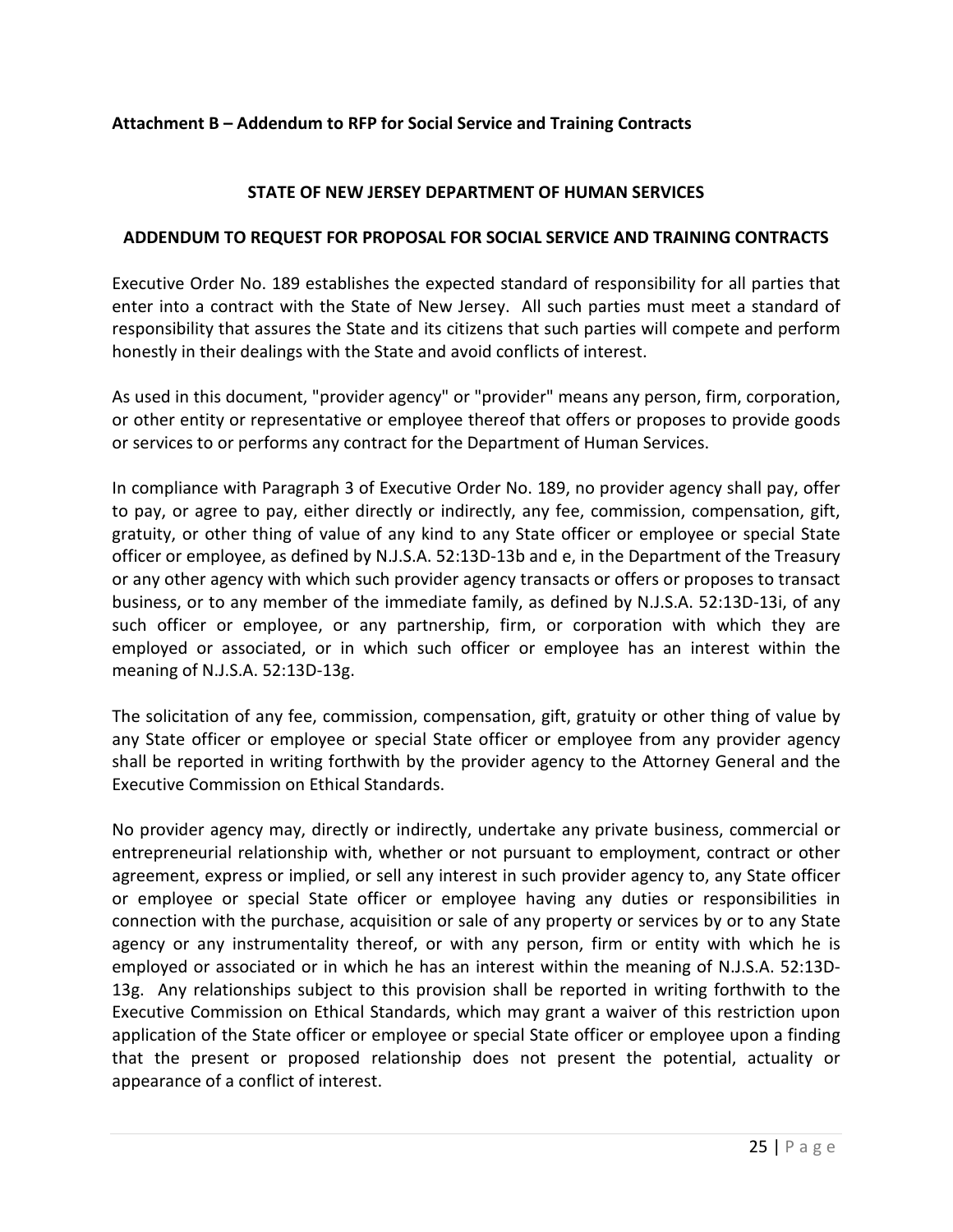No provider agency shall influence, or attempt to influence or cause to be influenced, any State officer or employee or special State officer or employee in his official capacity in any manner which might tend to impair the objectivity or independence of judgment of said officer or employee.

No provider agency shall cause or influence, or attempt to cause or influence, any State officer or employee or special State officer or employee to use, or attempt to use, his official position to secure unwarranted privileges or advantages for the provider agency or any other person.

The provisions cited above shall not be construed to prohibit a State officer or employee or special State officer or employee from receiving gifts from or contracting with provider agencies under the same terms and conditions as are offered or made available to members of the general public subject to any guidelines the Executive Commission on Ethical Standards may promulgate.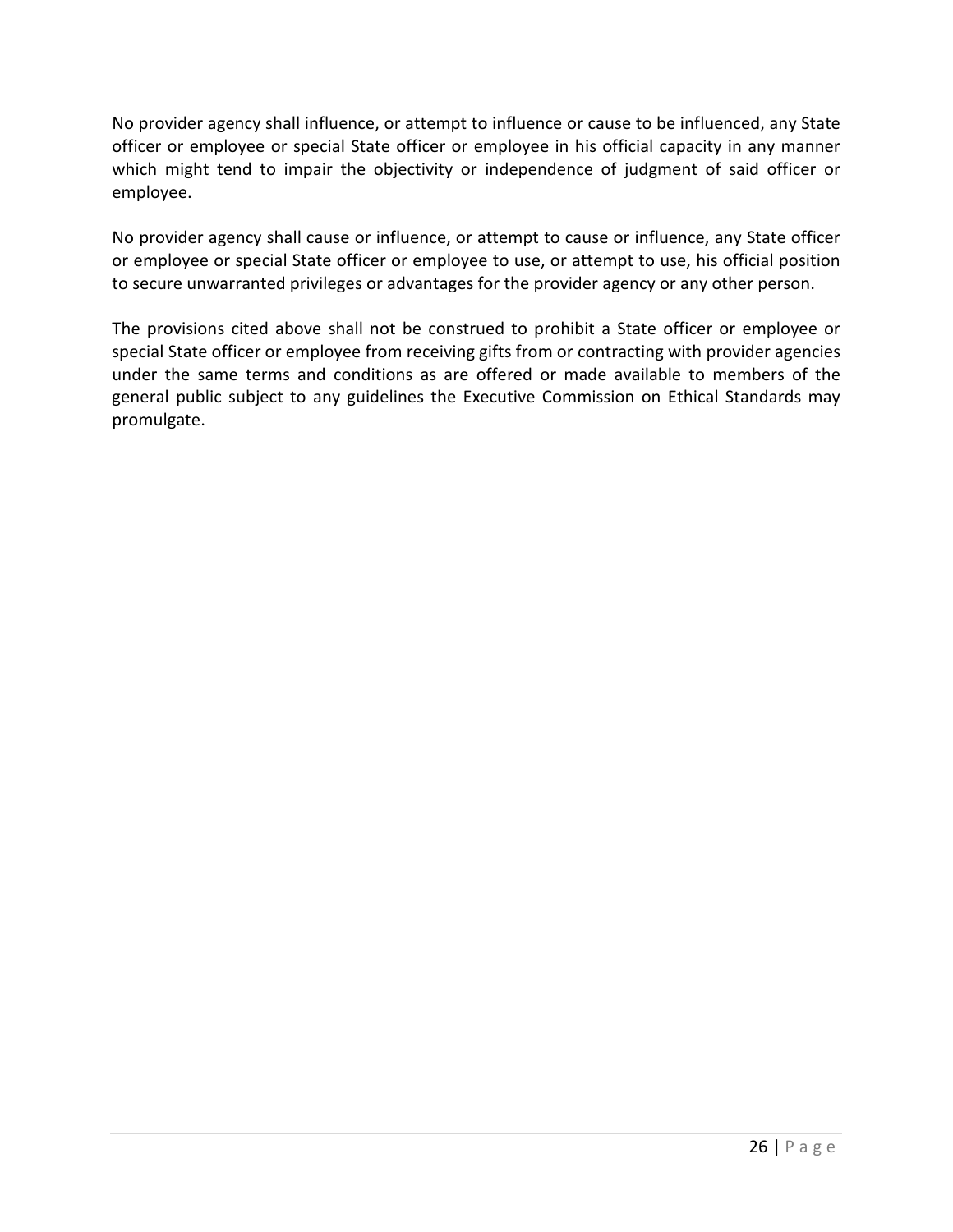#### **Attachment C – Statement of Assurances**

### **Department of Human Services Statement of Assurances**

As the duly authorized Chief Executive Officer/Administrator, I am aware that submission to the Department of Human Services of the accompanying application constitutes the creation of a public document that may be made available upon request at the completion of the RFP process. This may include the application, budget, and list of applicants (bidder's list). In addition, I certify that the applicant:

- Has legal authority to apply for the funds made available under the requirements of the RFP, and has the institutional, managerial and financial capacity (including funds sufficient to pay the non-Federal/State share of project costs, as appropriate) to ensure proper planning, management and completion of the project described in this application.
- Will give the New Jersey Department of Human Services, or its authorized representatives, access to and the right to examine all records, books, papers, or documents related to the award; and will establish a proper accounting system in accordance with Generally Accepted Accounting Principles (GAAP). Will give proper notice to the independent auditor that DHS will rely upon the fiscal year end audit report to demonstrate compliance with the terms of the contract.
- Will establish safeguards to prohibit employees from using their positions for a purpose that constitutes or presents the appearance of personal or organizational conflict of interest, or personal gain. This means that the applicant did not have any involvement in the preparation of the RFP, including development of specifications, requirements, statement of works, or the evaluation of the RFP applications/bids.
- Will comply with all federal and State statutes and regulations relating to nondiscrimination. These include but are not limited to: 1) Title VI of the Civil Rights Act of 1964 (P.L. 88-352;34 CFR Part 100) which prohibits discrimination based on race, color or national origin; 2) Section 504 of the Rehabilitation Act of 1973, as amended (29 U.S.C. 794; 34 CFR Part 104), which prohibits discrimination based on handicaps and the Americans with Disabilities Act (ADA), 42 U.S.C. 12101 et seq.; 3) Age Discrimination Act of 1975, as amended (42 U.S.C. 6101 et. seq.; 45 CFR part 90), which prohibits discrimination on the basis of age; 4) P.L. 2975, Chapter 127, of the State of New Jersey (N.J.S.A. 10:5-31 et. seq.) and associated executive orders pertaining to affirmative action and non-discrimination on public contracts; 5) federal Equal Employment Opportunities Act; and 6) Affirmative Action Requirements of PL 1975 c. 127 (NJAC 17:27).
- Will comply with all applicable federal and State laws and regulations.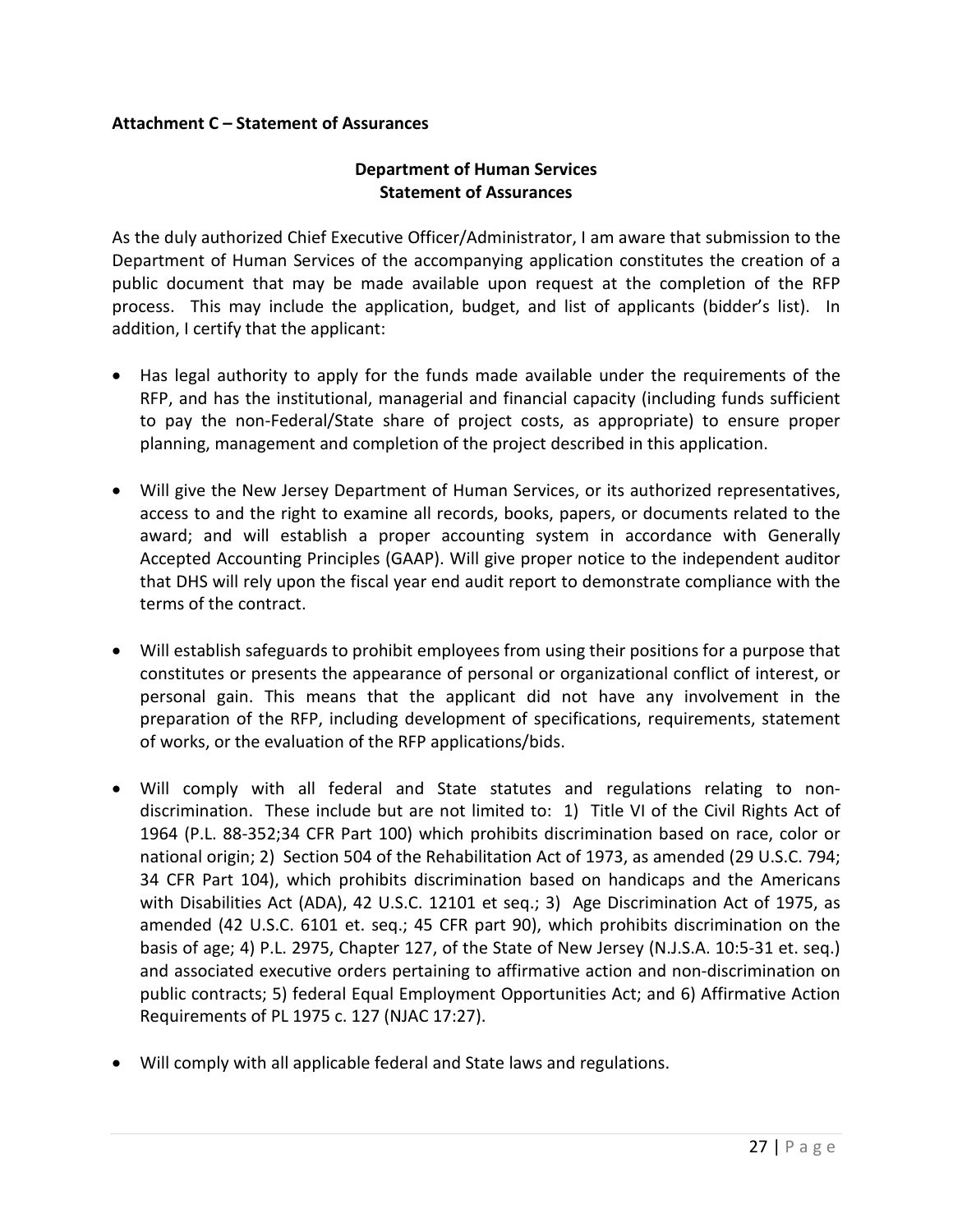- Will comply with the Davis-Bacon Act, 40 U.S.C. 276a-276a-5 (29 CFR 5.5) and the New Jersey Prevailing Wage Act, N.J.S.A. 34:11-56.27 et seq. and all regulations pertaining thereto.
- Is in compliance, for all contracts in excess of \$100,000, with the Byrd Anti-Lobbying amendment, incorporated at Title 31 U.S.C. 1352. This certification extends to all lower tier subcontracts as well.
- Has included a statement of explanation regarding any and all involvement in any litigation, criminal or civil.
- Has signed the certification in compliance with federal Executive Orders 12549 and 12689 and State Executive Order 34 and is not presently debarred, proposed for debarment, declared ineligible, or voluntarily excluded. The applicant will have signed certifications on file for all subcontracted funds.
- Understands that this provider agency is an independent, private employer with all the rights and obligations of such, and is not a political subdivision of the Department of Human Services.
- Understands that unresolved monies owed the Department and/or the State of New Jersey may preclude the receipt of this award.

Applicant Organization **Signature:** CEO or equivalent

\_\_\_\_\_\_\_\_\_\_\_\_\_\_\_\_\_\_\_\_\_\_\_\_\_\_\_\_\_\_\_

\_\_\_\_\_\_\_\_\_\_\_\_\_\_\_\_\_\_\_\_\_\_\_\_\_\_\_\_\_\_

Date **Date** Typed Name and Title

6/97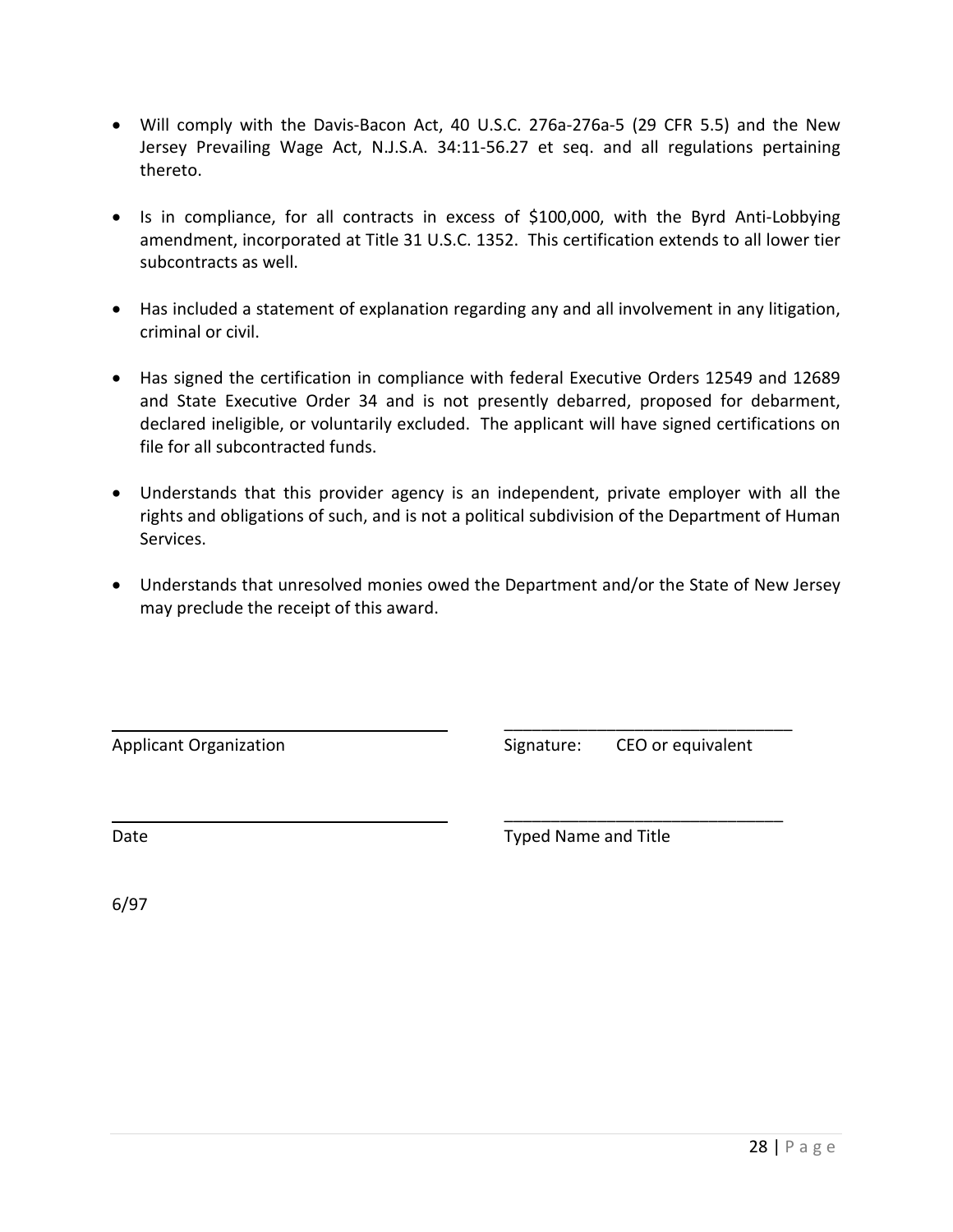### **Attachment D - Certification Regarding Debarment, Suspension, Ineligibility and Voluntary Exclusion Lower Tier Covered Transactions**

READ THE ATTACHED INSTRUCTIONS BEFORE SIGNING THIS CERTIFICATION. THE INSTRUCTIONS ARE AN INTEGRAL PART OF THE CERTIFICATION.

#### **Certification Regarding Debarment, Suspension, Ineligibility and Voluntary Exclusion Lower Tier Covered Transactions**

- 1. The prospective lower tier participant certifies, by submission of this proposal, that neither it nor its principals is presently debarred, suspended, proposed for debarment, declared ineligible, or voluntarily excluded from participation in this transaction by an Federal department or agency.
- 2. Where the prospective lower tier participant is unable to certify to any of the statements in this certification, such prospective participant shall attach an explanation to this proposal.

Name and Title of Authorized Representative

Signature Date Date of the Date of the Date of the Date of the Date of the Date of the Date of the Date of the Date of the Date of the Date of the Date of the Date of the Date of the Date of the Date of the Date of the Dat

This certification is required by the regulations implementing Executive order 12549, Debarment and Suspension, 29 CFR Part 98, Section 98.510.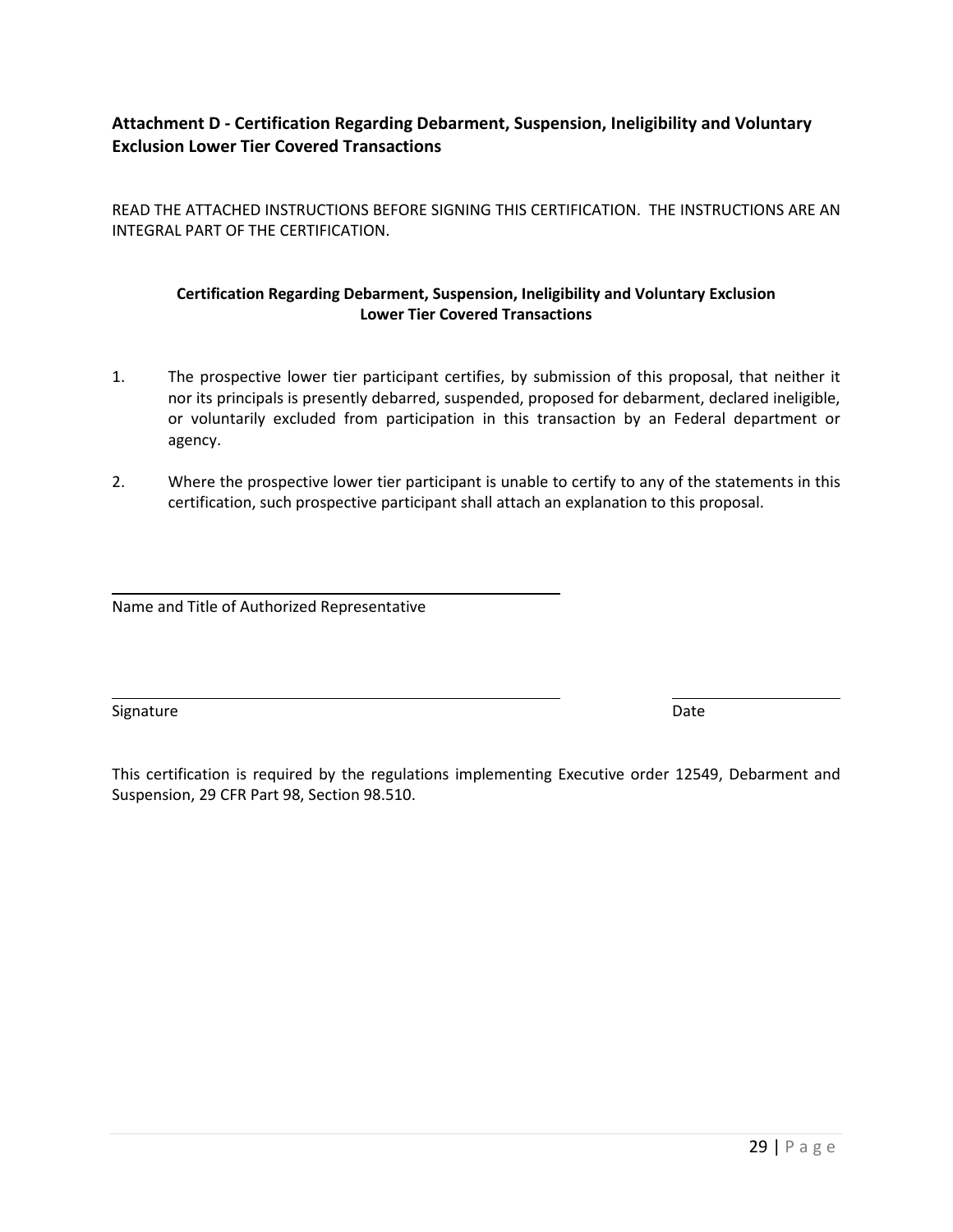#### **Certification Regarding Debarment, Suspension, Ineligibility and Voluntary Exclusion Lower Tier Covered Transactions**

#### Instructions for Certification

- 1. By signing and submitting this proposal, the prospective lower tier participant is providing the certification set out below.
- 2. The certification in this clause is a material representation of facts upon which reliance was placed when this transaction was entered into. If it is later determined that the prospective lower tier participant knowingly rendered an erroneous certification, in addition to other remedies available to the Federal Government the department or agency with which this transaction originated may pursue available remedies, including suspension and/or debarment.
- 3. The prospective lower tier participant shall provide immediate written notice to the person to whom this proposal is submitted if at any time the prospective lower tier participant learns that its certification was erroneous when submitted or had become erroneous by reason of changed circumstances.
- 4. The terms covered transaction, debarred, suspended, ineligible, lower tier covered transaction, participant, person, primary covered transaction, principal, proposal, and voluntarily excluded, as used in this clause, have the meaning set out in the Definitions and Coverage sections of rules implementing Executive Order 12549. You may contact the person to which this proposal is submitted for assistance in obtaining a copy of those regulations.
- 5. The prospective lower tier participant agrees by submitting this proposal that, should the proposed covered transaction be entered into, it shall not knowingly enter into any lower tier covered transaction with a person who is proposed for debarment under 48 CFR part 9, subpart 9.4, debarred, suspended, declared ineligible, or voluntarily excluded from participation in this covered transaction, unless authorized by the department or agency with which this transaction originated.
- 6. The prospective lower tier participant further agrees by submitting this proposal that it will include this clause titled "Certification Regarding Debarment, Suspension, Ineligibility and Voluntary Exclusion--Lower Tier Covered Transaction," without modification, in all lower tier covered transactions and in all solicitations for lower tier covered transactions.
- 7. A participant in a covered transaction may rely upon a certification of a prospective participant in a lower tier covered transaction that it is not proposed for debarment under 48 CFR part 9, subpart 9.4, debarred, suspended, ineligible, or voluntarily excluded from covered transactions, unless it knows that the certification is erroneous. A participant may decide the method and frequency by which it determines the eligibility of its principals. Each participant may, but is not required to, check the List of Parties Excluded from Federal Procurement and Non-Procurement Programs.
- 8. Nothing contained in the foregoing shall be construed to require establishment of a system of records in order to render in good faith the certification required by this clause. The knowledge and information of a participant is not required to exceed that which is normally possessed by a prudent person in the ordinary course of business dealings.
- 9. Except for transactions authorized under paragraph 5 of these instructions, if a participant in a covered transaction knowingly enters into a lower tier covered transaction with a person who is proposed for debarment under 48 CFR part 9, subpart 9.4, suspended, debarred, ineligible, or voluntarily excluded from participation in this transaction, in addition to other remedies available to the Federal Government, the department or agency with which this transaction originated may pursue available remedies, including suspension and/or debarments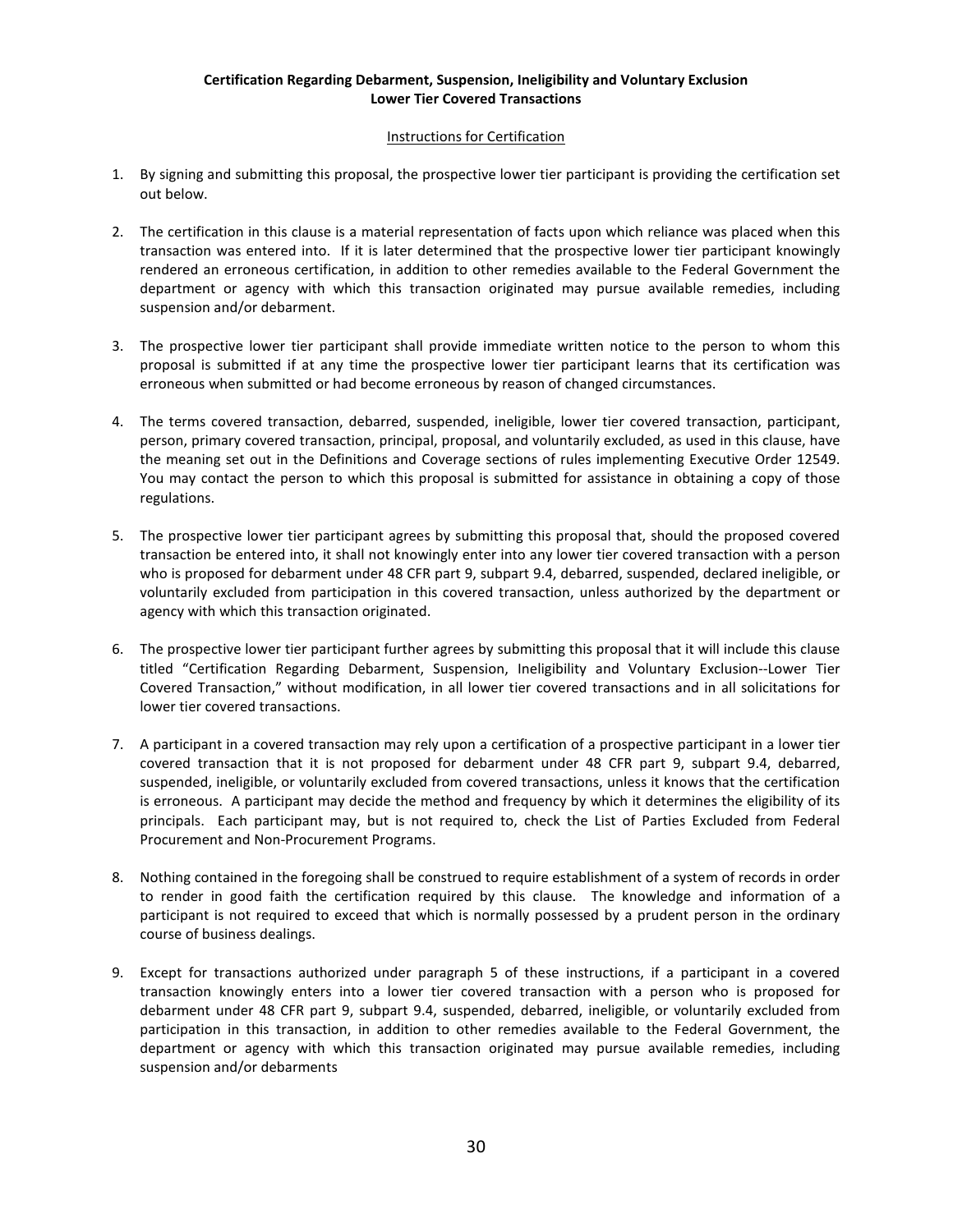#### **ATTACHMENT E**

### **State of New Jersey-Department of Human Service Division of Developmental Disabilities Behavioral Health Stabilization Home Staffing Attestation**

| 1. I, (Name)                  | am the (Title) |  |
|-------------------------------|----------------|--|
| the (Name of Provider Agency) |                |  |

The following are the *minimum* staffing credentials and requirements for a DHS contracted provider of Behavioral Health Stabilization Home services. This is not to be interpreted as comprehensive of the total responsibilities each staff member will manage.

| Position                    | Qualifications                                                                                                                                           | Other requirements                                                                                                                                                                                                                                                                                                                                                                                                                                                                                                                                                                                                                                                                                                                                                                                                                         | Hours/Week                 |
|-----------------------------|----------------------------------------------------------------------------------------------------------------------------------------------------------|--------------------------------------------------------------------------------------------------------------------------------------------------------------------------------------------------------------------------------------------------------------------------------------------------------------------------------------------------------------------------------------------------------------------------------------------------------------------------------------------------------------------------------------------------------------------------------------------------------------------------------------------------------------------------------------------------------------------------------------------------------------------------------------------------------------------------------------------|----------------------------|
| <b>Transition Navigator</b> | Must meet the<br>federal requirements<br>for a Qualified<br>Intellectual<br><b>Disabilities</b><br>Professional (QIDP)<br>outlined in 42 CFR<br>483.430. | Coordinate, lead and<br>document actions of the<br>Treatment Team;<br>Oversee the<br>establishment of needed<br>services including<br>general assessments,<br><b>Psychiatric Assessment</b><br>initiation, and establish<br>health care relationships<br>for general and identified<br>behavior-related<br>concerns.<br>Assure attainment all<br>performance deliverables<br>listed as upon admission,<br>within the first 72 hours of<br>admission, within the first<br>seven days of admission,<br>and prior to an individual's<br>transition.<br>Establishment of post-<br>transition supports and<br>coordination needed for a<br>smooth transition.<br>Conduct weekly treatment<br>plan meetings with all<br>required participants,<br>have a daily check-in with<br>staff to obtain necessary<br>updates for transition<br>planning. | Minimum 40hrs per<br>site. |
| Designated Program          | <b>Board Certified</b>                                                                                                                                   | Will conduct psychiatric                                                                                                                                                                                                                                                                                                                                                                                                                                                                                                                                                                                                                                                                                                                                                                                                                   | Minimum 12 hours           |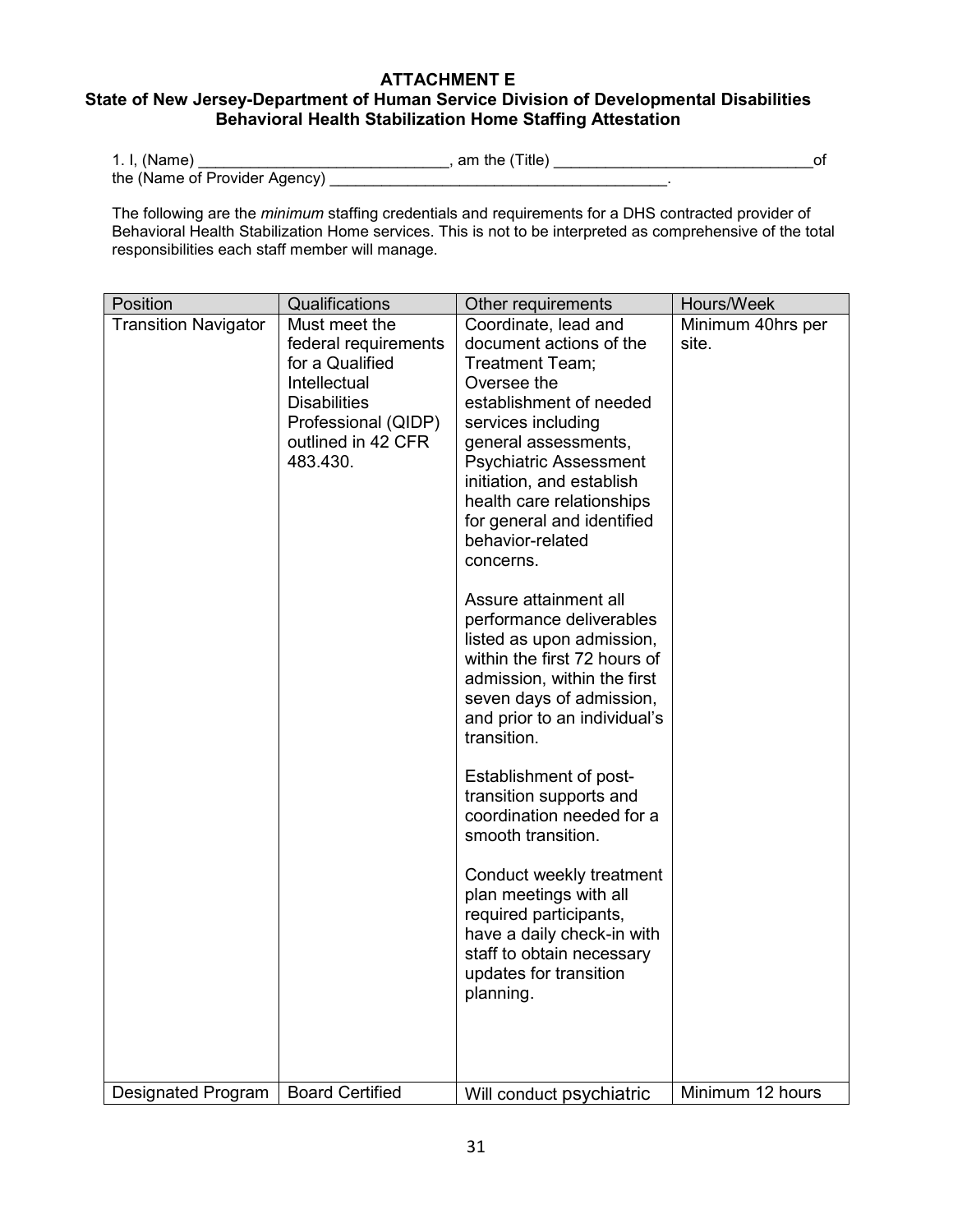| <b>Psychiatrist or APN</b>          | Psychiatrist or                                                                                                                        | assessments, generate                                                                                                                                                                                                                                                                                                                                                                                                                                                                                                                                                                                                                                                                                                                                                                                                                                                                                      | per site weekly;              |
|-------------------------------------|----------------------------------------------------------------------------------------------------------------------------------------|------------------------------------------------------------------------------------------------------------------------------------------------------------------------------------------------------------------------------------------------------------------------------------------------------------------------------------------------------------------------------------------------------------------------------------------------------------------------------------------------------------------------------------------------------------------------------------------------------------------------------------------------------------------------------------------------------------------------------------------------------------------------------------------------------------------------------------------------------------------------------------------------------------|-------------------------------|
|                                     | Psychiatric APN in                                                                                                                     | reports and make                                                                                                                                                                                                                                                                                                                                                                                                                                                                                                                                                                                                                                                                                                                                                                                                                                                                                           | Staffing                      |
|                                     | affiliation with a                                                                                                                     | treatment                                                                                                                                                                                                                                                                                                                                                                                                                                                                                                                                                                                                                                                                                                                                                                                                                                                                                                  | configuration to be           |
|                                     | <b>Board Certified</b>                                                                                                                 | recommendations as                                                                                                                                                                                                                                                                                                                                                                                                                                                                                                                                                                                                                                                                                                                                                                                                                                                                                         | determined by                 |
|                                     | Psychiatrist.                                                                                                                          | requested.                                                                                                                                                                                                                                                                                                                                                                                                                                                                                                                                                                                                                                                                                                                                                                                                                                                                                                 | provider.                     |
| <b>Lead Behavioral</b><br>Clinician | <b>Board Certified</b><br><b>Behavior Analyst</b><br>(BCBA) or a Board<br><b>Certified Behavior</b><br>Analyst - Doctoral<br>(BCBA-D). | Data requirements -<br>Behavior related data<br>collection to begin upon<br>admission and daily<br>thereafter to include:<br>Behavior, Sleep, Mood<br>and related.<br>Oversee the timely<br>initiation of Functional<br>Behavioral Assessment,<br>with revisions as clinically<br>indicated.<br><b>Behavior Support Plan</b><br>Developed / Implemented<br>Based upon<br>$\bullet$<br>Functional<br>Assessment,<br>least-restrictive<br>model.<br><b>Identifies Target</b><br>Behavior /<br>Includes specific<br>staff instruction on<br>the frequency,<br>conditions, nature<br>and method of<br>reinforcement to<br>be delivered or<br>withheld.<br>Includes<br>Documentation of<br><b>Target behavior</b><br>occurrence and<br>documentation of<br>unreinforced<br>intervals and staff<br>compliance with<br>BSP protocols.<br>Approvals per<br>DC#34.<br>Documentation<br>provided to DDD &<br>Support | Minimum 20 hours<br>per site. |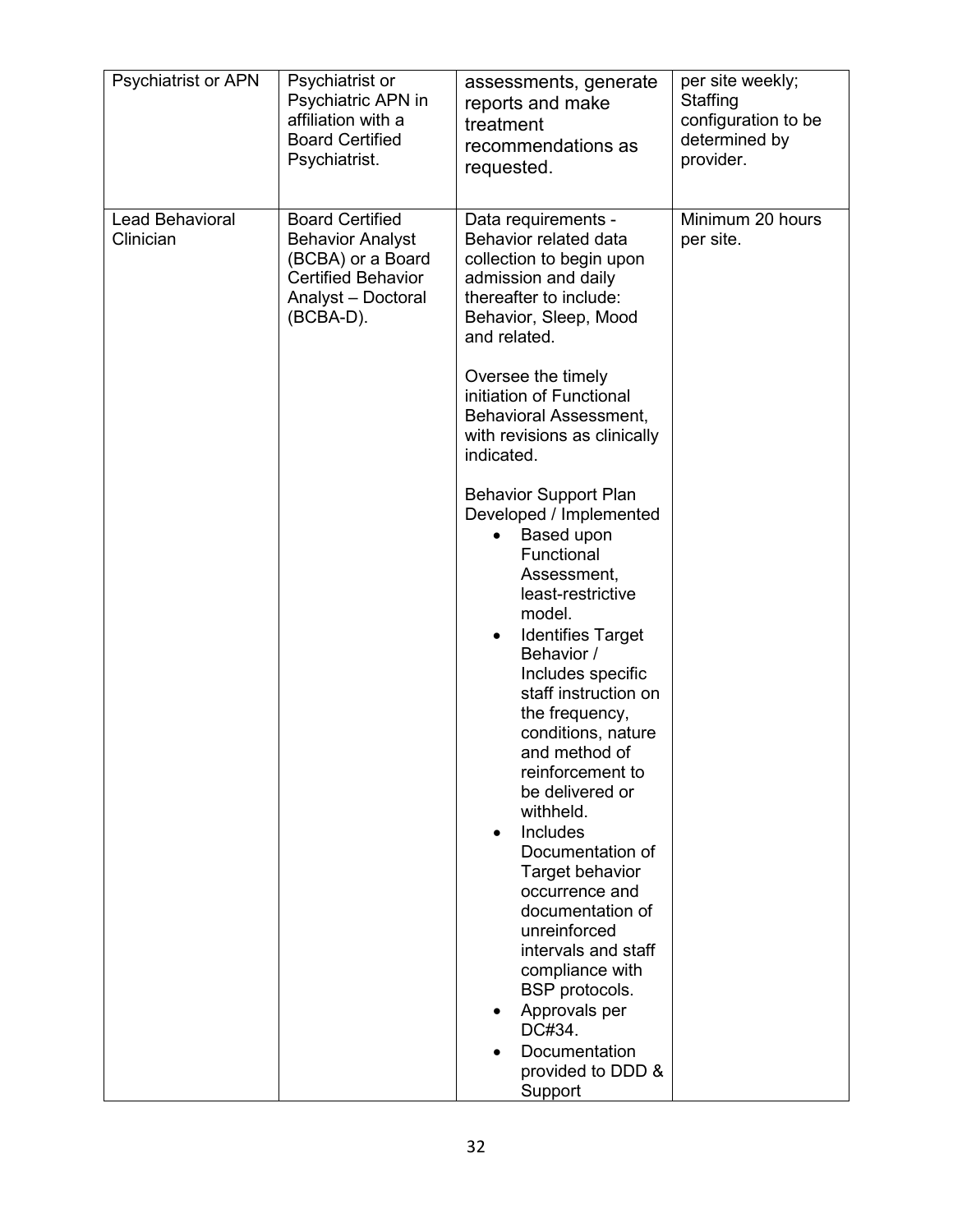| <b>BSP</b> development<br>/ Implementation<br>Status to include<br>approvals,<br>trainings and data-<br>based reports of<br>progress and staff<br>compliance<br>(fidelity).<br><b>Transition Metrics</b><br>Articulation /<br>$\bullet$<br>Planning /<br>inclusion of staff<br>and caregivers<br>from the receiving<br>(destination)<br>placement begun<br>within the first<br>week.<br>Community<br>٠<br>Supports for<br>successful<br>transition<br>established.<br>Outcomes measures and<br>Satisfaction<br><b>Behavioral</b><br>$\bullet$<br>stabilization<br>sufficient for<br>transition within 90<br>days.<br>Reportable<br>Incidents / 911<br>emergency calls<br>remain below<br>baseline.<br>Reduction of<br>$\bullet$<br><b>Target Behavior</b><br>maintained within<br>statistical<br>significance at 120<br>days post<br>transition.<br>Post treatment<br>placement<br>remains intact at<br>180 days (only |                |
|------------------------------------------------------------------------------------------------------------------------------------------------------------------------------------------------------------------------------------------------------------------------------------------------------------------------------------------------------------------------------------------------------------------------------------------------------------------------------------------------------------------------------------------------------------------------------------------------------------------------------------------------------------------------------------------------------------------------------------------------------------------------------------------------------------------------------------------------------------------------------------------------------------------------|----------------|
|                                                                                                                                                                                                                                                                                                                                                                                                                                                                                                                                                                                                                                                                                                                                                                                                                                                                                                                        | Coordinator on |
|                                                                                                                                                                                                                                                                                                                                                                                                                                                                                                                                                                                                                                                                                                                                                                                                                                                                                                                        |                |
|                                                                                                                                                                                                                                                                                                                                                                                                                                                                                                                                                                                                                                                                                                                                                                                                                                                                                                                        | consider       |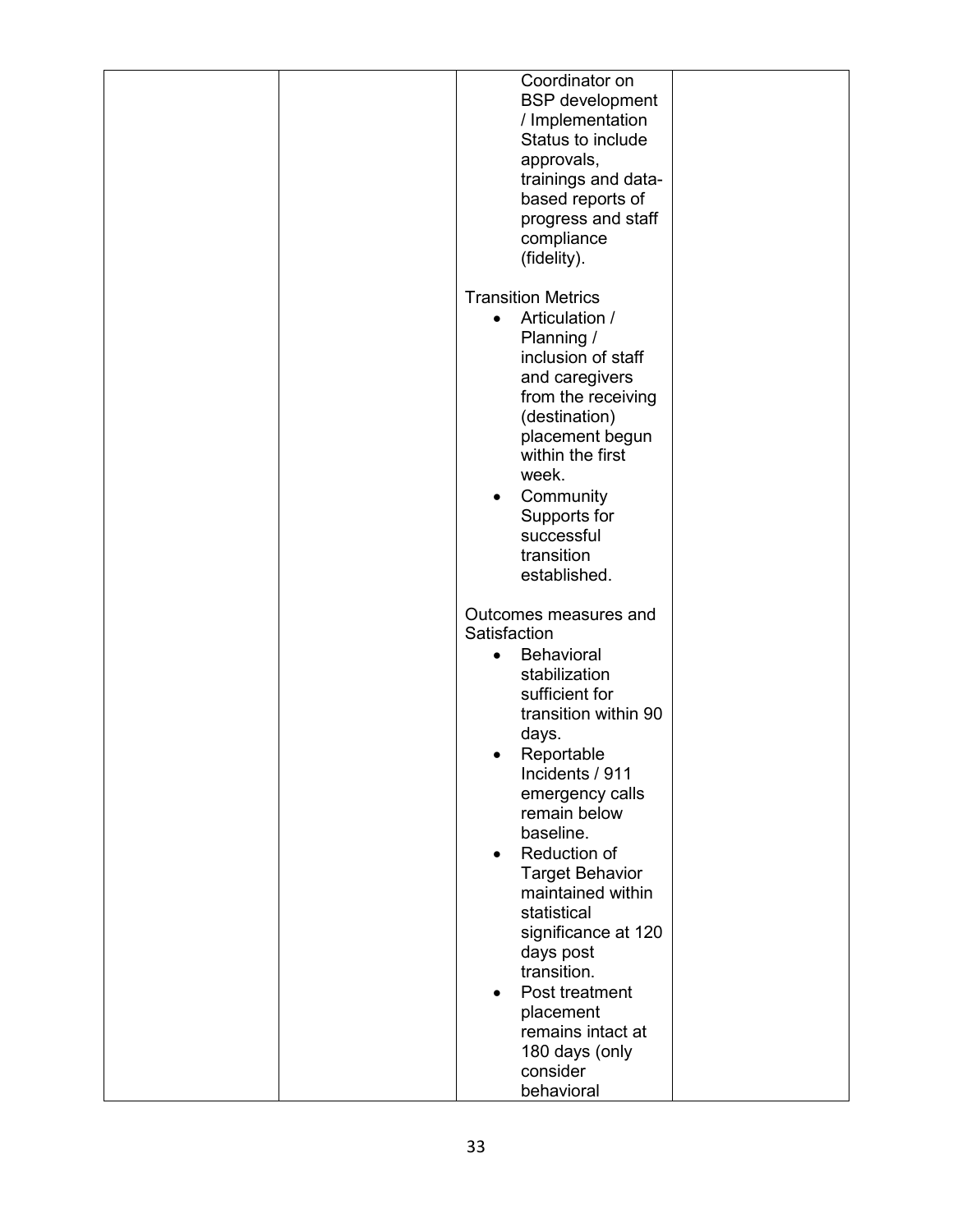|                         |                                                                                                                                                                                                                                                | reasons).<br>Increased<br>$\bullet$<br><b>Employment and</b><br>Community<br>participation.<br>Conduct, compile<br>$\bullet$<br>and report on<br>customer<br>satisfaction using<br>survey tool.                                                                                                                                                                                                                                                                                                                                                                                                                                                         |                                                                                                         |
|-------------------------|------------------------------------------------------------------------------------------------------------------------------------------------------------------------------------------------------------------------------------------------|---------------------------------------------------------------------------------------------------------------------------------------------------------------------------------------------------------------------------------------------------------------------------------------------------------------------------------------------------------------------------------------------------------------------------------------------------------------------------------------------------------------------------------------------------------------------------------------------------------------------------------------------------------|---------------------------------------------------------------------------------------------------------|
| <b>Behavioral Staff</b> | BA or HS with 3-5<br>years' experience<br>providing direct care<br>to individuals with<br>developmental<br>disabilities and<br>behavioral<br>challenges in a<br>community or<br>institutional<br>setting.                                      | Duties assigned under the<br>clinical direction of the<br>Lead Behavioral Clinician<br>and administrative<br>supervision of the Site<br>Manager, to include:<br>Data collection and data<br>review, fidelity checks,<br>monitoring of BSP<br>implementation, collection<br>of assessment related<br>data; technical assistance<br>to direct therapeutic staff.                                                                                                                                                                                                                                                                                          | Minimum 40 hours<br>per site.                                                                           |
| <b>Nurses</b>           | <b>Registered Nurse</b><br>(RN) or a Licensed<br><b>Practical Nurse</b><br>(LPN) under the<br>supervision of a RN<br>who possesses a<br>current New Jersey<br>registered nursing<br>license and one year<br>direct care nursing<br>experience. | Assess the physical<br>condition of those in<br>the program and<br>administer nursing care<br>under the direction of a<br>physician or psychiatrist<br>in a manner consistent<br>with the individual's<br>treatment plan;<br>Attend treatment and<br>transition planning<br>meetings and provide<br>input into an individual's<br>comprehensive safety<br>plan and transition<br>planning, as requested;<br>Provide education and<br>support to direct<br>therapeutic staff on<br>medical issues,<br>specialized dietary needs<br>and the administering of<br>medications and their<br>possible side effects;<br>under the direction of a<br>physician; | 12 hours<br>Minimum<br>Staffing<br>site;<br>per<br>configuration to be<br>determined<br>by<br>provider. |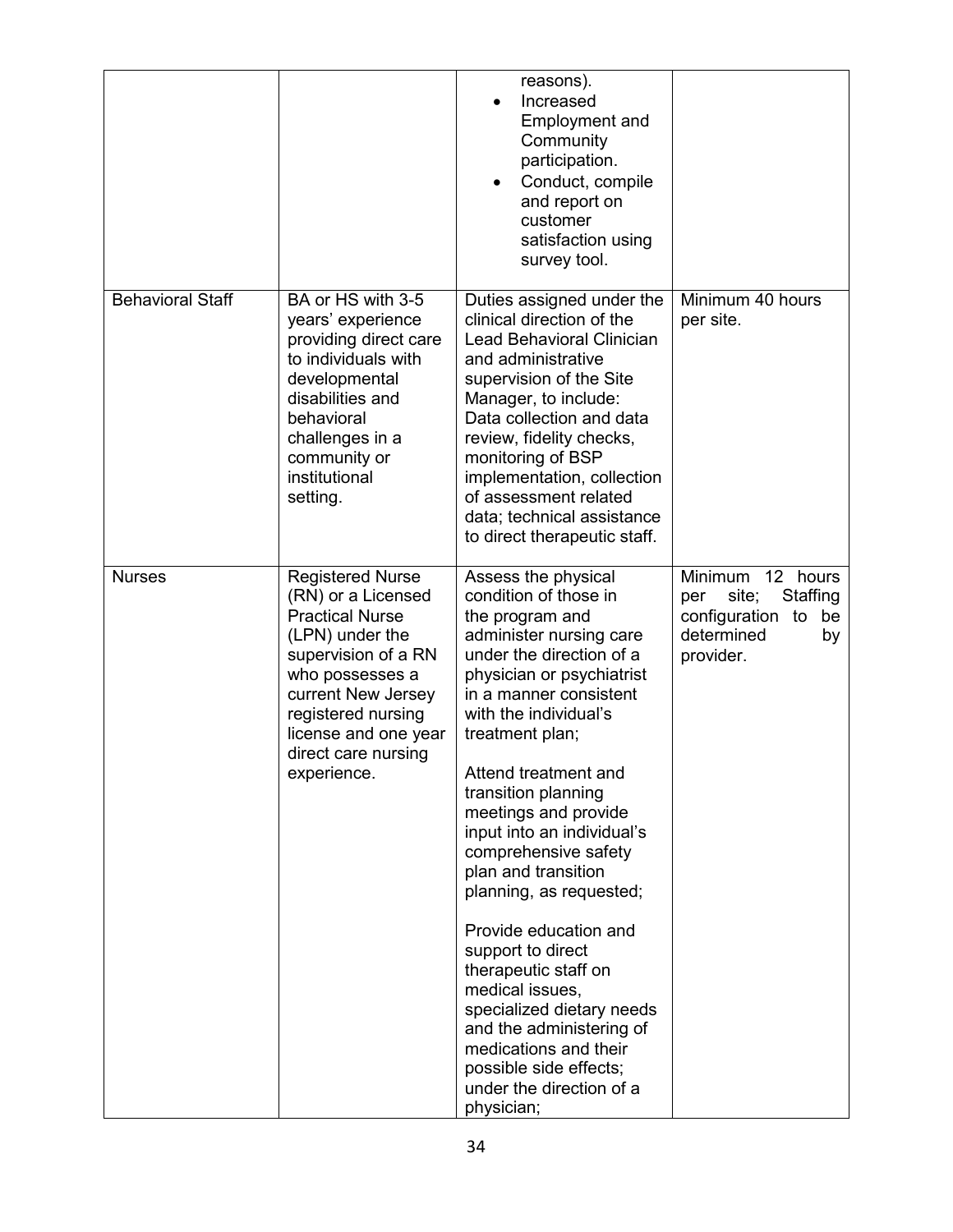|                                           |                                                                                                                                                                                                                                                  | Provide injections of<br>medication or dispense<br>medication as needed<br>and directed by a<br>physician.                                                                                                                                                                                                                                                                                                                                                                                                              |                                                                                                                                                                                                                                                         |
|-------------------------------------------|--------------------------------------------------------------------------------------------------------------------------------------------------------------------------------------------------------------------------------------------------|-------------------------------------------------------------------------------------------------------------------------------------------------------------------------------------------------------------------------------------------------------------------------------------------------------------------------------------------------------------------------------------------------------------------------------------------------------------------------------------------------------------------------|---------------------------------------------------------------------------------------------------------------------------------------------------------------------------------------------------------------------------------------------------------|
| <b>Allied Therapists</b>                  | NJ Licensed where<br>applicable                                                                                                                                                                                                                  |                                                                                                                                                                                                                                                                                                                                                                                                                                                                                                                         | As needed                                                                                                                                                                                                                                               |
| Site Manager                              | Must meet the<br>federal requirements<br>for a Qualified<br>Intellectual<br><b>Disabilities</b><br>Professional (QIDP)<br>outlined in 42 CFR<br>483.430.                                                                                         | Each day will:<br>Assure staffing ratios and<br>adjust to ensure safety;<br>there are sufficient<br>medication, food, hygiene<br>and therapeutic supplies<br>on hand; physical<br>condition of the facility is<br>properly maintained in<br>safe condition; oversee<br>direct therapeutic staff<br>timely and appropriate<br>performance of duties.                                                                                                                                                                     | Minimum 40 hours<br>per site.                                                                                                                                                                                                                           |
| Available /On-call<br>Supervisor          | Must meet the<br>federal requirements<br>for a Qualified<br>Intellectual<br><b>Disabilities</b><br>Professional (QIDP)<br>outlined in 42 CFR<br>483.430.                                                                                         | Perform QIDP functions<br>as designee of site<br>manager.                                                                                                                                                                                                                                                                                                                                                                                                                                                               | Supervisory staff<br>must be available at<br>all times when the<br>manager is not on<br>site.                                                                                                                                                           |
| <b>Direct Therapeutic</b><br><b>Staff</b> | BA or HS with 3-5<br>years' experience<br>providing direct care<br>to individuals with<br>developmental<br>disabilities and<br>behavioral<br>challenges in a<br>community or<br>institutional<br>setting.<br><b>Valid NJ Drivers</b><br>license. | Each shift will:<br>Review communication<br>log entries of significant<br>events and critical<br>information, and will make<br>entries of events and<br>information; follow activity<br>schedule; assist with<br>ADL; dispense and<br>document medication<br>administration; have daily<br>face-to-face contact and<br>"check-in" with individuals<br>as assigned; implement<br>behavior support plans<br>and complete<br>documentation of<br>behavior; provide<br>transportation consistent<br>with the provisions set | Staffing<br>will<br>be<br>sufficient to provide<br>for a 1:2 ratio of staff<br>to individuals with<br>a minimum of two<br>staff<br>awake<br>in<br>residence at all<br>times, including<br>community trips.<br>Provides 1:1<br>supervision as<br>needed. |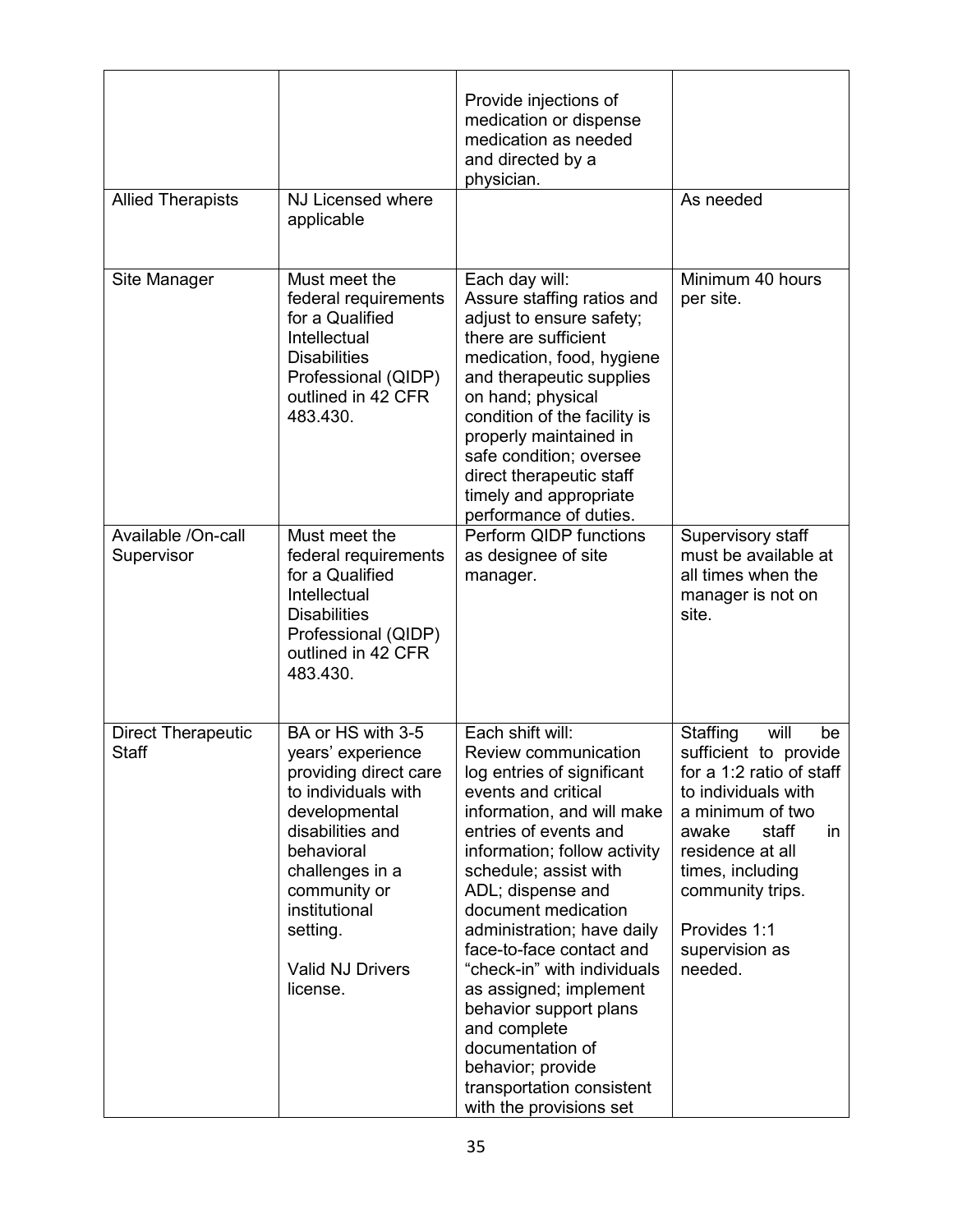|  |  |  | $f$ <sub>n</sub> $H$<br>$\sim$ $\sim$<br>$+1$<br>Manual.<br>forth in the<br>. .<br>- 77 |  |
|--|--|--|-----------------------------------------------------------------------------------------|--|
|--|--|--|-----------------------------------------------------------------------------------------|--|

2. By my signature below, I hereby certify that I have read and understand the *minimum* staffing requirements for a DHS contracted provider of Behavioral Health Stabilization Home services outlined in this document.

| CEO or Equivalent | ⊺itle | Signature | Date |
|-------------------|-------|-----------|------|

(please print)

### **ATTACHMENT F**

#### **State of New Jersey-Department of Human Service Division of Developmental Disabilities Summary of Behavioral Health Stabilization Home Requirements**

#### **DOMAIN: Staff Qualifications / Verification /Training**

• Qualifications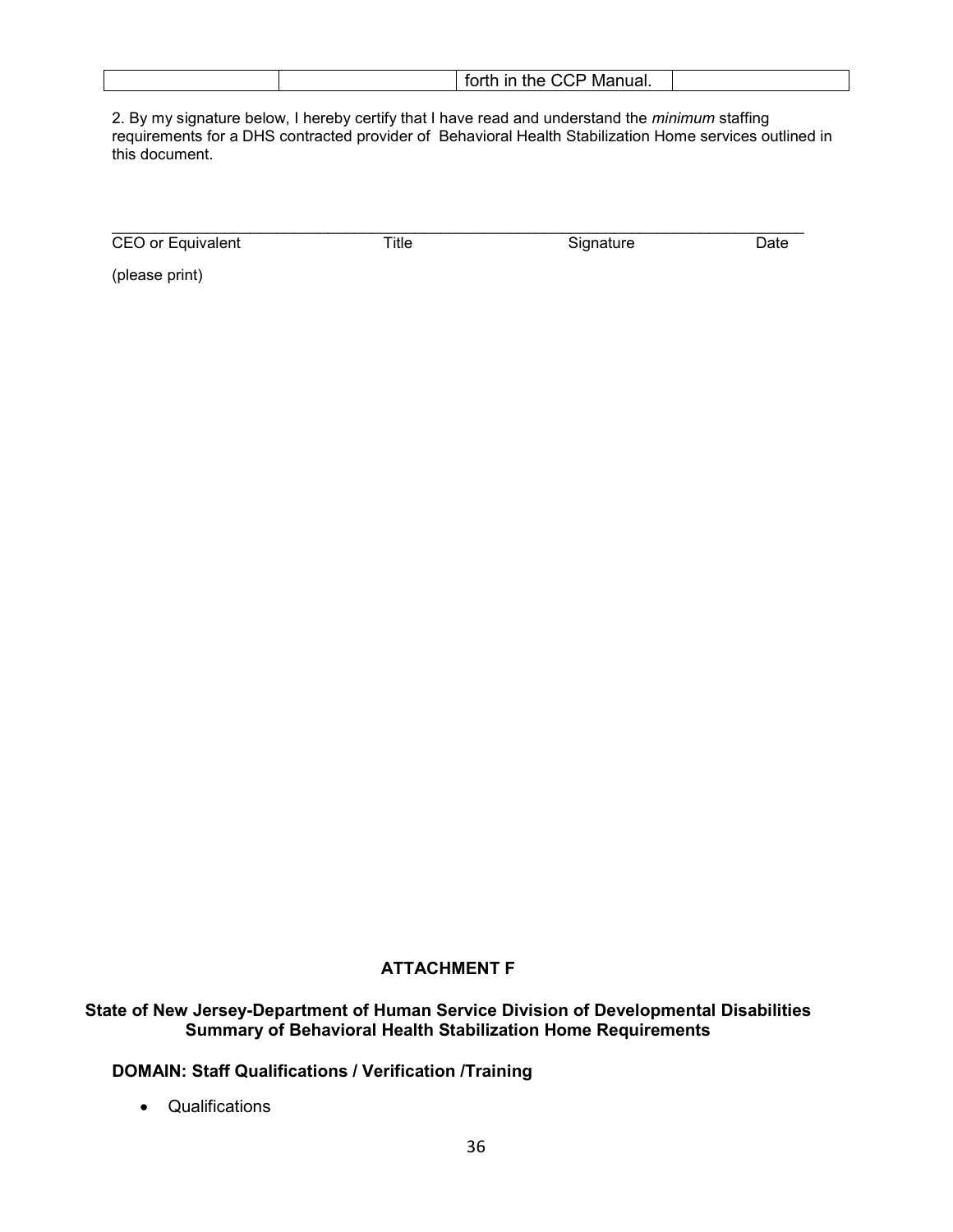- $\circ$  Copy of current professional licensure or certification is available in the personnel record for the Designated Program Psychiatrist or Psychiatric APN. When utilized, Nurses and Allied Therapists will meet New Jersey credentialing requirements.
- $\circ$  Transition Navigator and Site Manager must meet the federal requirements for a Qualified Intellectual Disabilities Professional (QIDP) outlined in 42 CFR 483.430.
- $\circ$  Lead Behavioral Clinician must be a Board Certified Behavior Analyst (BCBA) or a Board Certified Behavior Analyst – Doctoral (BCBA-D).
- **Employee Verification** 
	- $\circ$  Verification of passing drug test as per Steven Komninos Law prior to hire.
	- o Documentation of completed Fingerprint within 10 working days of hire.
	- $\circ$  Documentation of ongoing Criminal History Record Inquiries (every 2 years, effective 2002).
	- o Verification of Central Registry check prior to hire.
	- o Documentation of Child Abuse Record Information (CARI) background check.
	- o Verification of Federal Exclusion Check.
- Training
	- o DDD System Mandatory Training Bundle: Danielle's Law.
	- o DDD Stephen Komninos Law Training.
	- o Provider Developed Orientation: Incident Reporting.
	- o DDD System Mandatory Training Bundle: DDD Shifting Expectations- Changes in Perception, Life Experiences & Service.
	- o Prevention of Abuse Neglect and Exploitation.
	- $\circ$  Positive Behavior Support / Applied Positive Behavior Supports (from The Boggs Center on Developmental Disabilities or a Division approved alternate source).

#### **DOMAIN: Performance Standards and Timeframes**

- Admission
	- o Staffing and Supports for new admissions available 24/7.
	- o 100% acceptance / Zero Reject.
	- $\circ$  Safety Awareness / known vulnerabilities info disseminated to staff with plan to address these.
- Routine Operations
	- o Medication Administration.
	- o Maintain safe environment / meet licensing standards.
	- o Communications Log established and utilized.
	- o Implement care and treatment plans to include data collection and documentation.
- Transition Navigator
	- $\circ$  Perform daily check-in with staff to obtain updates to inform transition planning.
	- o Coordinate, lead and document actions of the Treatment Team. Oversee the establishment of needed services to include:
		- General assessments;
		- Psychiatric Assessment initiated; and
		- Health care relationships established for general and identified behaviorrelated concerns.
	- $\circ$  Assure attainment all performance deliverables listed as Upon Admission, Within the first 72 hours of admission, Within the first seven days of admission, and Prior to an individual's transition.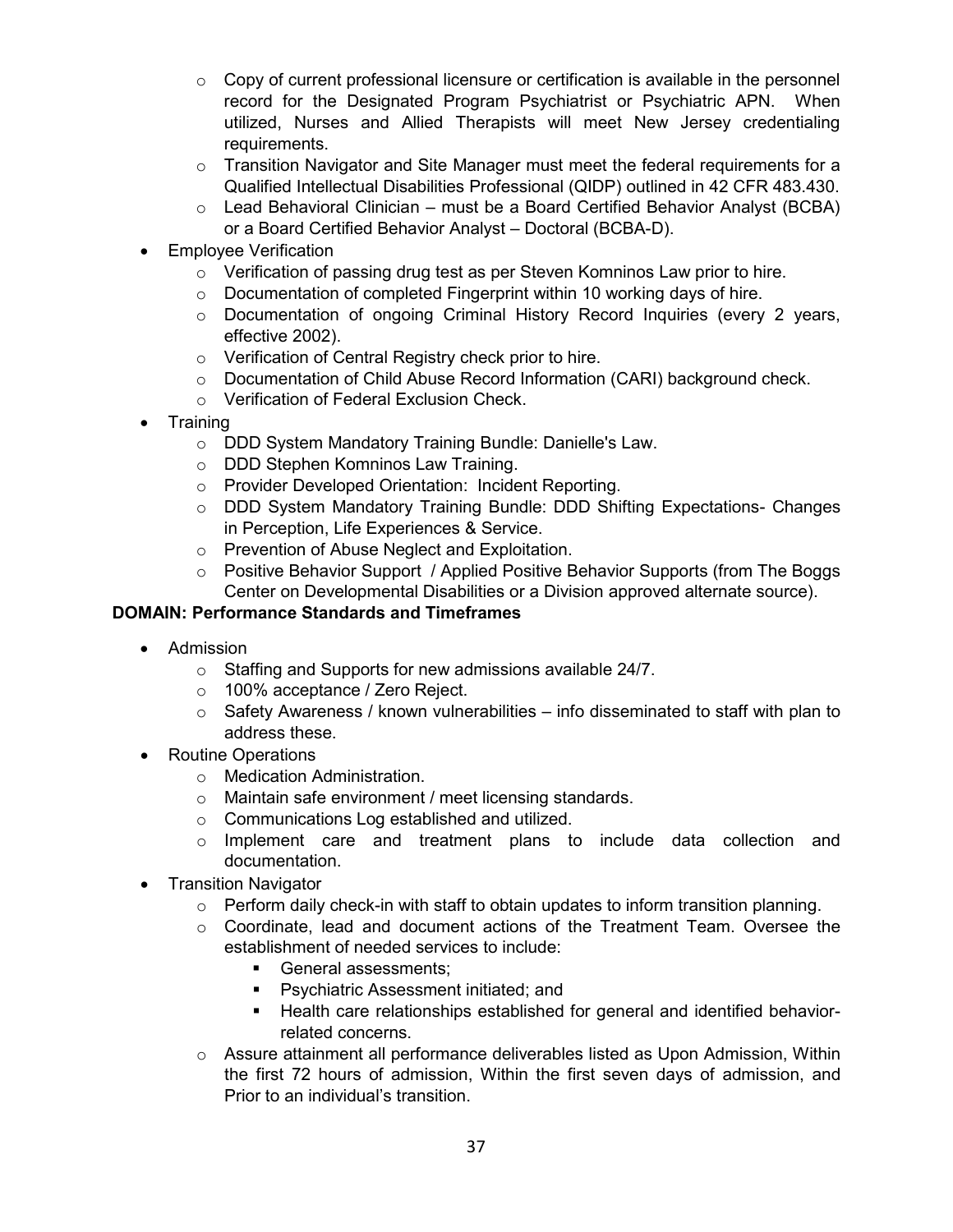- $\circ$  Establishment of post-transition supports and coordination needed for a smooth transition.
- Lead Behavioral Clinician
	- o Data
		- **Behavioral data collection begun upon admission.**
		- Behavior, Sleep, Mood and related data collected daily.
	- o Timely initiation Functional Behavioral Assessment, revised as clinically indicated.
	- o Behavior Support Plan Developed / Implemented.
		- Based upon Functional Assessment, least-restrictive model.
		- **IDENTIFY IDENT** Identifies Target Behavior / Includes specific staff instruction on the frequency, conditions, nature and method of reinforcement to be delivered or withheld.
		- **Includes Documentation of Target behavior occurrence and** documentation of unreinforced intervals and staff compliance with BSP protocols.
		- **Approvals per DC#34.**
		- Documentation provided to DDD & Support Coordinator on BSP development / Implementation Status to include approvals, trainings and data-based reports of progress and staff compliance (fidelity).
- Transition Metrics
	- $\circ$  Articulation / Planning / inclusion of staff and caregivers from the receiving (destination) placement begun within the first week.
	- o Community Supports for successful transition established.
- Outcomes measures and Satisfaction
	- $\circ$  Behavioral stabilization sufficient for transition within 90 days.
	- o Reportable Incidents / 911 emergency calls remain below baseline.
	- $\circ$  Reduction of Target Behavior maintained within statistical significance at 120 days post transition.
	- $\circ$  Post treatment placement remains intact at 180 days (only consider behavioral reasons).
	- o Increased Employment and Community participation.
	- o Conduct, compile and report on customer satisfaction using survey tool.

#### **Attachment G**

**BUDGET PROPOSAL FORM**

| LOS of Program        |                                                |
|-----------------------|------------------------------------------------|
| <b>PROGRAM TYPE</b>   | <b>GH</b> - Behavioral<br><b>Stabilization</b> |
|                       |                                                |
|                       | <b>GH</b> - Behavioral                         |
| <b>BUDGET SUMMARY</b> | <b>Stabilization</b>                           |
|                       |                                                |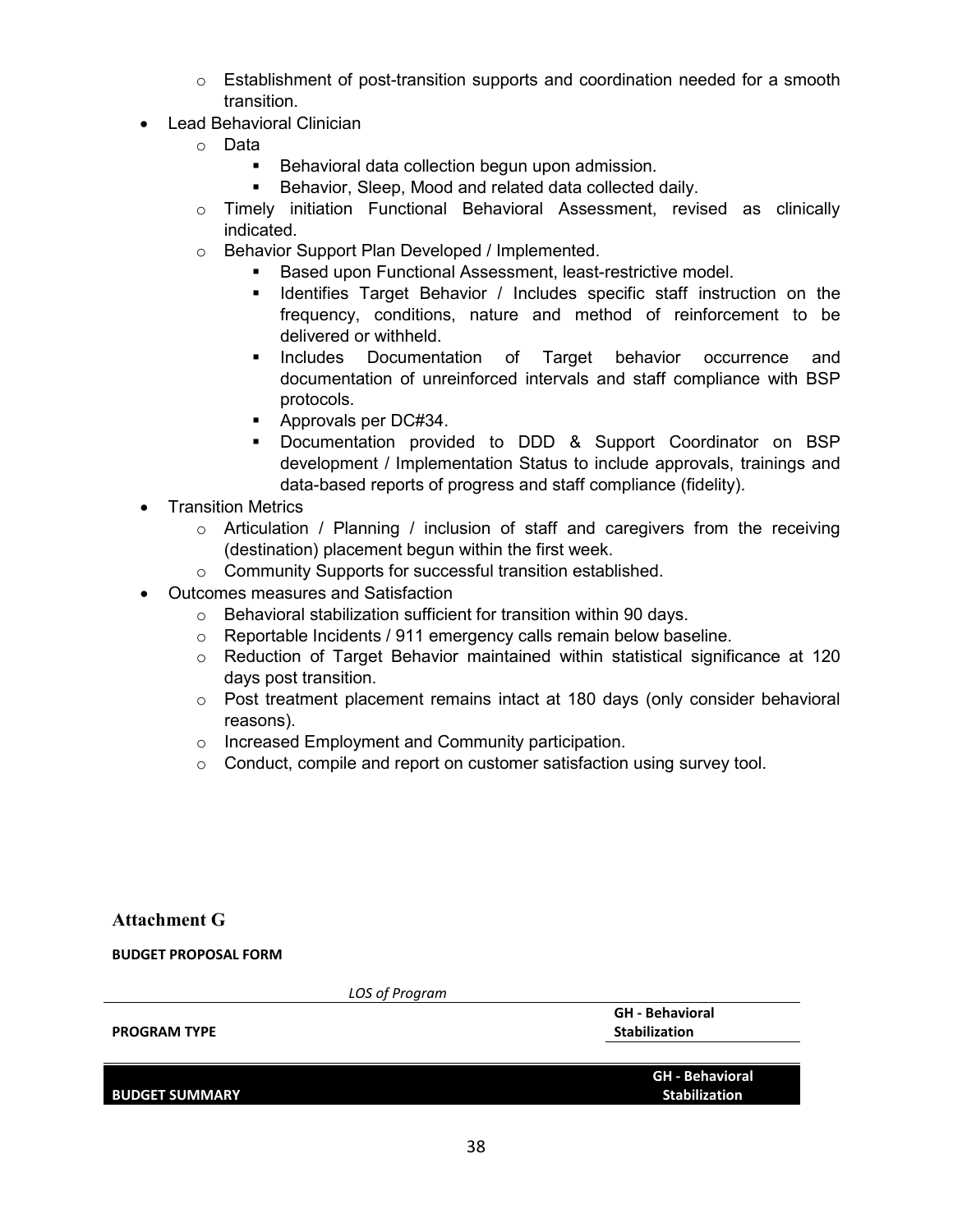| A. Personnel                       |         |
|------------------------------------|---------|
| B. Consultants & Professional Fees |         |
| C. Materials & Supplies            |         |
| D. Facility Costs                  |         |
| E. Specific Assistance to Clients  |         |
| F. Other                           |         |
| <b>SUBTOTAL</b>                    |         |
|                                    |         |
|                                    |         |
| G. General & Admin. Allocation     |         |
| H. Total Operating Costs           |         |
| I. Equipment (Schedule 6)          |         |
| <b>J. TOTAL COST</b>               |         |
|                                    |         |
| K. (Less) Revenue (Schedule 2)     |         |
| L. Net Cost                        |         |
| M. Profit                          |         |
| N. REIMBURSABLE CEILING            |         |
| O. Units of Service                |         |
| P. Unit Cost                       | #DIV/0! |
|                                    |         |

|                                  |                 |           |            | <b>GH</b> - Behavioral |
|----------------------------------|-----------------|-----------|------------|------------------------|
| <b>BUDGET DETAIL - PERSONNEL</b> |                 |           |            | Stabilization          |
|                                  | <b>Position</b> |           |            |                        |
| A. Personnel (Annex A/PD)        | #               | Rate/Hour | Hours/Week |                        |

| <b>TOTAL STAFFING COSTS</b>                           |        | 0 |
|-------------------------------------------------------|--------|---|
| <b>TOTAL STAFFING HOURS (not including sub hours)</b> |        | 0 |
| Nursing/Behaviorist/Clinical                          |        |   |
| Nursing/Behaviorist/Clinical                          |        |   |
| Nursing/Behaviorist/Clinical                          |        |   |
| Nursing/Behaviorist/Clinical                          |        |   |
| Nursing/Behaviorist/Clinical                          |        |   |
| Nursing/Behaviorist/Clinical                          |        |   |
| <b>TOTAL SALARY &amp; WAGES</b>                       |        |   |
|                                                       |        |   |
| Federal - FICA, SS, Medicare, Unemployment            |        |   |
| Ins.                                                  | 7.00%  |   |
| State - SDI/SUI, Unemployment                         |        |   |
| Ins.                                                  | 3.00%  |   |
| <b>Worker's Compensation</b>                          | 5.00%  |   |
| Health Ins.                                           | 12.00% |   |
| Pension/Life Ins.                                     | 2.00%  |   |
| <b>TOTAL FRINGE BENEFITS</b>                          | 29.00% |   |
|                                                       |        |   |
| <b>TOTAL PERSONNEL SERVICES</b>                       |        |   |
|                                                       |        |   |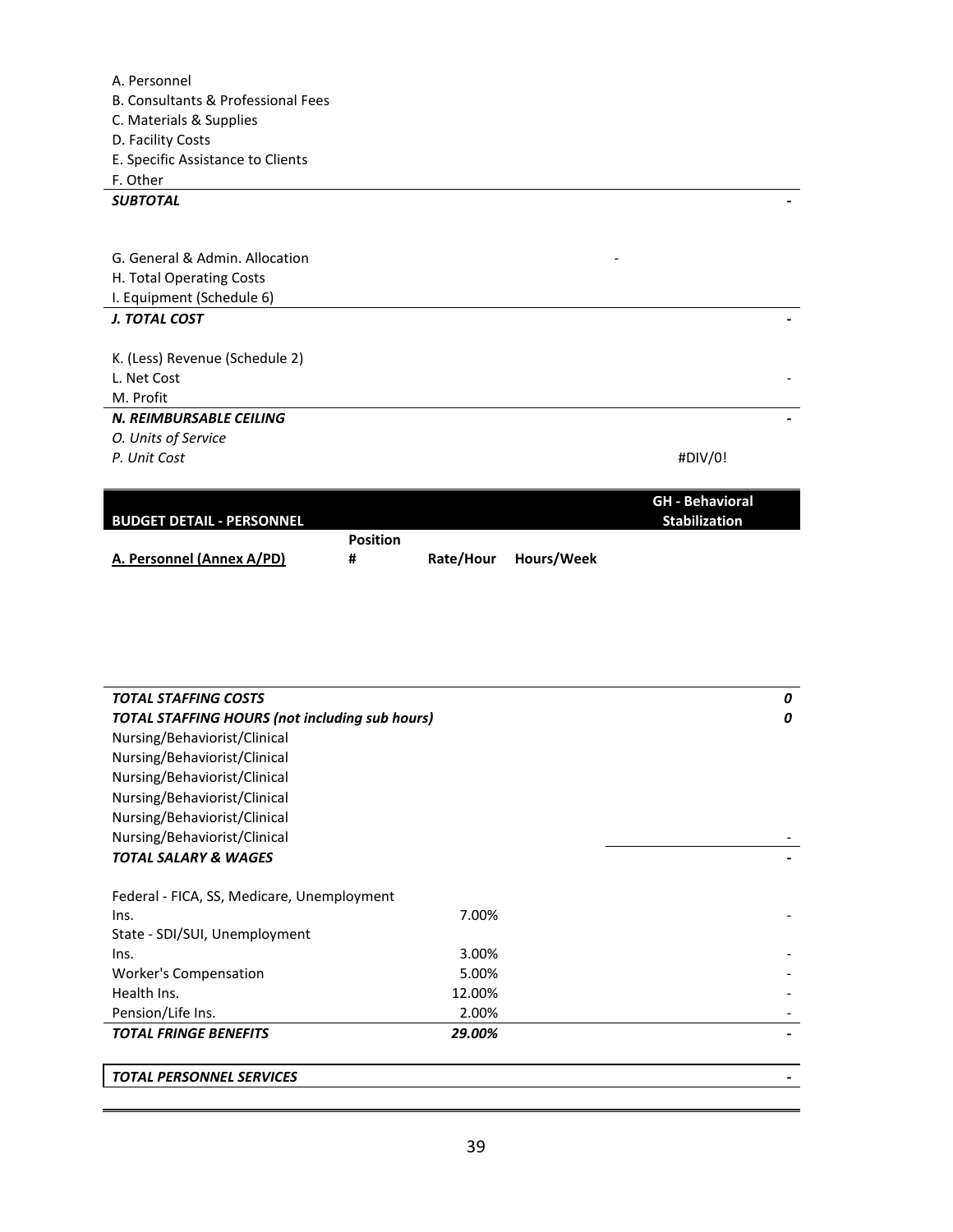#### **BUDGET DETAIL - NON-PERSONNEL**

**B. Consultants & Professional Fees** Accounting/Audit/Payroll Nursing and/or Behaviorist IT/MIS Support *TOTAL CONSULTANTS & PROFESSIONAL FEES -* 

#### **C. Materials & Supplies**

Program Supplies Office Supplies Food - Client Food - Staff *TOTAL MATERIALS & SUPPLIES -* 

## **D. Facility Costs**

Rent/Mortgage Interest Depreciation/Use Allowance Maintenance/Repair **Utilities** Communication Insurance Taxes/In Lieu of Taxes

*TOTAL FACILITY COSTS -* 

#### **E. Specific Assistance to Clients**

Clothing/Personal Items Leisure *TOTAL SPECIFIC ASSISTANCE TO CLIENTS -* 

#### **F. Other**

Travel/Transportation Meetings/Conferences/Training Staff Physical/Background Checks Professional Insurances *TOTAL OTHER -* 

#### **ONE-TIME START UP** *Vehicle Cost Furniture* **GH - Behavioral Stabilization** A. Personnel B. Consultants & Professional Fees C. Materials & Supplies (Furniture) D. Facility Costs E. Specific Assistance to Clients F. Other (15% Start-Up) *SUBTOTAL -*  G. General & Admin. Allocation

H. Total Operating Costs -